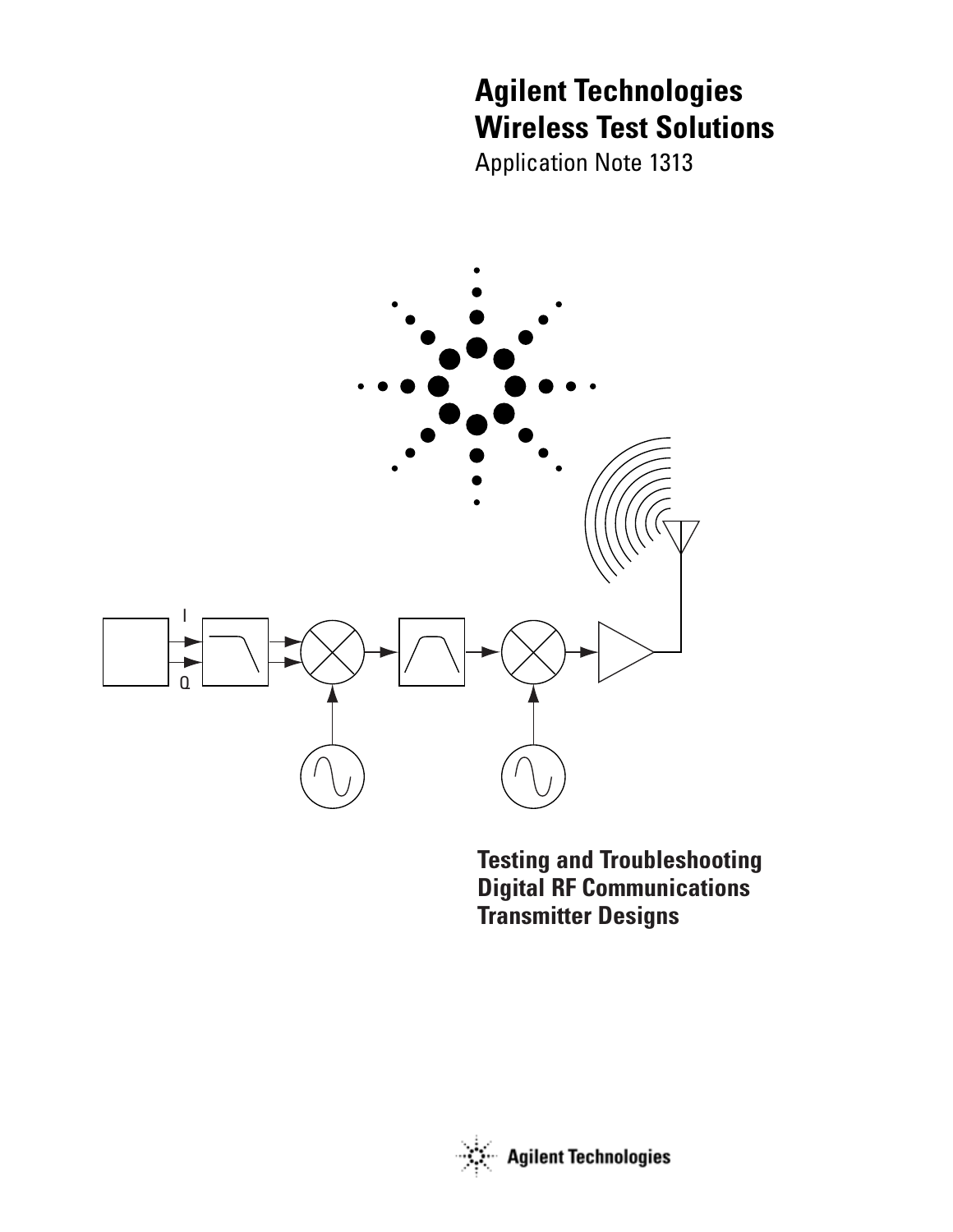# **Introduction**

The demand for ubiquitous wireless communications is challenging the physical constraints placed upon current wireless communications systems. In addition, wireless customers expect wireline quality from their service providers. Service providers have invested a lot in a very limited slice of the radio spectrum. Consequently, network equipment manufacturers must produce wireless systems that can be quickly deployed and provide bandwidth-efficient communications.

At early stages of equipment design, rigorous testing is performed to ensure system interoperability. The increasingly complex nature of digital modulation is placing additional pressure on design teams, already faced with tight project deadlines. Not only must the designer test to conformance; he must also quickly infer possible problem causes from measurement results.

The objective of this application note is to help you understand why the different transmitter tests are important and how they identify the most common impairments in transmitter designs.

The application note focuses on cellular communications transmitters, although some of the measurements and problems described may also apply to other digital communications systems.

This application note covers the following topics:

- 1. How digital communications transmitters work.
- 2. How to test transmitters and what test equipment characteristics are important.
- 3. The common impairments of a transmitter and how to troubleshoot them.

The following information is also included as reference material:

- A detailed troubleshooting procedure (Appendix A).
- A table of instrument capabilities (Appendix B).
- A glossary of terms.
- A list of reference literature.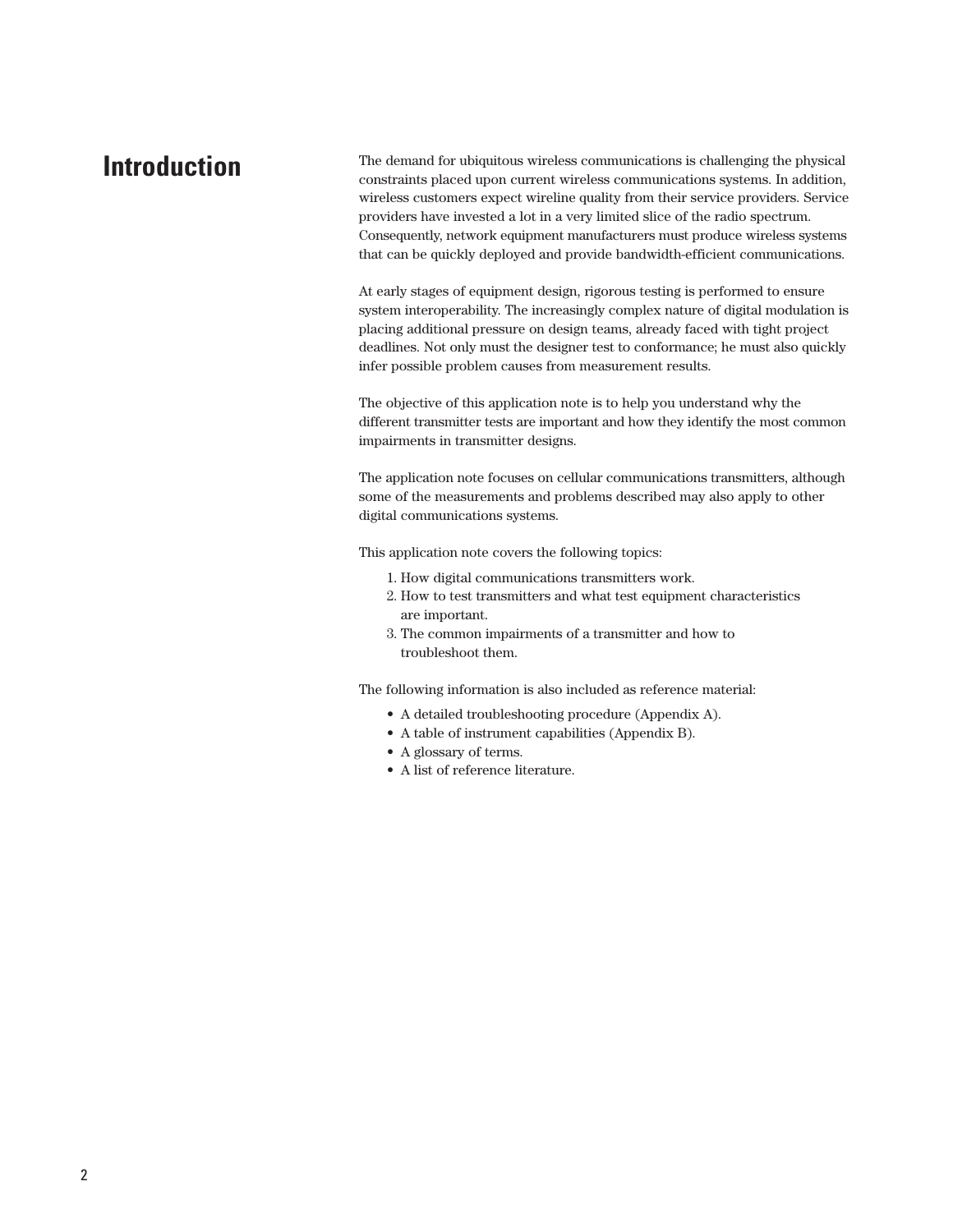The first two chapters in the application note, covering topics 1 and 2, are targeted at new R&D engineers who have a basic knowledge of digital communications systems. The third chapter is targeted at R&D engineers with some experience in testing digital communications transmitter designs. For basic information on digital modulation techniques—essential background for this application note—please refer to:

> *Digital Modulation in Communications Systems— An Introduction* **[1]**.

The measurements and problems described apply to most wireless communications systems. Some measurements specific to common technologies or standards are also mentioned. For more detailed information on CDMA and GSM measurements, please refer to:

> *Understanding CDMA Measurements for Base Stations and Their Components* **[2]**

*Understanding GSM Transmitter Measurements for Base Transceiver Stations and Mobile Stations* **[3].**

*Understanding PDC and NADC Transmitter Measurements for Base Transceiver Stations and Mobile Stations* **[4].**

Although this application note includes some references to digital communications receivers, it does not cover measurements and possible impairments of receivers. For more information on digital communications receivers, please refer to:

> *Testing and Troubleshooting Digital RF Communications Receiver Designs* **[5].**

**Note:** The above application notes can be downloaded from the Web at the following URL and printed locally:

**http://www.agilent.com/find/wireless**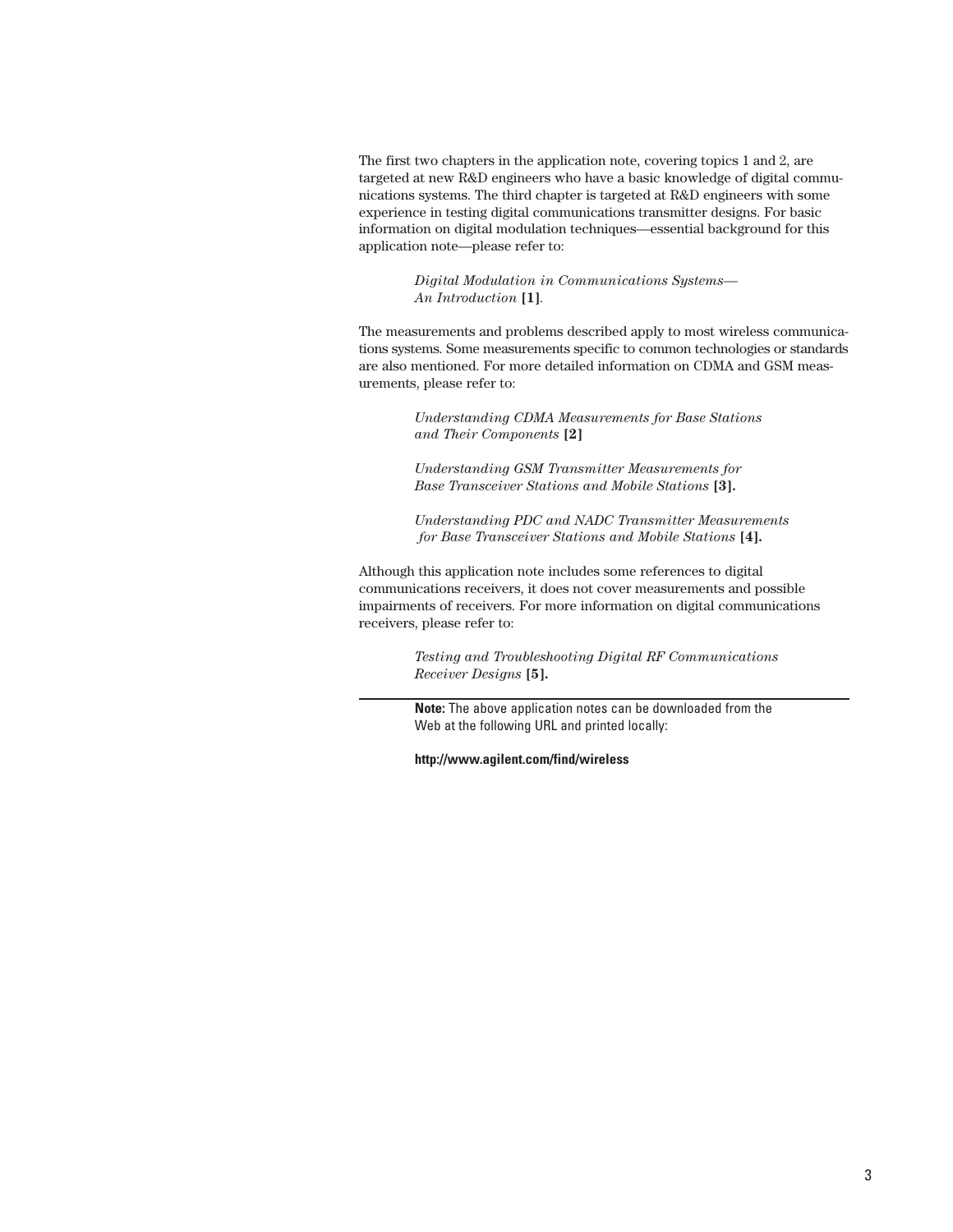# **Table of Contents**

| 2.3.1.5 Peak-to-average power ratio and CCDF curves  14                                                        |
|----------------------------------------------------------------------------------------------------------------|
|                                                                                                                |
| 2.3.1.7 Modulation quality measurements 17                                                                     |
| 2.3.1.7.1 Error Vector Magnitude (EVM)  17                                                                     |
| $2.3.1.7.2 \text{ VQ offset} \dots \dots \dots \dots \dots \dots \dots \dots \dots \dots \dots \dots \dots 20$ |
|                                                                                                                |
|                                                                                                                |
|                                                                                                                |
|                                                                                                                |
|                                                                                                                |
| 2.3.2.1 Adjacent Channel Power Ratio (ACPR). 23                                                                |
|                                                                                                                |
|                                                                                                                |
|                                                                                                                |
| 2.5 Best practices in conducting transmitter performance tests  26                                             |
|                                                                                                                |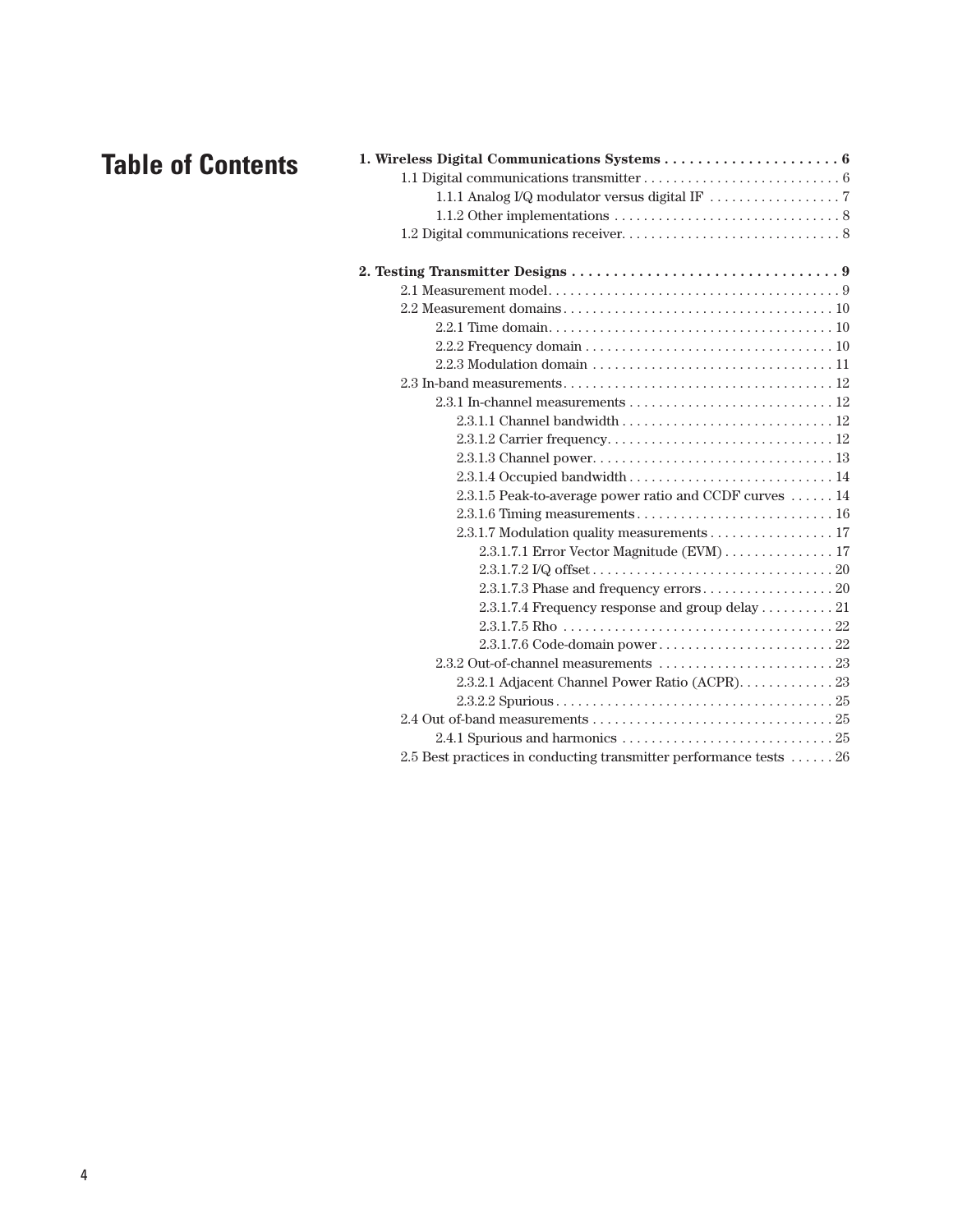| 3. Troubleshooting Transmitter Designs  27                 |
|------------------------------------------------------------|
|                                                            |
|                                                            |
|                                                            |
|                                                            |
|                                                            |
| 3.2.4 Wrong filter coefficients and incorrect windowing 39 |
|                                                            |
|                                                            |
|                                                            |
|                                                            |
|                                                            |
|                                                            |
|                                                            |
|                                                            |
| Appendix A: Detailed Troubleshooting Procedure 61          |
| Appendix B:                                                |
|                                                            |
|                                                            |
|                                                            |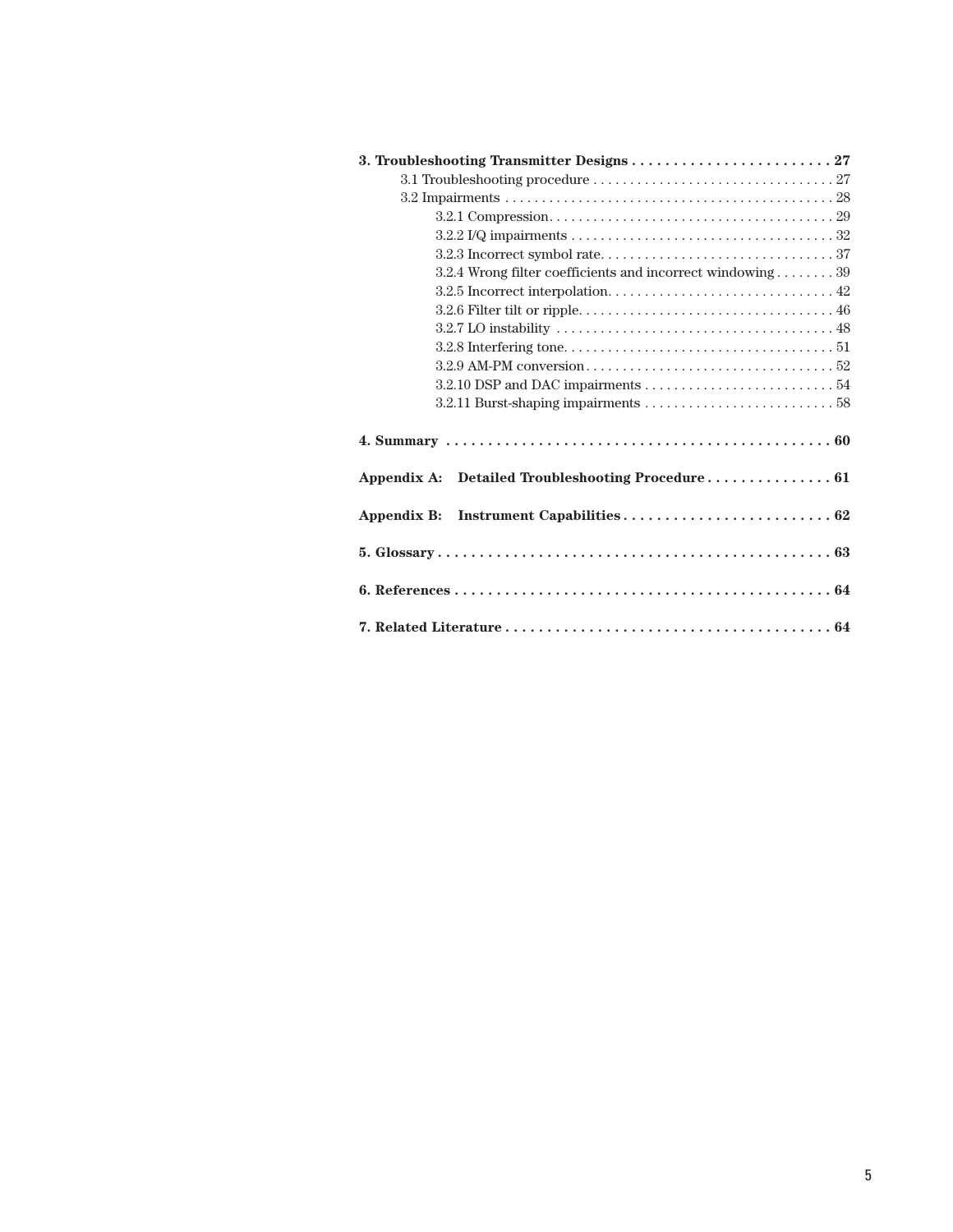# **1. Wireless Digital Communications Sytems**

## **1.1 Digital communications transmitter**

The performance of a wireless communications system depends on the transmitter, the receiver and the air interface over which the communications take place. This chapter shows how a digital communications transmitter works and discusses the most common variations of transmitters. Finally, it briefly describes how the complementary digital communications receiver works.

Figure 1 shows a simplified block diagram of a digital communications transmitter that uses I/Q modulation. I/Q modulators are commonly used in high-performance transmitters.

This application note focuses on the highlighted section of Figure 1. Measurements and common impairments for this section of the transmitter will be described in the following chapters. Previous stages in the transmitter include speech coding (assuming voice transmission), channel coding, and interleaving. Speech coding quantizes the analog signal and converts it into digital data. It also applies compression to minimize the data rate and increase spectral efficiency. Channel coding and interleaving are common techniques that provide protection from errors. The data is also processed and organized into frames. The frame structure depends on the specific system or standard followed.



The symbol encoder translates the serial bit stream into the appropriate I and Q baseband signals, corresponding to the symbol mapping on the I/Q plane for the specific system. An important part of the encoder is the symbol clock, which defines the frequency and exact timing of the transmission of the individual symbols.

Once the I and Q baseband signals have been generated, they are filtered. Filtering slows the fast transitions between states, thereby limiting the frequency spectrum. The correct filter must be used to minimize intersymbol interference (ISI). Nyquist filters are a special class of filters that minimize ISI while limiting the spectrum. In order to improve the overall performance of the system, filtering is often shared between the transmitter and the receiver. In that case, the filters must be compatible and correctly implemented in each to minimize ISI.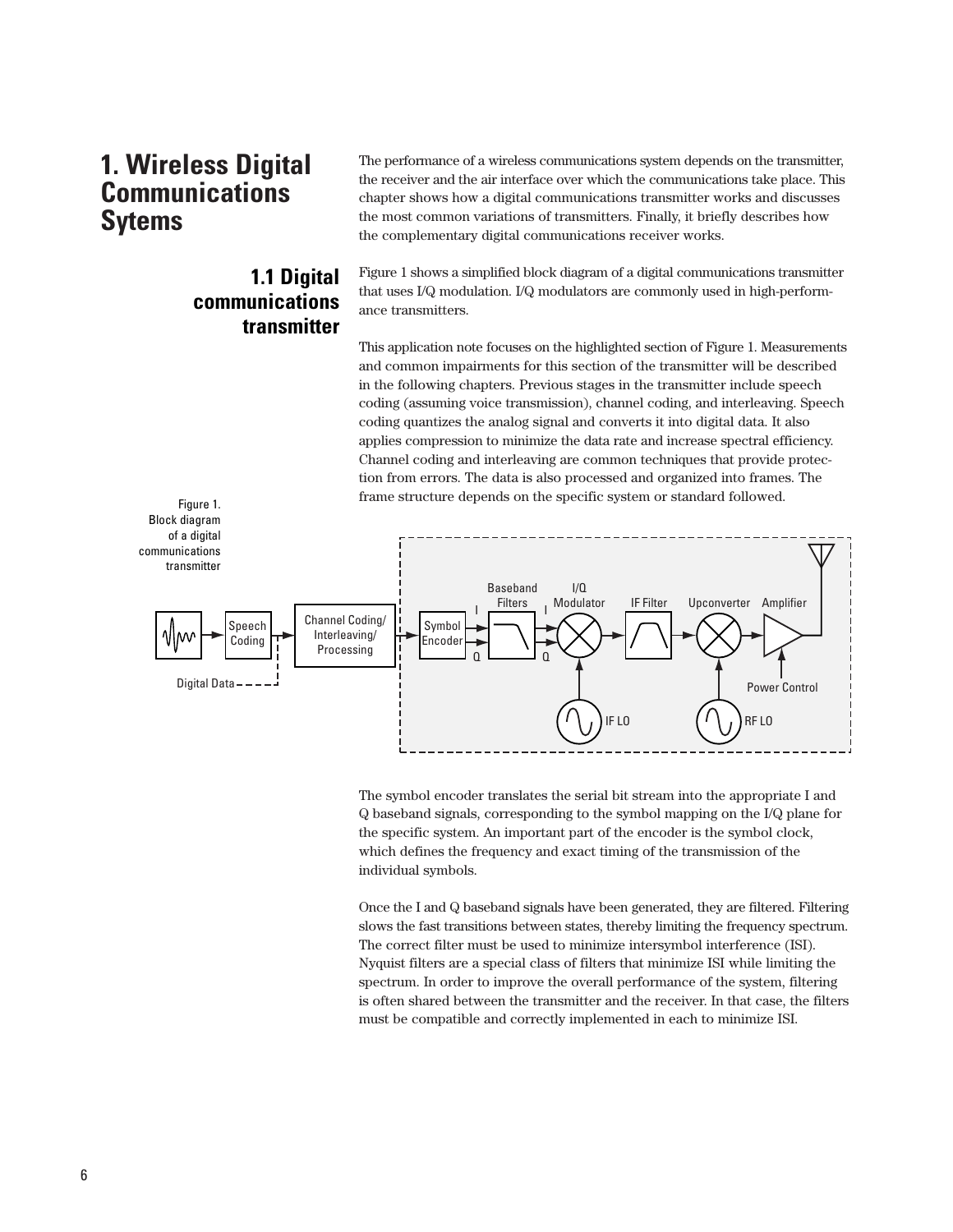The filtered I and Q baseband signals are fed into the I/Q modulator. The local oscillator (LO) in the modulator can operate at an intermediate frequency (IF) or directly at the final radio frequency (RF). The output of the modulator is the combination of the two orthogonal I and Q signals at IF (or RF). After modulation, the signal is upconverted to RF, if needed.

The RF signal is often combined with other signals (other channels) before being applied to the output amplifier. The amplifier must be appropriate for the signal type.

#### **1.1.1 Analog I/Q modulator versus digital IF**

Although digital communications transmitters can be designed using analog hardware, there is a clear trend toward implementing part of the system digitally. The section of the system designed digitally can vary from radio to radio. Therefore, the location of the Digital-to-Analog Converter (DAC) varies.

For instance, while baseband filters are usually implemented digitally as FIR (finite impulse response) filters, the I/Q modulator has traditionally been designed using analog hardware. In this case two DACs (one for each path) are applied prior to the I/Q modulator. However, there is an increasing tendency to implement the I/Q modulator digitally (digital IF), which leads to more stable results. In this case a DAC is located at the IF. In any case, the signal is analog at RF.



Digital implementations of the baseband and IF sections of the transmitter avoid some of the typical impairments caused by analog hardware. Drift errors due to component aging are also eliminated. However, digital hardware can also cause impairments, as we will see in the last chapter of this application note.

Figure 2. Usual implementations of a transmitter: (a) analog I/Q modulator (b) digital IF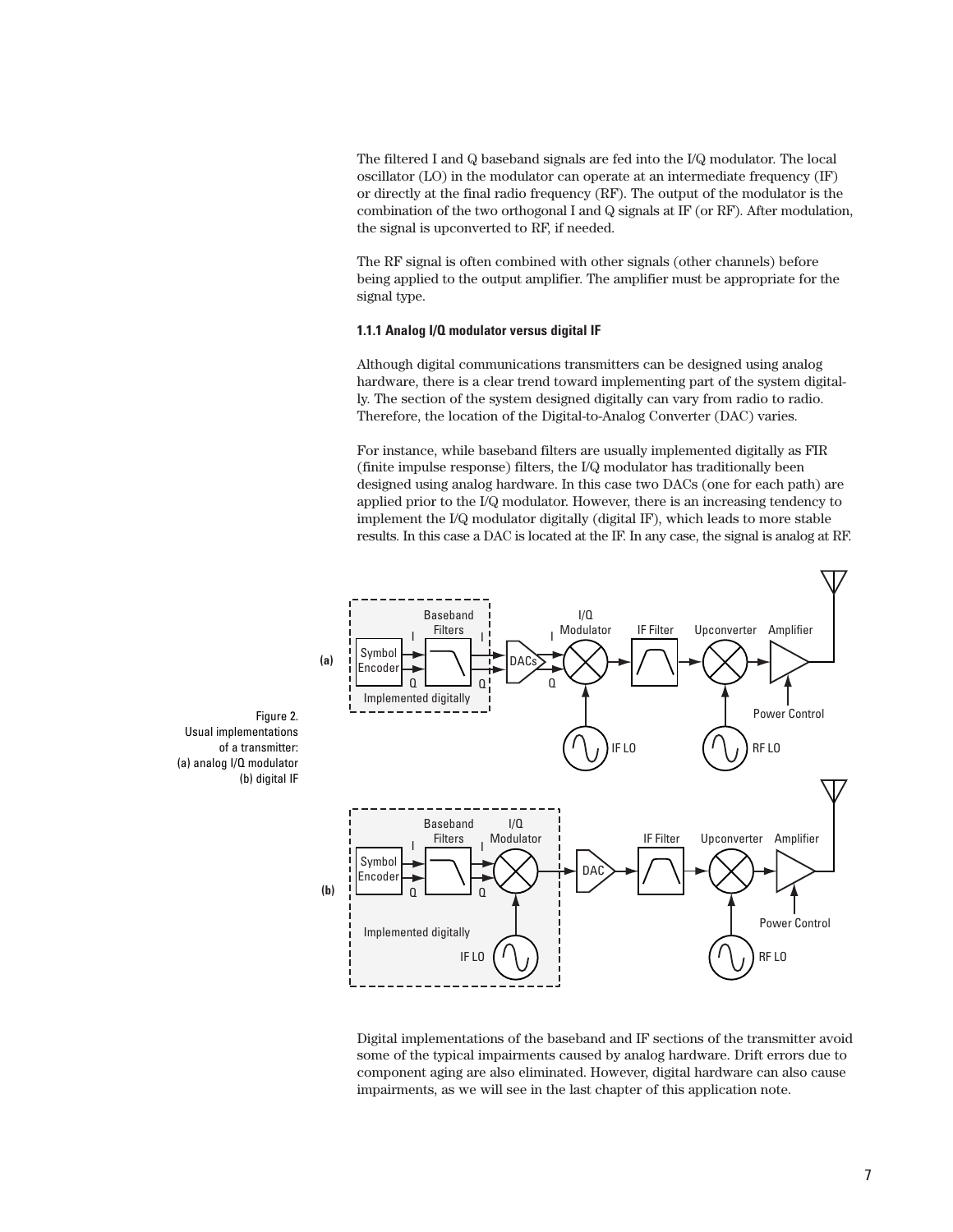#### **1.1.2 Other implementations**

In practice, there are many variations of the general block diagrams discussed above. These variations depend mainly on the characteristics of the technology used; for example, the type of multiplexing (TDMA or CDMA) and the specific modulation scheme (such as OQPSK or GMSK). **<sup>1</sup>**

For instance, GSM**<sup>1</sup>** transmitters can be easily implemented using analog frequency modulators (Figure 3). Since intersymbol interference is not as critical in GSM systems, Gaussian baseband filtering is used instead of Nyquist filters **[1]**. I/Q modulators are only used in high-performance GSM transmitters.



Different implementations and systems have different design problems and often require specific measurements. For instance, in TDMA technologies, burst parameters must be measured to ensure that interference with adjacent frequency channels and adjacent timeslots are within acceptable limits. The most common measurements and problems associated with particular technologies will be discussed in the following chapters.

## **1.2 Digital communications receiver**

The typical receiver (Figure 4) is essentially an inverse implementation of the transmitter. Although an I/Q demodulator is often used, there are other digital communications receiver designs.



The receiver configuration also depends on the specific system and performance required. For instance, in high-performance cellular receivers, equalization is commonly used to combat ISI caused by impairments in the transmitter, the air interface or the early stages of the receiver itself.

A more detailed description of digital receivers can be found in the companion application note, *Testing and Troubleshooting Digital RF Communications Receiver Designs* **[5]***.*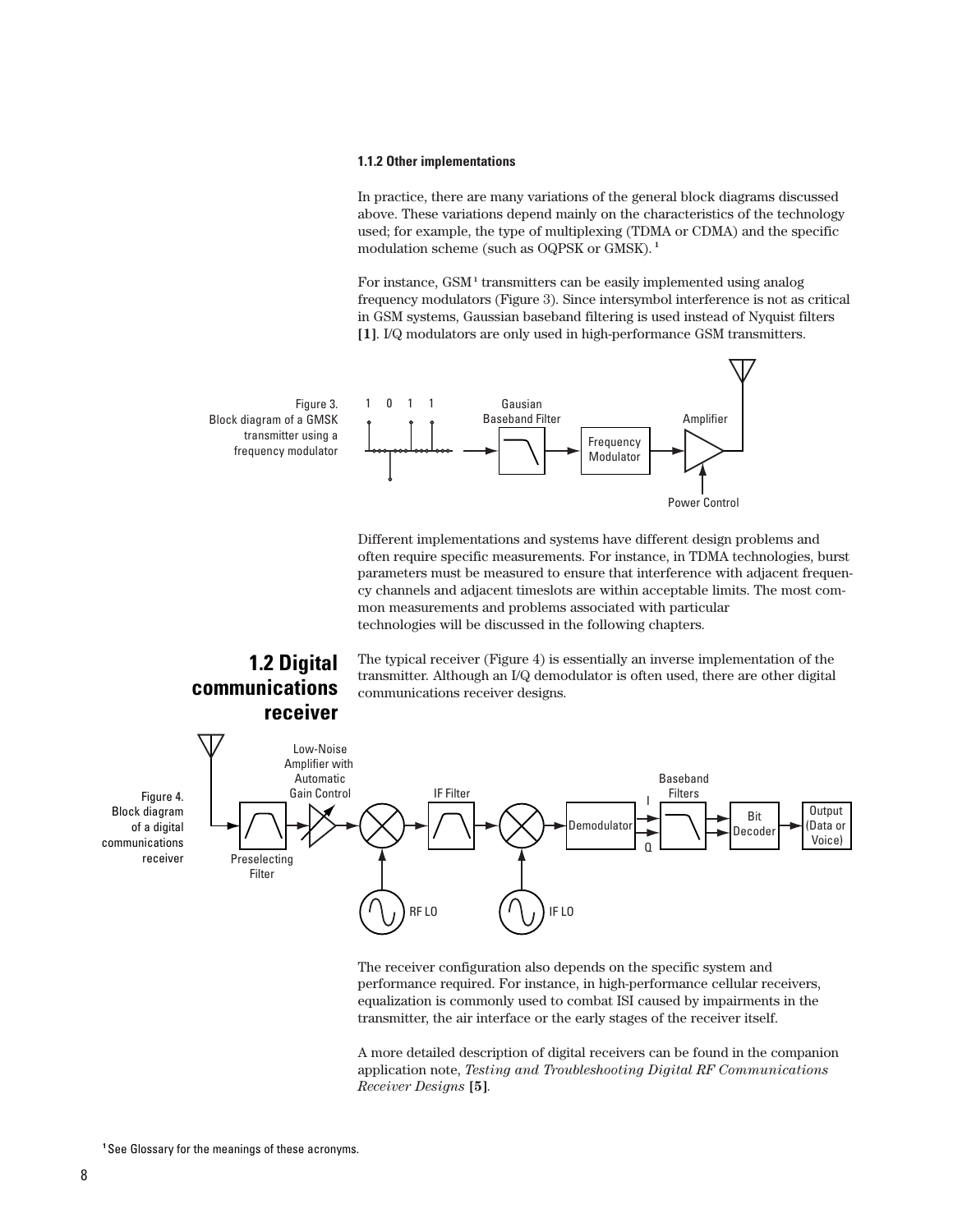# **2. Testing Transmitter Designs**

There are several testing stages during the design of a digital communications transmitter. The different components and subsections are initially tested individually. When appropriate, the transmitter is fully assembled, and system tests are performed. During the design stage of product development, verification tests are rigorous to make sure that the design is robust. These rigorous conformance tests verify that the design meets system requirements, thereby ensuring interoperability with equipment from different manufacturers.

This chapter covers testing of the highlighted part of the transmitter in Figure 1. It describes the conformance tests and other common measurements made at the antenna port. Most of the transmitter measurements are common to all digital communications technologies, although there are some variations in the way the measurements are performed. Particular technologies, such as CDMA or TDMA, require specific tests that are also described.

### **2.1 Measurement model**

Transmitter measurements are typically made at the antenna port, where the final signal is emitted. In this case, the measurement equipment is used as an ideal receiver.

It may also be necessary to examine the transmitter at various test points as the different sections are designed (see Figure 5). In this case, a stimulus signal might be required to emulate those sections that are not yet available. The equipment for doing this acts as an ideal substitute for the missing circuit or sections. Unmodulated carrier signals have traditionally been used as the stimuli for some component and subsystem measurements, such as frequency response, group delay or distortion measurements. However, complex digitally-modulated stimulus signals are increasingly used, as they may provide more realistic measurement results.



Sometimes individual blocks or components cannot be isolated and the measurement can only be made at the final stage of the transmitter. Therefore, you may be forced to infer the causes of problems from measurements at the antenna port. The ideal testing tool is not only able to perform the measurements but also has the flexibility to provide insight about system impairments by analysis of the transmitted signal. This application note focuses on transmitter measurements and troubleshooting techniques performed at the antenna port, although in practice some of these measurements can also be made at other locations in the transmitter. For instance, signal quality measurements can be performed on the RF, IF or baseband sections of the transmitter.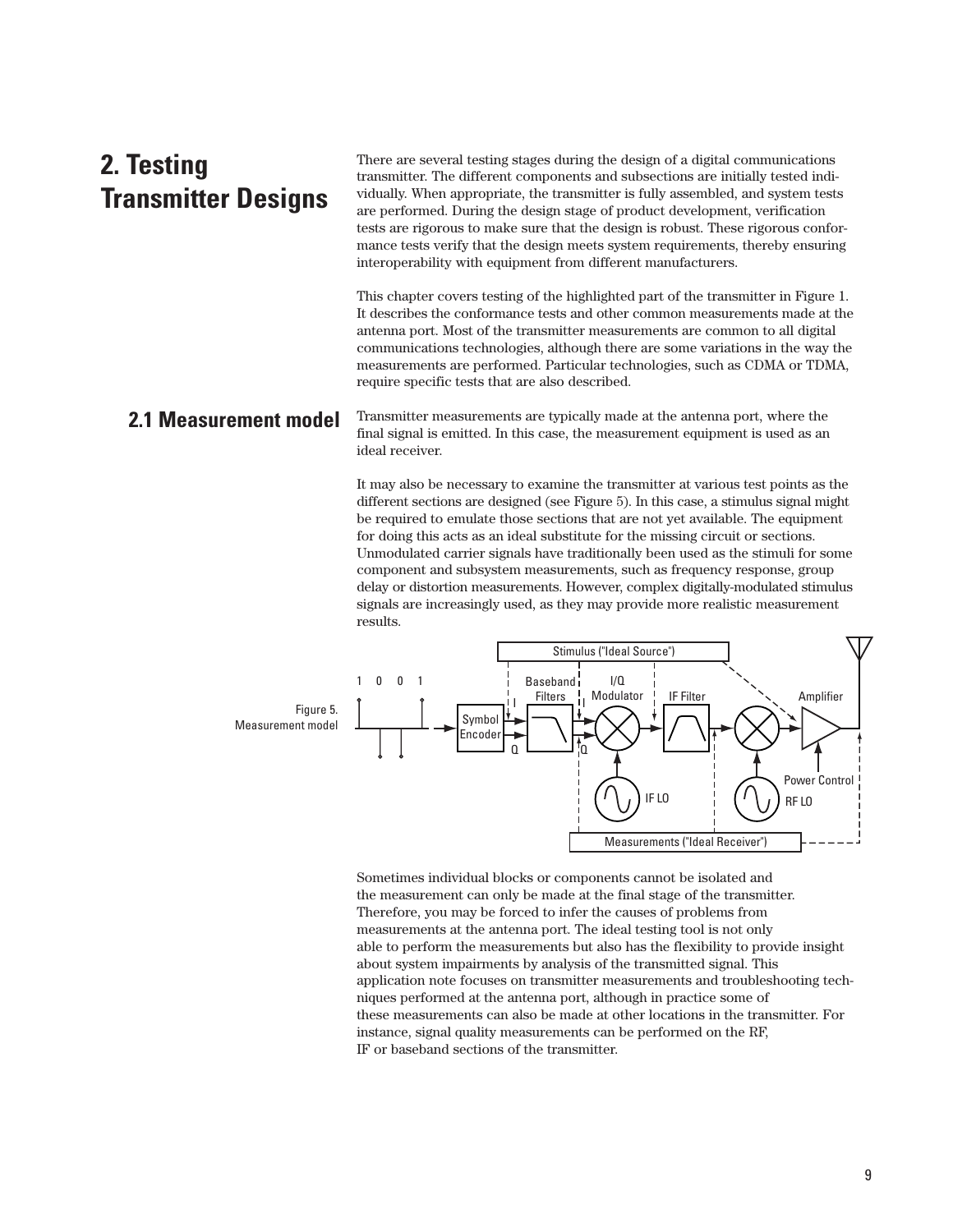#### The transmitted signal can be viewed in different domains. The time, frequency and modulation domains provide information on different parameters of a signal. The ideal test instrument can make measurements in all three domains. **2.2 Measurement Domains**

Two types of transmitter test instruments are discussed: the spectrum analyzer (SA) and the vector signal analyzer (VSA). Their measurement capabilities in each domain are described in the following sections of this chapter. Refer to Appendix B for a list of spectrum analyzers and vector signal analyzers from Agilent Technologies and their capabilities for measuring and troubleshooting digital communications transmitters.

#### **2.2.1 Time domain**

Traditionally, looking at an electrical signal meant using an oscilloscope to view the signal in the time domain. However, oscilloscopes do not band limit the input signal and have limited dynamic range. Vector signal analyzers downconvert the signal to baseband and sample the I and Q components of the signal. They can display the signal in various coordinate systems, such as amplitude versus time, phase versus time, I or Q versus time, and I/Q polar. Swept-tuned spectrum analyzers can display the signal in the time domain as amplitude (envelope of the RF signal) versus time. Their capability can sometimes be extended to measure I and Q.

Time-domain analysis is especially important in TDMA technologies, where the shape and timing of the burst must be measured.

#### **2.2.2 Frequency domain**

Although the time domain provides some information on the RF signal, it does not give us the full picture. The signal can be further analyzed by looking at its frequency components (Figure 6). Both spectrum analyzers and vector signal analyzers can perform frequency-domain measurements. The main difference between them is that traditional spectrum analyzers are swept-tuned receivers, while vector signal analyzers capture time data and perform Fast Fourier Transforms (FFTs) to obtain the frequency spectrum. In addition, the VSAs measure both the magnitude and phase of a signal.



Time and frequency domains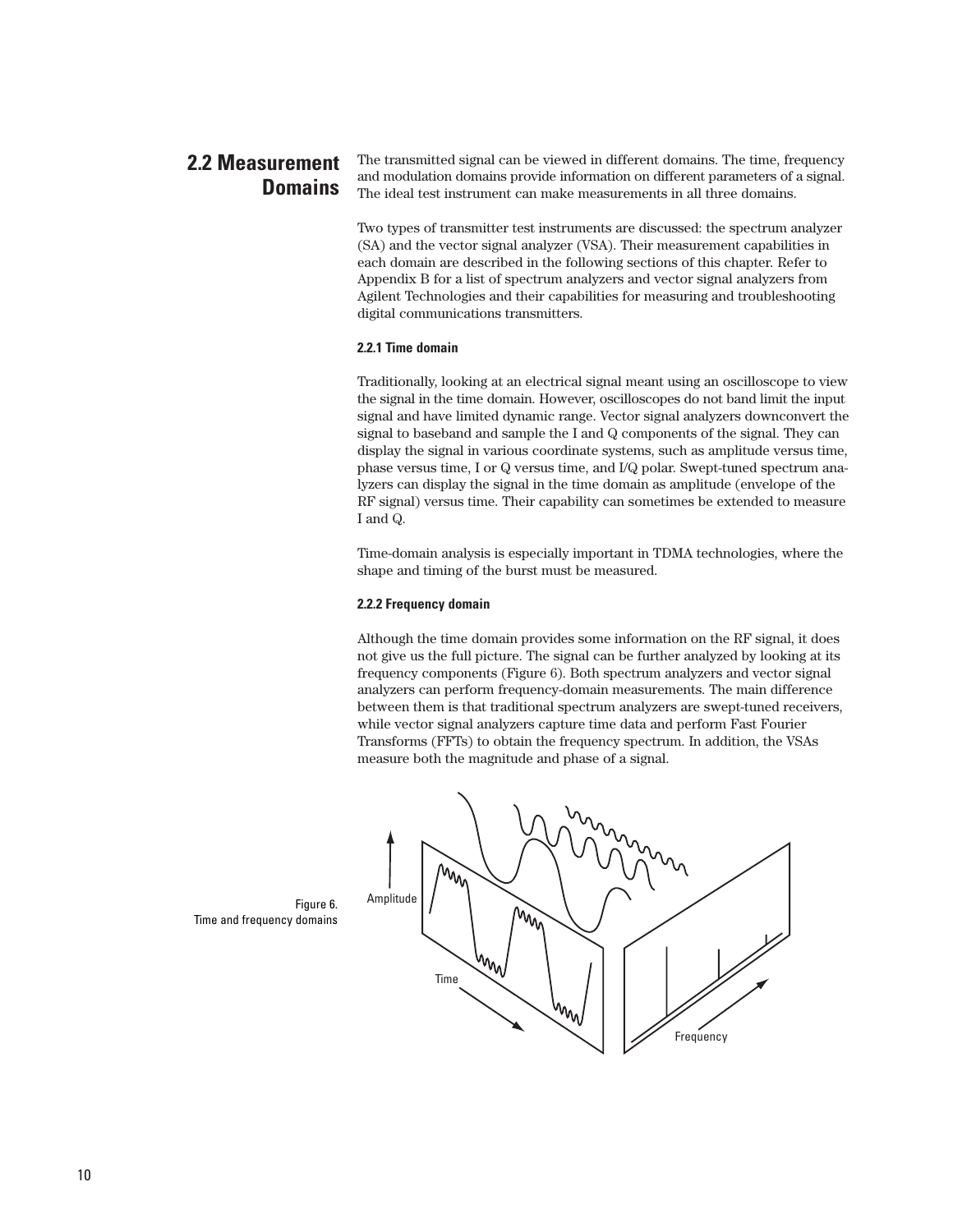Measurements in the frequency domain are especially important to ensure that the signal meets the spectral occupancy, adjacent channel, and spurious interference requirements of the system.

#### **2.2.3 Modulation domain**

If the RF signal is demodulated, the quality of the baseband signal can be analyzed by comparing it to an ideal reference. This reference is usually mathematically derived by the instrument, provided that the original data sequence can be recovered. Demodulation involves applying the appropriate filtering before recovering the baseband I and Q signals and sampling these signals at the symbol rate to recover the actual symbols (Figure 7).



Vector signal analyzers can demodulate the signal and make modulation quality measurements. A swept-tuned spectrum analyzer with additional hardware and software can also demodulate and analyze modulation quality.

Various display formats and capabilities can be used to view the baseband signal characteristics and analyze modulation quality:

- I/Q polar (vector) and constellation diagrams.
- Summary table with I/Q quality metrics, such as Error Vector Magnitude (EVM), magnitude error, phase error, frequency error, rho and I/Q offset.
- Magnitude of the error vector versus time and error vector versus frequency (error vector spectrum).
- Magnitude error and phase error versus time or frequency.
- Eye and Trellis diagrams.
- Symbol table.
- Equalization, which allows frequency response and group delay measurements.
- Code-domain analysis.

Some of these display formats and capabilities are briefly described in the modulation quality measurement sections in this chapter. For more detailed descriptions of the common modulation-quality displays, please see **[1]**.

Combinations of the display formats and capabilities above can be used to troubleshoot potential problems in the design, as we will see in the next chapter. Additionally, analog demodulation tools, such as phase demodulation or frequency demodulation, can be used to troubleshoot particular problems in a digital communications transmitter. For example, phase demodulation is often used to troubleshoot instability at a particular LO, as described in the next chapter.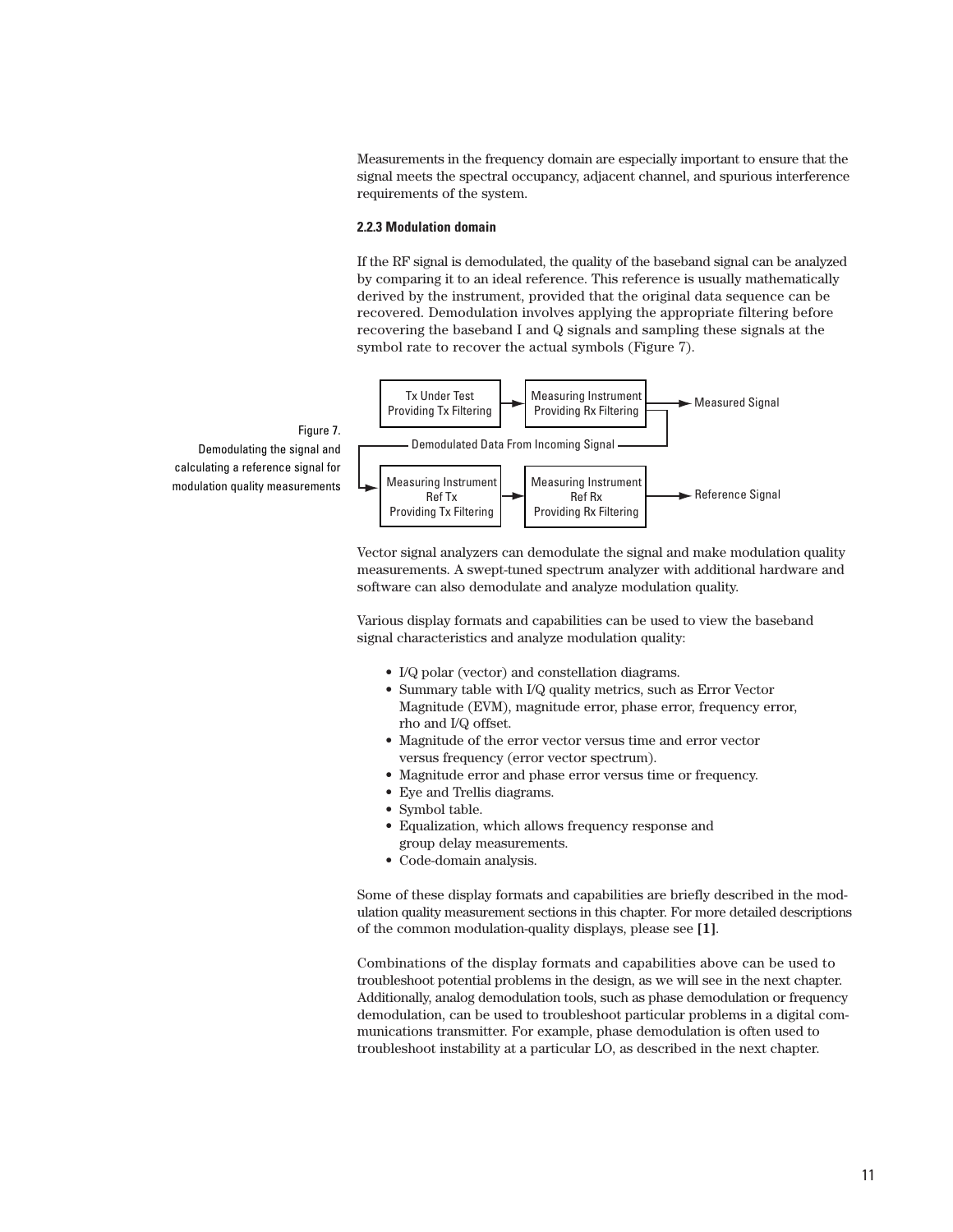#### The measurements required to test digital communications transmitters can be classified as in-band and out-of-band measurements regardless of the technology used and the standard followed. **2.3 In-band measurements**

In-band measurements are measurements performed within the frequency band allocated for the system; for example, 890 MHz to 960 MHz for GSM. In-band measurements can be further divided into in-channel and out-of-channel measurements.

#### **2.3.1 In-channel measurements**

The definition of channel in digital communications systems depends on the specific technology used. Apart from multiplexing in frequency and space (geography), the common cellular digital communications technologies use either time or code multiplexing. In TDMA technologies, a channel is defined by a specific frequency and timeslot1 number in a repeating frame1, while in CDMA technologies a channel is defined by a specific frequency and code. The terms in-channel and out-of channel refer only to the specific frequency band of interest (frequency channel), and not to the specific timeslot or code channel within that frequency band.

#### **2.3.1.1 Channel bandwidth**

When testing a transmitter, it is usually a good idea to first look at the spectrum of the transmitted signal. The spectrum shape can reveal major errors in the design. For a transmitter with a root-raised cosine filter, the 3dB bandwidth of the modulated frequency channel should approximate the symbol rate. For instance, in Figure 8, for a symbol rate of 1 MHz, the measured 3dB bandwidth is 1.010 MHz. Therefore, this measurement can be used to determine gross errors in symbol rate.

#### **2.3.1.2 Carrier frequency**

Frequency errors can result in interference in the adjacent frequency channels. They can also cause problems in the carrier recovery process of the receiver. The designer must ensure that the transmitter is operating on the correct frequency. The carrier frequency should be located in the center of the spectrum for most modulation formats. It can be approximated by calculating the center of the 3dB bandwidth. For instance, in Figure 8, the measured carrier frequency is 850 MHz.

**<sup>1</sup>** See Glossary for definition.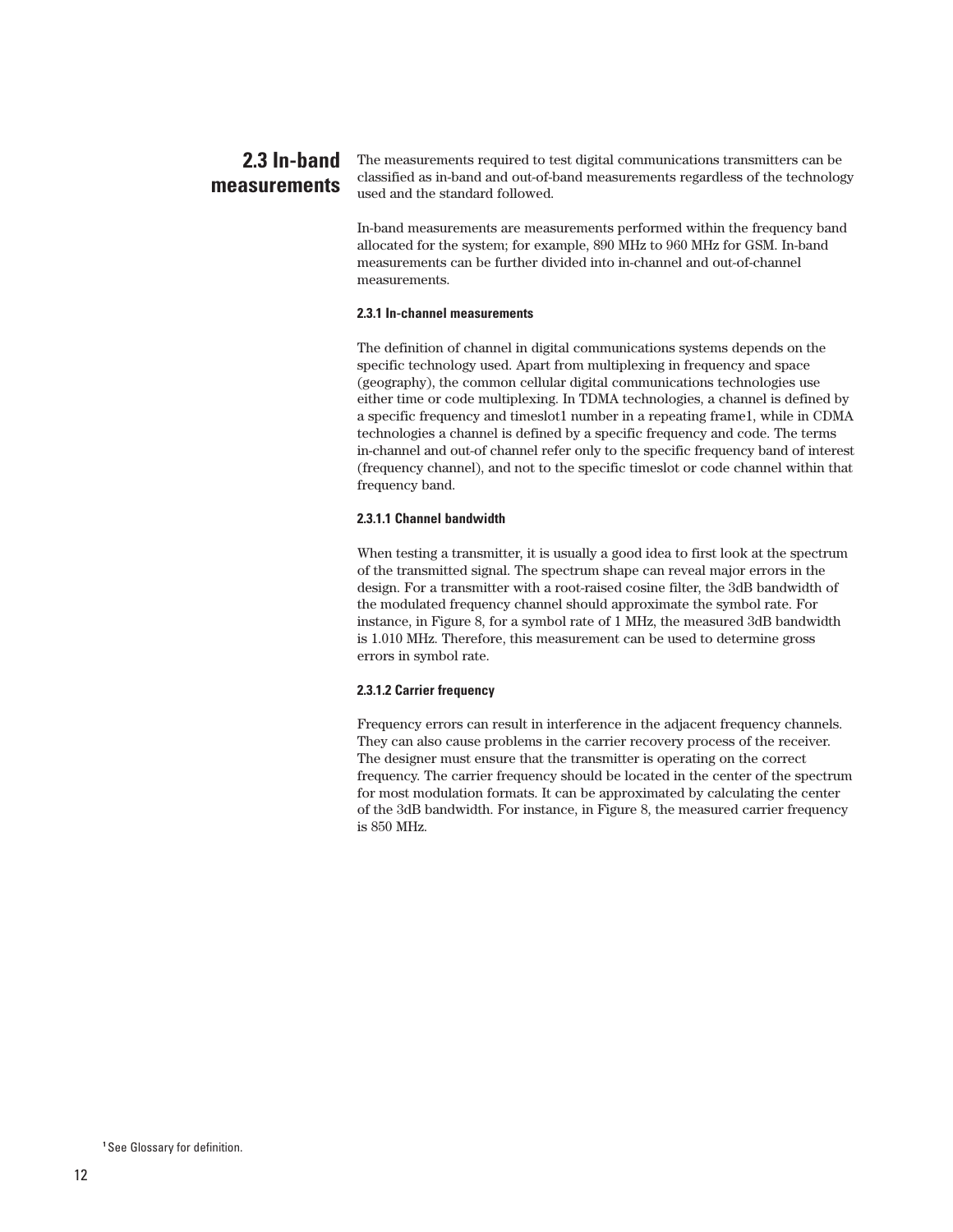

Other common methods for determining the carrier frequency are:

- Measure an unmodulated carrier with a frequency counter. • Calculate the centroid of the occupied bandwidth measurement (see section 2.3.1.4). When performing an occupied bandwidth measurement, the testing instrument usually gives an indication of the frequency carrier error, as shown in Figure 10.
- Use the frequency error metric given in the summary table when performing modulation quality measurements, as shown in Figure 15.

#### **2.3.1.3 Channel power**

Channel power is the average power in the frequency bandwidth of the signal of interest. The measurement is generally defined as power integrated over the frequency band of interest, but the actual measurement method depends on the standard followed **[2] [3] [4]**.



Figure 9. Channel power measurement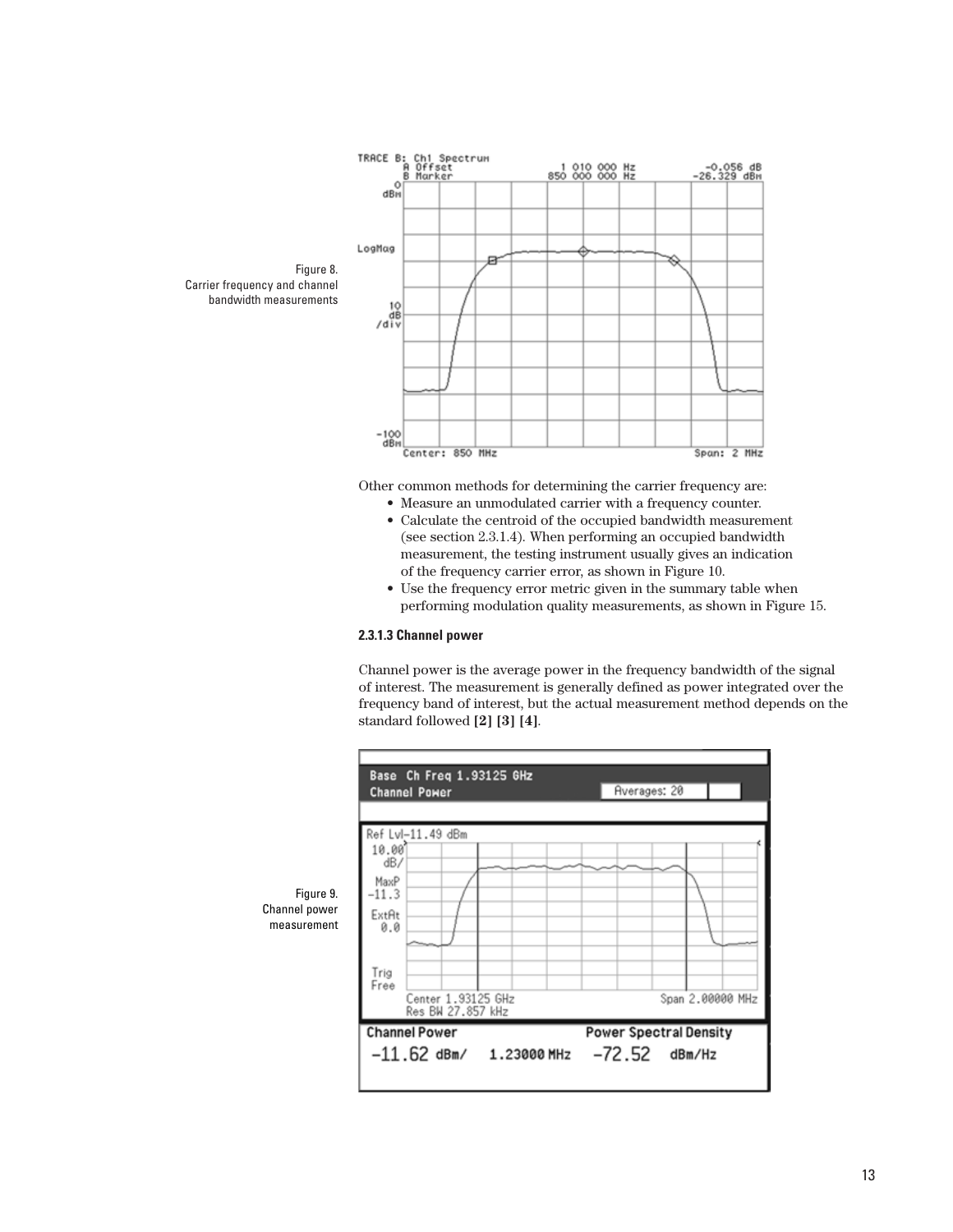Power is the fundamental parameter of any communication system. The goal in wireless systems is to maintain each link sufficiently with minimum power. This gives two benefits: overall system interference is kept to a minimum and, in the case of mobile stations, battery life is maximized. Output power, therefore, is controlled within tight limits. If a transmitter produces too little power, link performance is compromised; too much, and interference with other transmitters may be too high and battery life too short.

In the case of CDMA systems, where total interference is a limiting factor for capacity, controlling the power of each mobile is also essential to achieve maximum capacity. Therefore, accurate control of the transmitted power is critical in defining a system's capacity, coverage and signal quality.

#### **2.3.1.4 Occupied bandwidth**

Occupied bandwidth is closely related to channel power. It indicates how much frequency spectrum is covered by some given percentage (often 99%) of the total power of the modulated signal. For instance, in Figure 10, the bandwidth that includes 99% of the power is 1.260 MHz. Any distortion (harmonic or intermodulation) produces power outside the specified bandwidth.



**2.3.1.5 Peak-to-average power ratio and CCDF curves**

Peak-to-average power ratio and CCDF (defined below) are statistical measurements on the time-domain waveform.

**Peak-to-average power ratio is the ratio** of the peak envelope power to the average envelope power of a signal during a given period of time.

Some instruments may provide peak-to-average power statistics; that is, the peak envelope power is given not as an absolute peak but rather as the power level associated with a certain probability. For example, in Figure 11 the measurement shows that the power is below a level that is 9.455 dB above the average 99.99% of the time; that is, there is a probability of .01% that the power of the signal is higher than a level 9.455dB above the average.

Occupied bandwidth measurement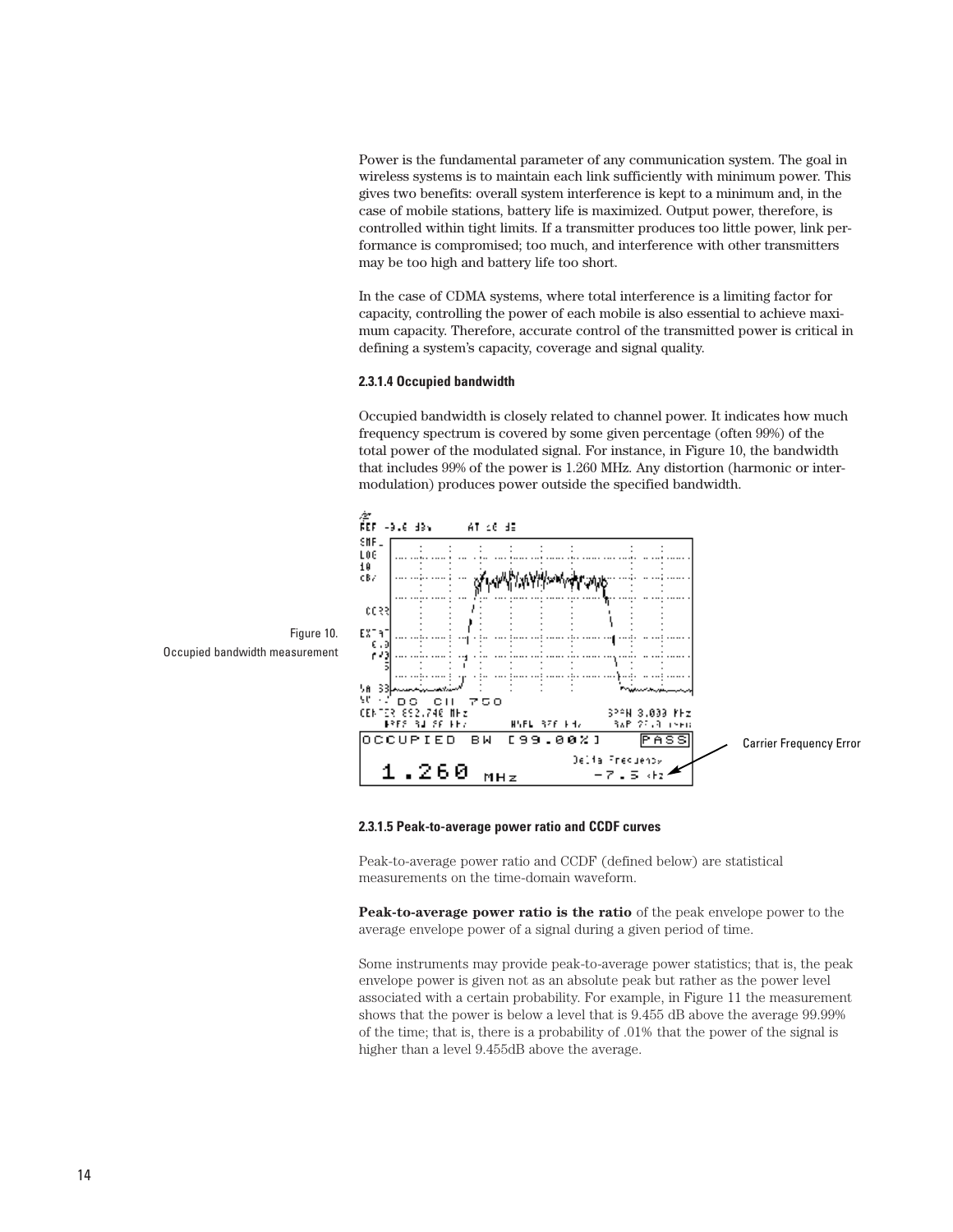

The power statistics of the signal can be completely characterized by performing several of these measurements and displaying the results in a graph known as the **Complementary Cumulative Distribution Function** (CCDF). The CCDF curve shows the probability that the power is equal to or above a certain peakto-average ratio, for different probabilities and peak-to-average ratios. The higher the peak-to-average power ratio, the lower the probability of reaching it.



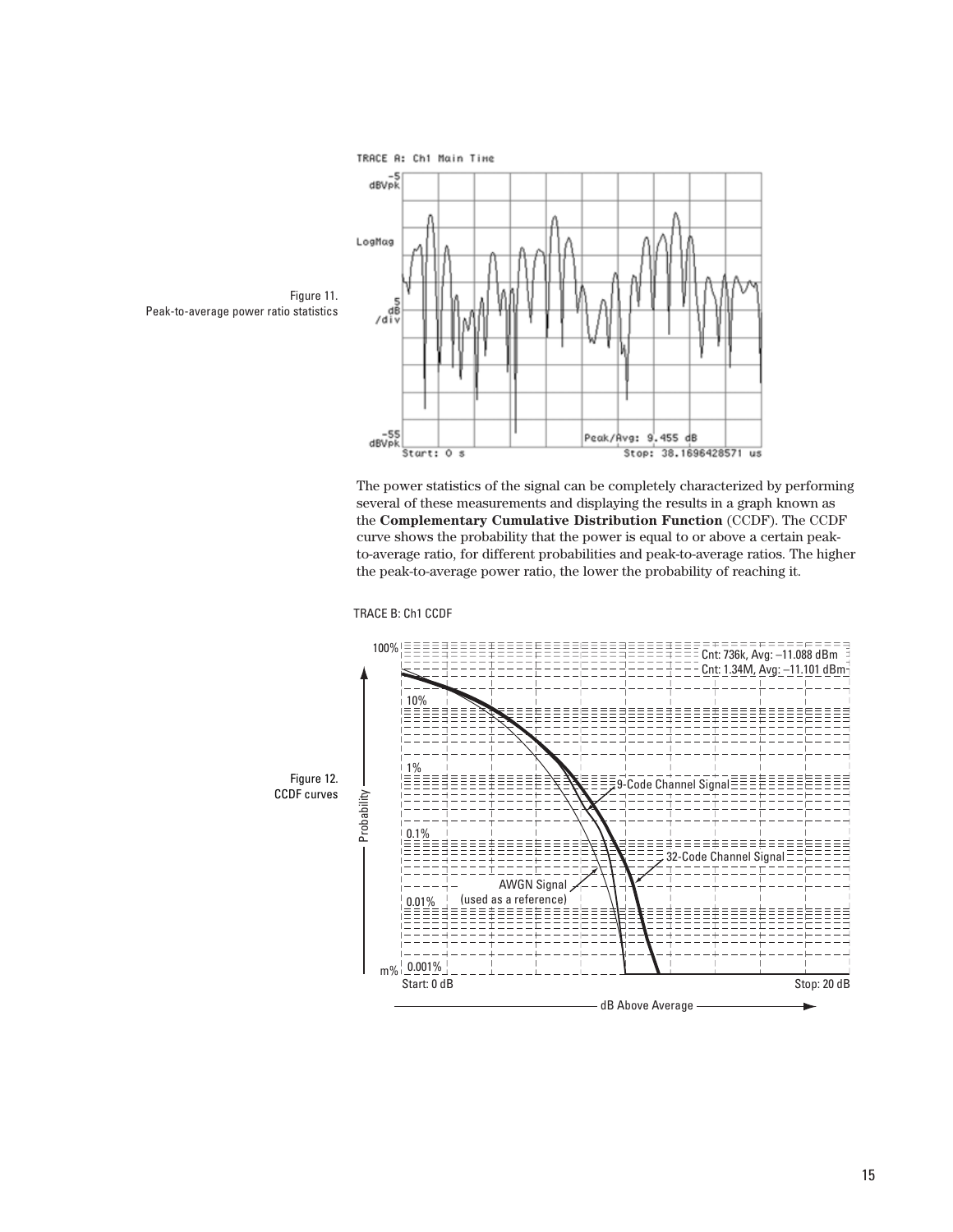The statistics of the signal determine the headroom required in amplifiers and other components. Signals with different peak-to-average statistics can stress the components in a transmitter in different ways, causing different levels of distortion. CCDF measurements can be performed at different points in the transmitter to examine the statistics of the signal and the impact of the different sections on those statistics. These measurements can also be performed at the output of the transmitter to compare the statistics to an expected curve. CCDF curves are also related to Adjacent Channel Power (ACP) measurements, as we will see later.

Besides causing higher levels of distortion, high peak-to-average ratios can cause cumulative damage in some components. Performing CCDF measurements at different points of the transmitter can help you prevent this damage.

Peak-to-average power ratio and CCDF statistic measurements are particularly important in digitally-modulated systems because the statistics may vary. For instance, in CDMA systems, the statistics of the signal vary depending on how many code channels—and which ones—are present at the same time. Figure 12 shows the CCDF curves for signals with different code-channel configurations. The more code channels transmitted, the higher the probability of reaching a given peak-to-average ratio.

In systems that use constant-amplitude modulation schemes, such as GSM, the peak-to-average ratio of the signal is relevant if the components (for example, the power amplifier) must carry more than one carrier. There is a clear trend toward using multicarrier power amplifiers in base station designs for most digital communications systems. See [6] for more information on peak-to-average power ratio and CCDF curves.

#### **2.3.1.6 Timing measurements**

Timing measurements are common on TDMA systems, where the signal is bursted. The measurements assess the envelope of the carrier in the time domain against prescribed limits. Measurements include burst width, rise time, fall time, on-time, off-time, peak power, "on" power, "off" power and duty cycle.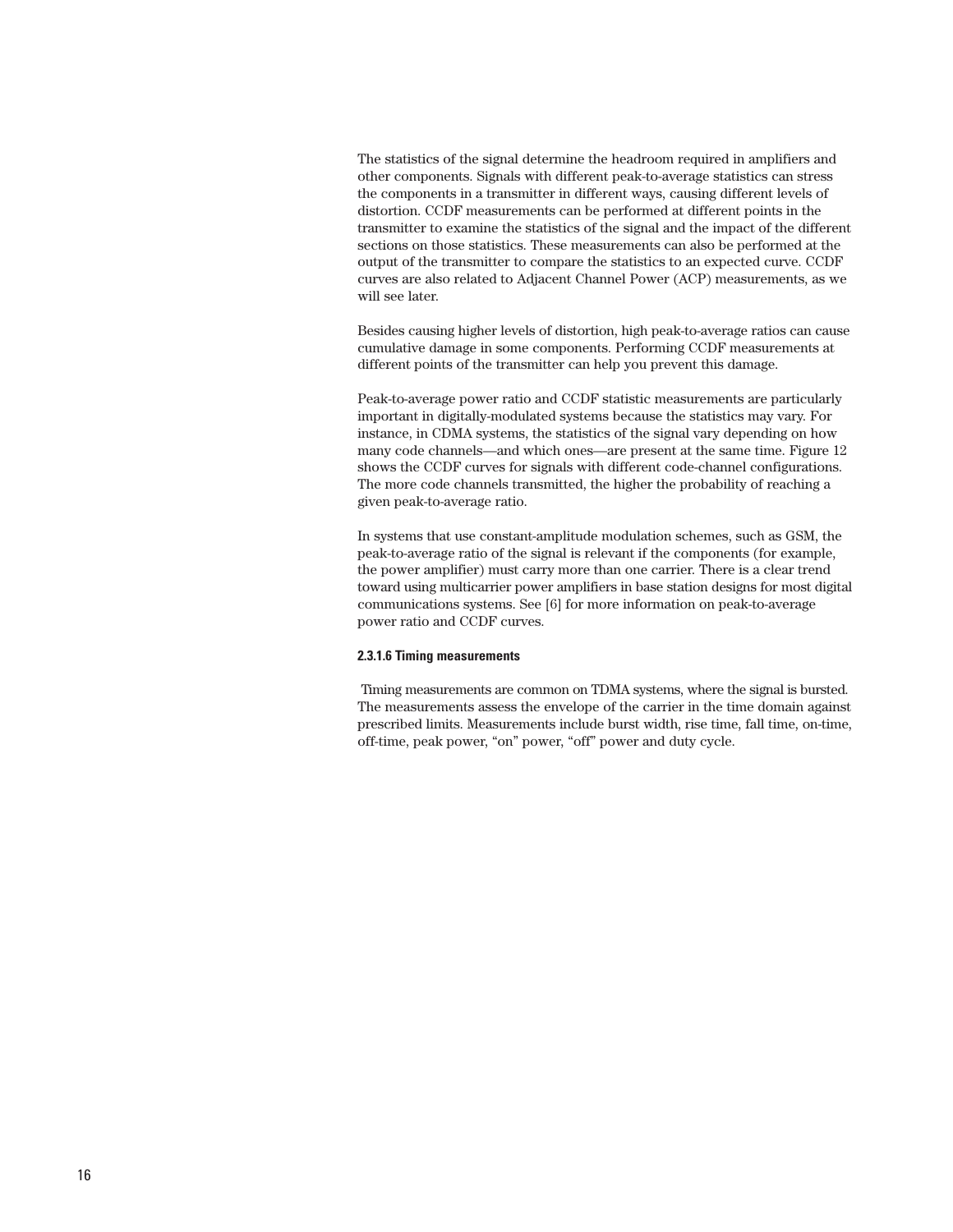

Timing measurements are mainly important to ensure minimum interference with adjacent frequency channels or timeslots during signal turn on and turn off. For instance, if the transmitter turns off too slowly, the user of the next timeslot in the TDMA frame experiences interference. If it turns off too quickly, the power spread into adjacent frequency channels increases [3] [4].

#### **2.3.1.7 Modulation quality measurements**

There are a number of different ways to measure the quality of a digitally modulated signal. They usually involve precision demodulation of the transmitted signal and comparison of this transmitted signal with a mathematically-generated ideal or reference signal, as we saw earlier. The definition of the actual measurement depends mainly on the modulation scheme and standard followed. NADC and PDC, for example, use Error Vector Magnitude (EVM), while GSM uses phase and frequency error. cdmaOne uses rho and code-domain power. These and other modulation quality measurements are described in the following sections.

#### **2.3.1.7.1 Error Vector Magnitude (EVM)**

The most widely used modulation quality metric in digital communications systems is **Error Vector Magnitude.** When performing EVM measurements, the analyzer samples the transmitter output to capture the actual signal trajectory. The signal is usually demodulated and a reference signal is mathematically derived. The **error vector** is the vector difference at a given time between the ideal reference signal and the measured signal. The error vector is a complex quantity that contains a magnitude and a phase component. It is important not to confuse the **magnitude of the error vector with the magnitude error**, or the **phase of the error vector** with the **phase error**. A graphical depiction of these differences can be seen in Figure 14.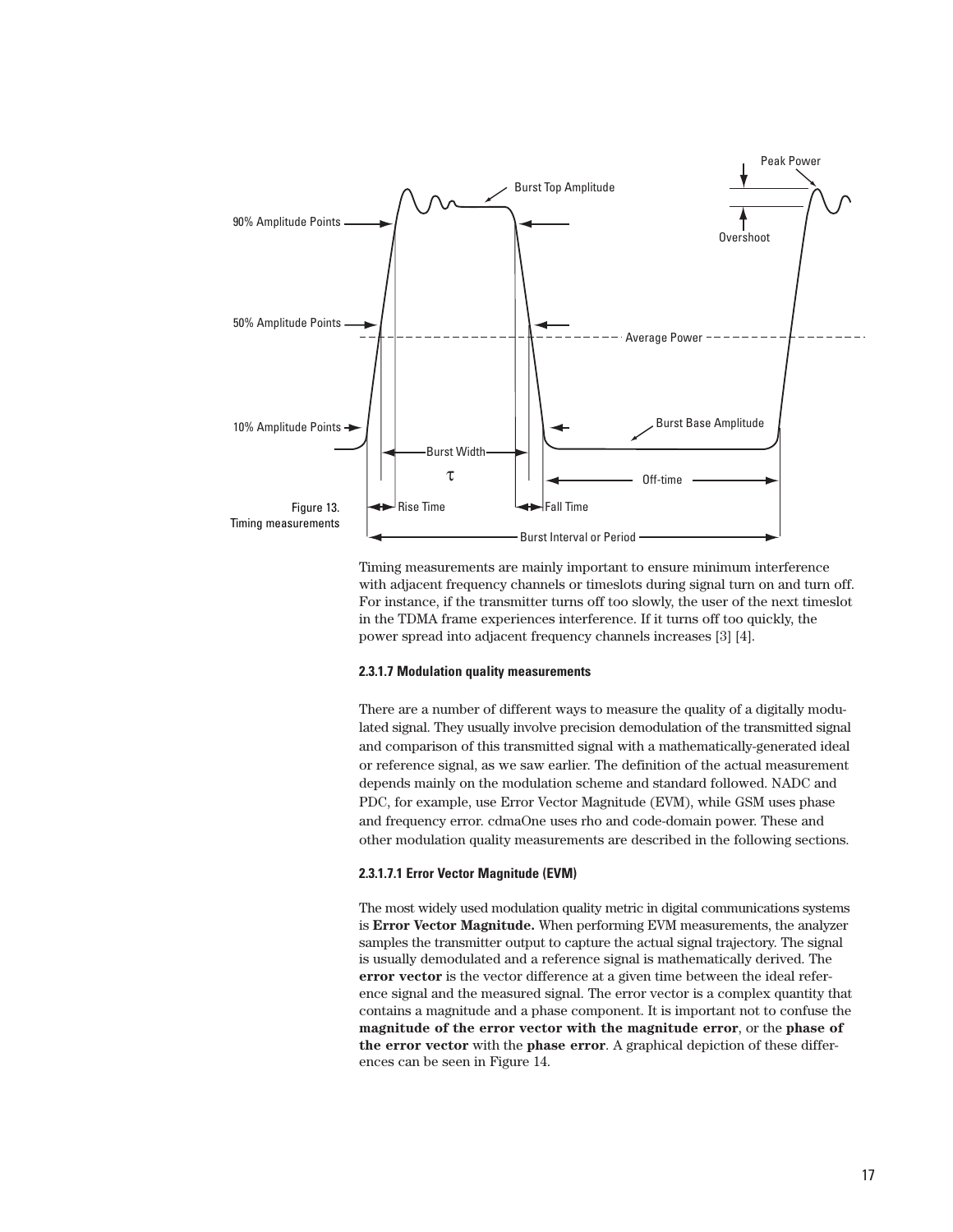

Error Vector Magnitude is the root-mean-square (rms) value of the error vector over time at the instants of the symbol clock transitions. By convention, EVM is usually normalized to either the amplitude of the outermost symbol or the square root of the average symbol power **[4]**.

Apart from the constellation and polar diagrams, other important displays associated with EVM that are mentioned in this application note are **magnitude of the error vector versus time**, the spectrum of the error vector **(error vector spectrum), phase error versus time,** and **magnitude error versus time.** Figure 15 shows some of these displays.



Figure 15. (a) Polar diagram (b) magnitude of the error vector versus time (c) error vector spectrum (d) summary table and symbol table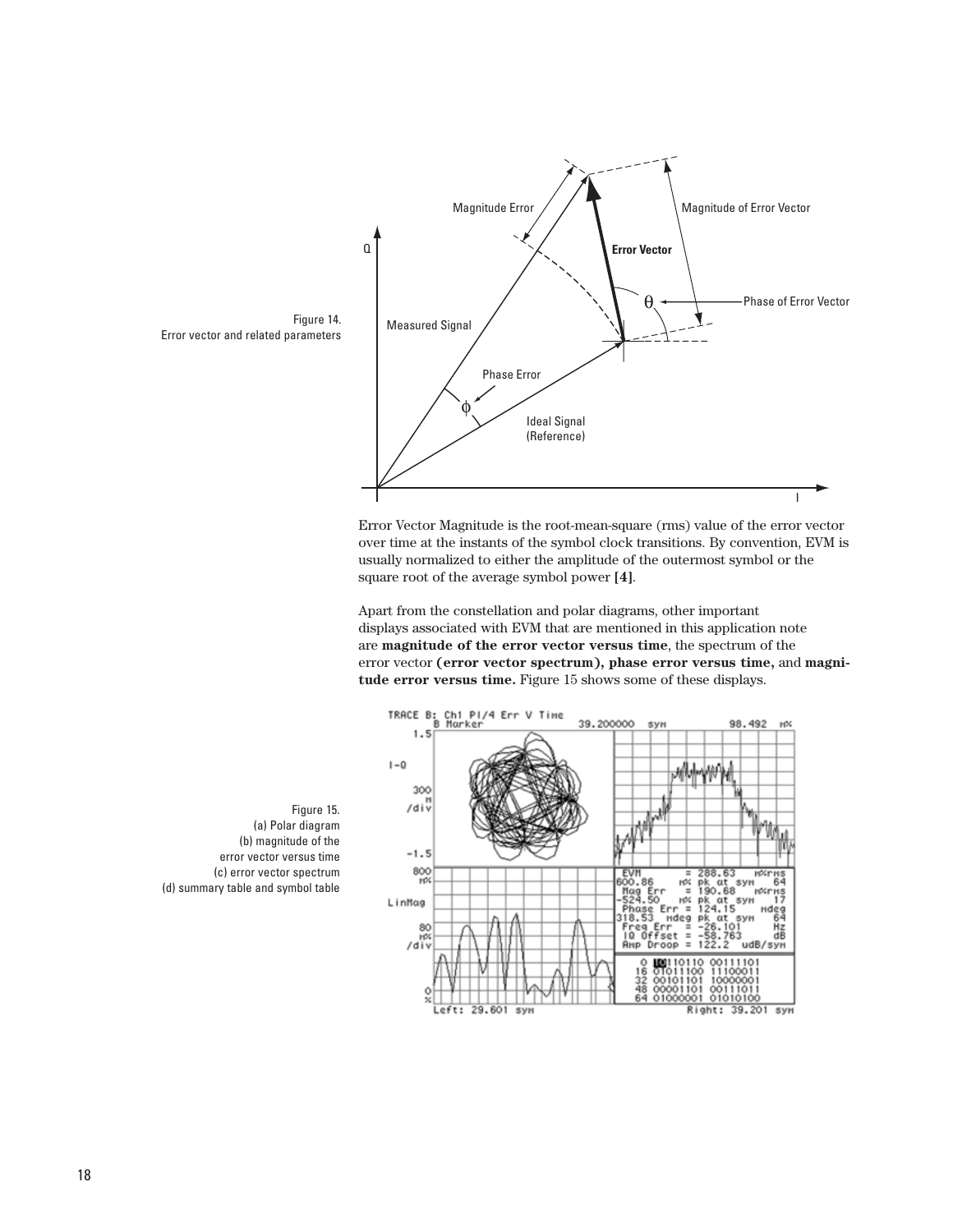EVM and the various related displays are sensitive to any signal flaw that affects the magnitude and phase trajectory of a signal for any digital modulation format. Large error vectors both at the symbol points and at the transitions between symbols can be caused by problems at the baseband, IF or RF sections of the transmitter. As shown in the last chapter of this application note, the different modulation quality displays and tools can help reveal or troubleshoot various problems in the transmitter. For instance, the I/Q constellation can be used to easily identify I/Q gain imbalance errors. Small symbol rate errors can be easily identified by looking at the magnitude of the error vector versus time display. The error vector spectrum can help locate in-channel spurious.

The value of EVM as an indicator of modulation quality can be enhanced by the use of **equalization** in the measuring instrument. Equalization is commonly used in digital communications receivers. Although its primary function is to reduce the effects of multipath, it also compensates for certain signal imperfections generated in both the transmitter and receiver. For this reason, it is useful to have an equalizer in the measuring instrument. An instrument with an equalizer will better emulate a receiver; that is, the impairments that the equalizer of the receiver removes are also removed by the measuring instrument. Therefore, the impairments that have little effect on system performance also minimally impact the measured EVM. Figure 16 shows the magnitude of the error vector versus time with and without equalization. With equalization the constellation looks much better and the magnitude of the error vector versus time is lower. The signal has not changed, only the measurement technique.



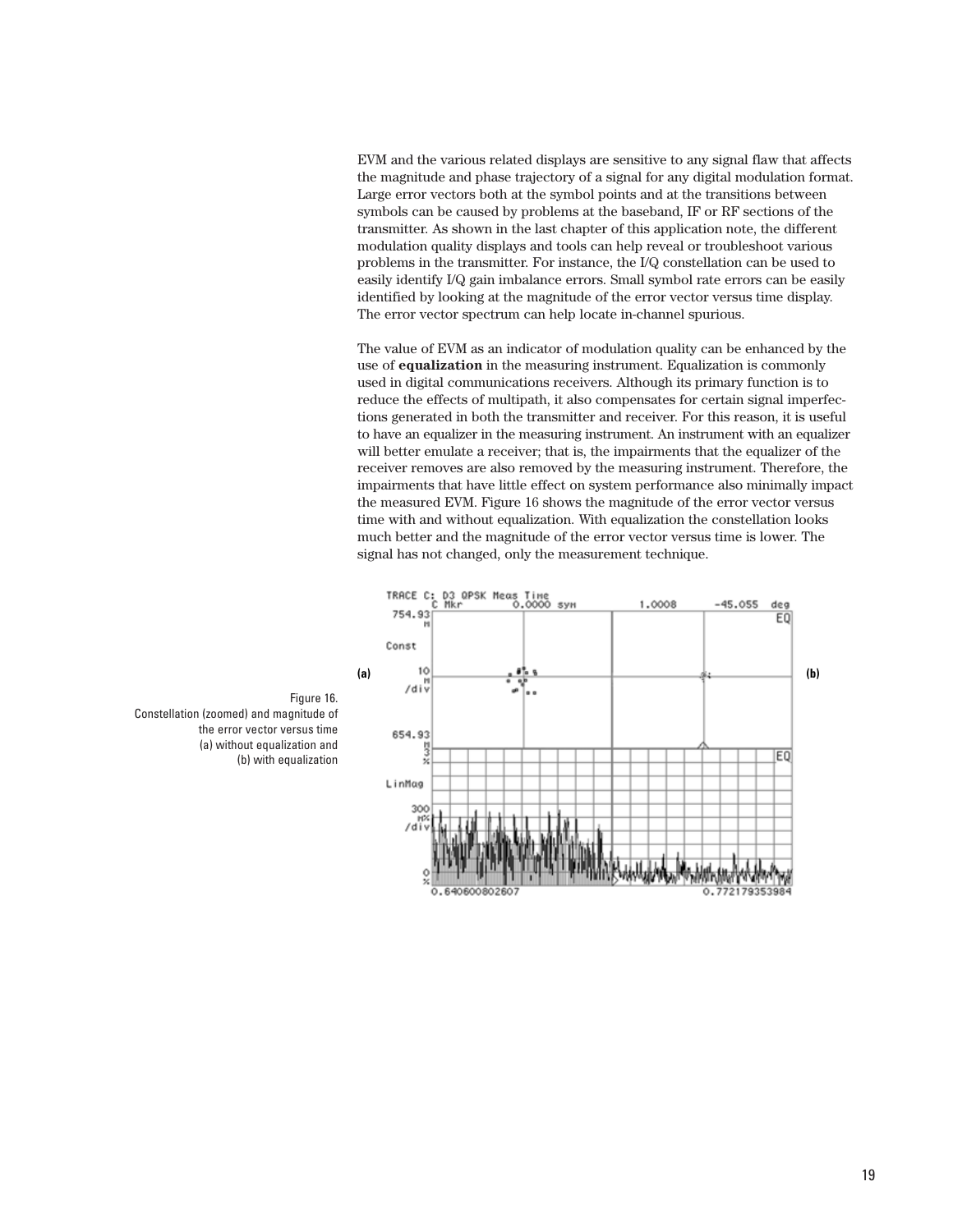**2.3.1.7.2** *I/Q offset.* DC offsets at the I or the Q signals cause I/Q or origin offsets as shown in Figure 17. I/Q offsets result in carrier feedthrough. Some instruments compensate for this error before displaying the constellationor polar diagram and measuring EVM. In that case, I/Q offset is given as a separate error metric.



**2.3.1.7.3** *Phase and frequency errors.* For constant-amplitude modulation formats, such as GMSK used in GSM systems, the I/Q phase and frequency errors are more representative measures of the quality of the signal than EVM. As with EVM, the analyzer samples the transmitter output in order to capture the actual phase trajectory. This is then demodulated, and the ideal (or reference) phase trajectory is mathematically derived. The phase error is determined by comparing the actual and reference signals. The mean gradient of the phase error signal is the frequency error. The short-term variation of this signal is defined as phase error and is expressed in terms of rms and peak (see Figure 18).





Figure 18. Phase and frequency error measurement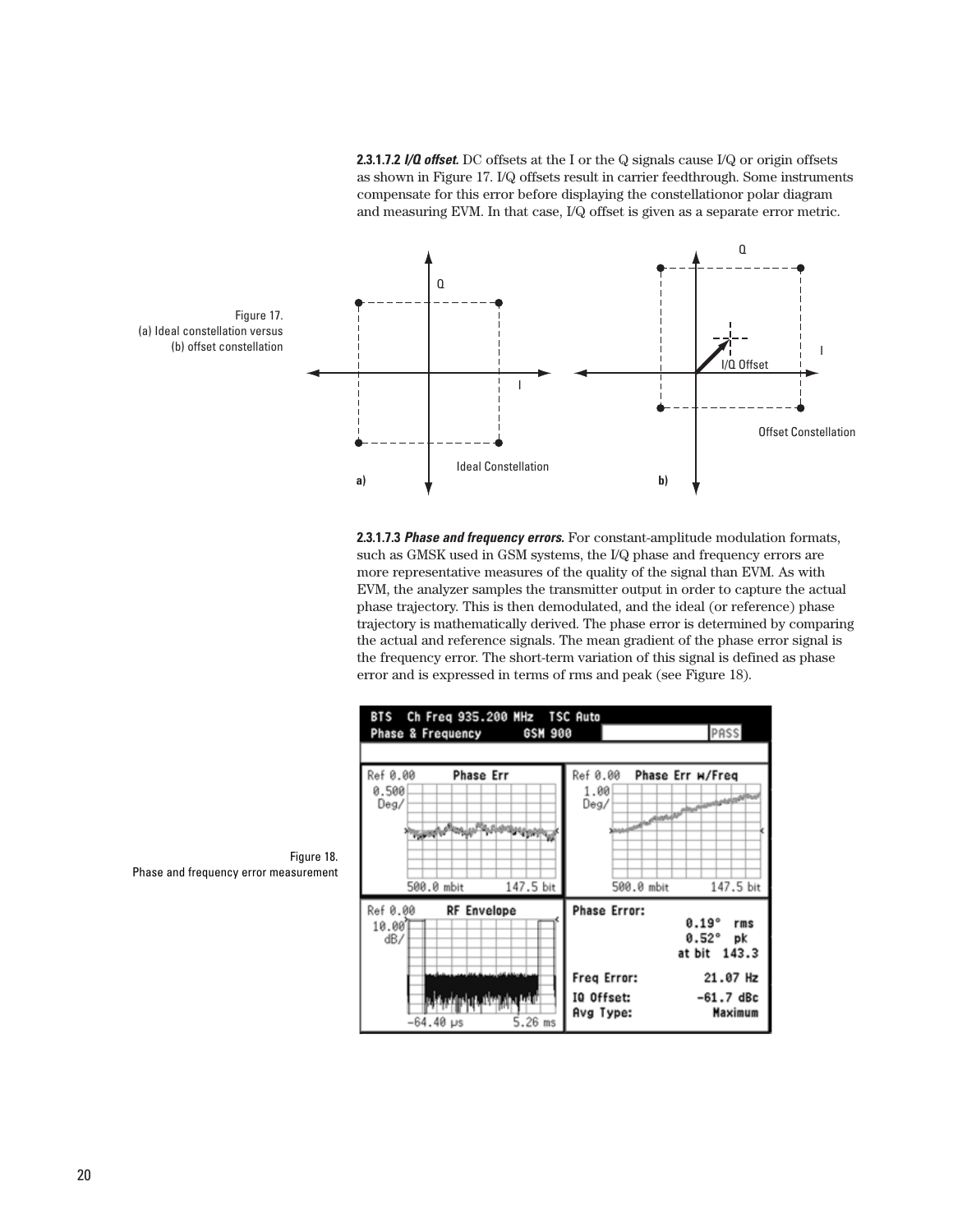Significant phase errors can indicate problems in the baseband section of the transmitter. The output amplifier in the transmitter can also create distortion that causes unacceptably high phase error for multicarrier signals. Significant phase error at the beginning of a burst can indicate that a synthesizer is failing to settle quickly enough. In a real system, poor phase error reduces the ability of a receiver to correctly demodulate, especially with marginal signal conditions. This ultimately degrades sensitivity.

Frequency error is the difference between the specified carrier frequency and the actual carrier frequency. A stable frequency error simply indicates that a slightly wrong carrier frequency is being used. Unstable frequency errors can indicate short-term instability in the LO, improper filtering, AM-PM conversion in the amplifier, or wrong modulation index if the transmitter is implemented using an analog frequency modulator. See [3] for more information on phase and frequency error and other GSM measurements.

#### **2.3.1.7.4** *Frequency response and group delay.* As noted above,

equalization compensates for certain signal imperfections in the transmitter, transmission path or receiver. Equalization removes only linear distortion. Linear distortion occurs when the signal passes through one or more linear devices having transfer functions containing amplitude unflatness (for example, ripple and tilt), and/or group delay variations over the bandwidth of the signal. There can be many sources of linear distortion in a system: bandpass filters in the IF, improper cable terminations, improper baseband filtering, non-compensated  $\sin(x)/x$ , antenna mismatch, signal combiners and multipath signal effects. From a modeling standpoint, all of the linear distortion mechanisms can be combined and represented by a single transfer function, H(f).

When applying equalization, the measuring instrument must counteract the effects of the linear distortion. To achieve that, an equalizer filter whose transfer function is 1/H(f) is applied over the bandwidth of the signal.

Once equalization has been applied, the inverse transfer function of the equalizer, which represents the linear distortion elements of the device under test, can be displayed and measured. If measured directly at the transmitter's output, the inverse transfer function is basically the bits-to-RF frequency response1 of the transmitter (or the variations from the ideal frequency response caused by nonlinear distortions) [7]. The actual frequency response can be displayed and measured as magnitude, phase, and group delay. Ideally, the magnitude of the frequency response should be flat across the frequency band of interest, and its phase should be linear over that same frequency band. Group delay is a more useful measure of phase distortion. It is defined as the derivative of the phase response versus frequency  $\frac{d}{d}$ w)—that is, the slope of the phase response. If the transmitter does not introduce distortion, its phase response is linear and group delay is constant. Deviations from constant group delay indicate distortion.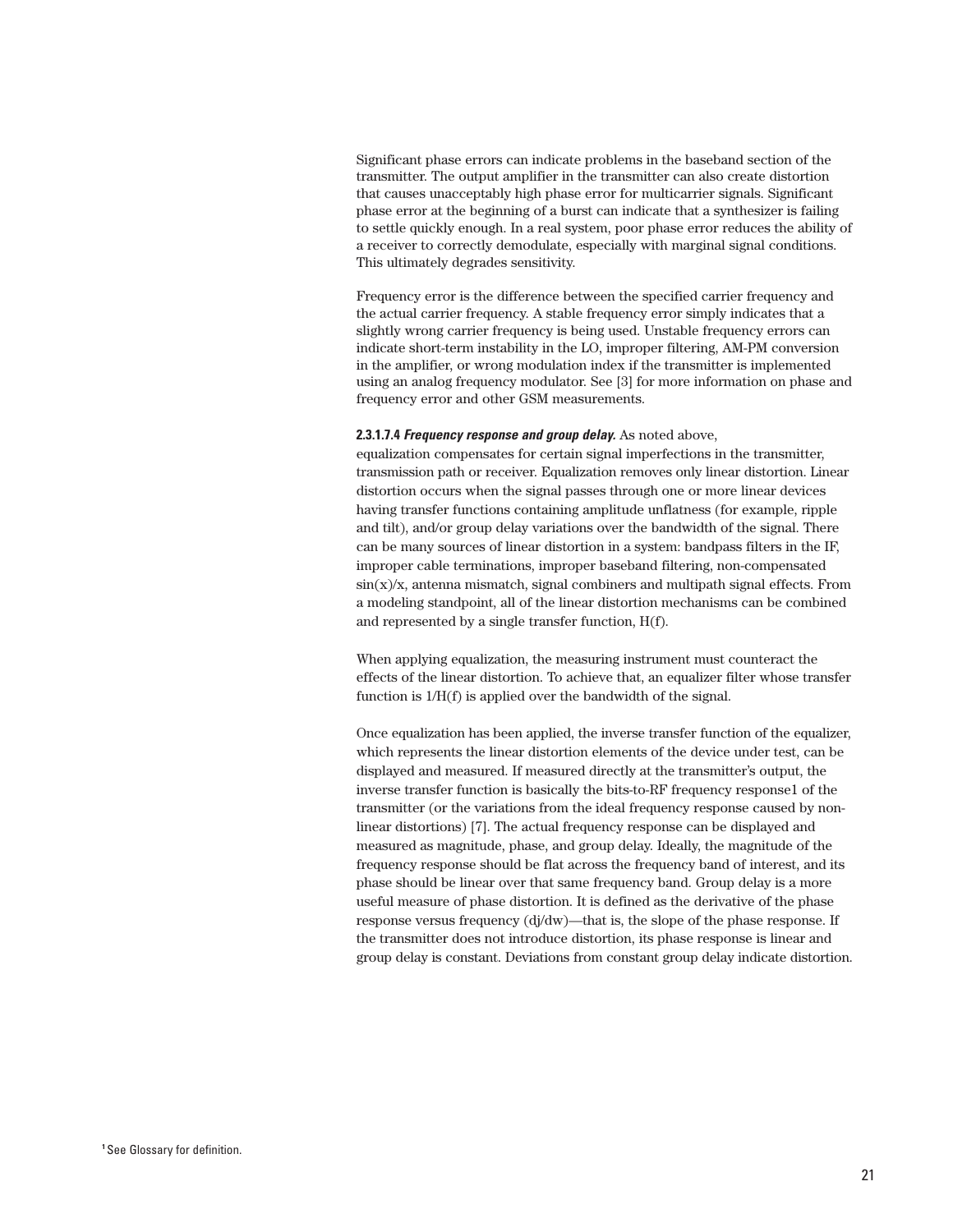



**2.3.1.7.5** *Rho.* CDMA systems use r(rho) as one of the modulation quality metrics. Rho is measured on signals with a single code channel. It is the ratio of correlated power to total power transmitted (see Figure 20). The correlated power is computed by removing frequency, phase and time offsets, and performing a cross correlation between the corrected measured signal and the ideal reference. If some of the transmitted energy does not correlate, this excess power appears as added noise that may interfere with other users on the system.



The rho measurement indicates the overall modulation performance level of a CDMA transmitter when transmitting a single channel. Since uncorrelated power appears as interference, poor rho performance affects the capacity of the cell **[2].**

**2.3.1.7.6** *Code-domain power.* In CDMA systems, a signal with multiple code channels can be analyzed in the code domain. To analyze the composite waveform, each channel is decoded using a code-correlation algorithm. This algorithm determines the correlation coefficient factor for each code. Once the channels are decoded, the power in each code channel is determined **[2].**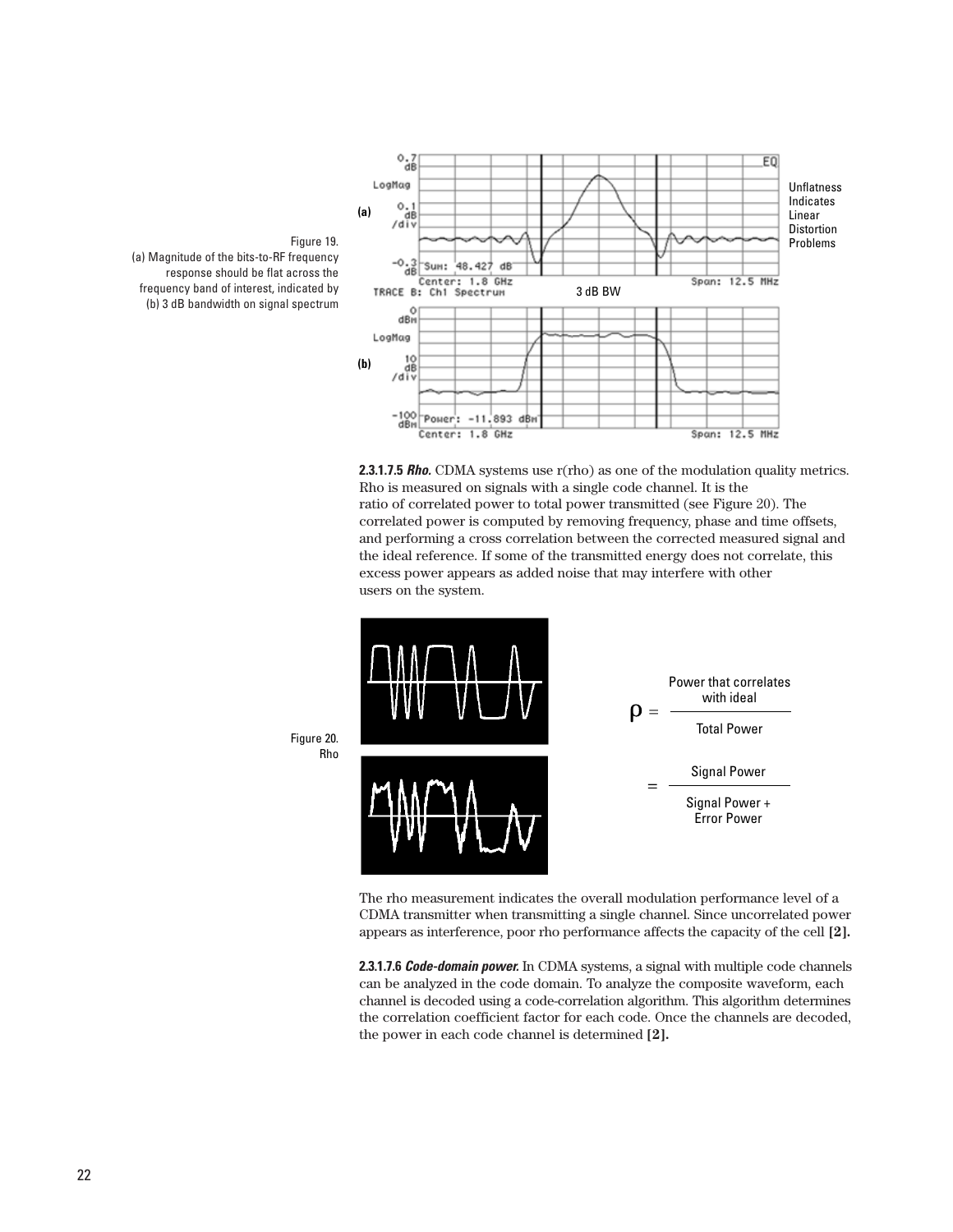

Measuring code-domain power, as shown in Figure 21, is essential for verifying that the base station is transmitting the correct power in each of the code channels. It is also important to look at the code-domain power levels of the inactive channels, which can indicate specific problems in the transmitter, as we will see in the last chapter of this application note. For instance, unwanted in-channel spurs raise the code-domain noise level. Compression can cause mixing of active code channels to produce energy in particular inactive channels.

#### **2.3.2 Out-of-channel measurements**

In-band out-of-channel measurements are those that measure distortion and interference within the system band, but outside of the transmitting frequency channel.

#### **2.3.2.1 Adjacent Channel Power Ratio (ACPR)**

Whatever the technology used or standard followed, ACP measurements are required to ensure that the transmitter is not interfering with adjacent and alternate channels.

The Adjacent Channel Power Ratio (ACPR) is usually defined as the ratioof the average power in the adjacent frequency channel to the average power in the transmitted frequency channel. For instance, in Figure 22, the ACPR across a bandwidth of 1MHz for both the transmitted and adjacent channels is –61.87 dB for the lower adjacent channel and –61.98 dB for the upper adjacent channel. The ACPR is often measured at multiple offsets (adjacent and alternate channels).

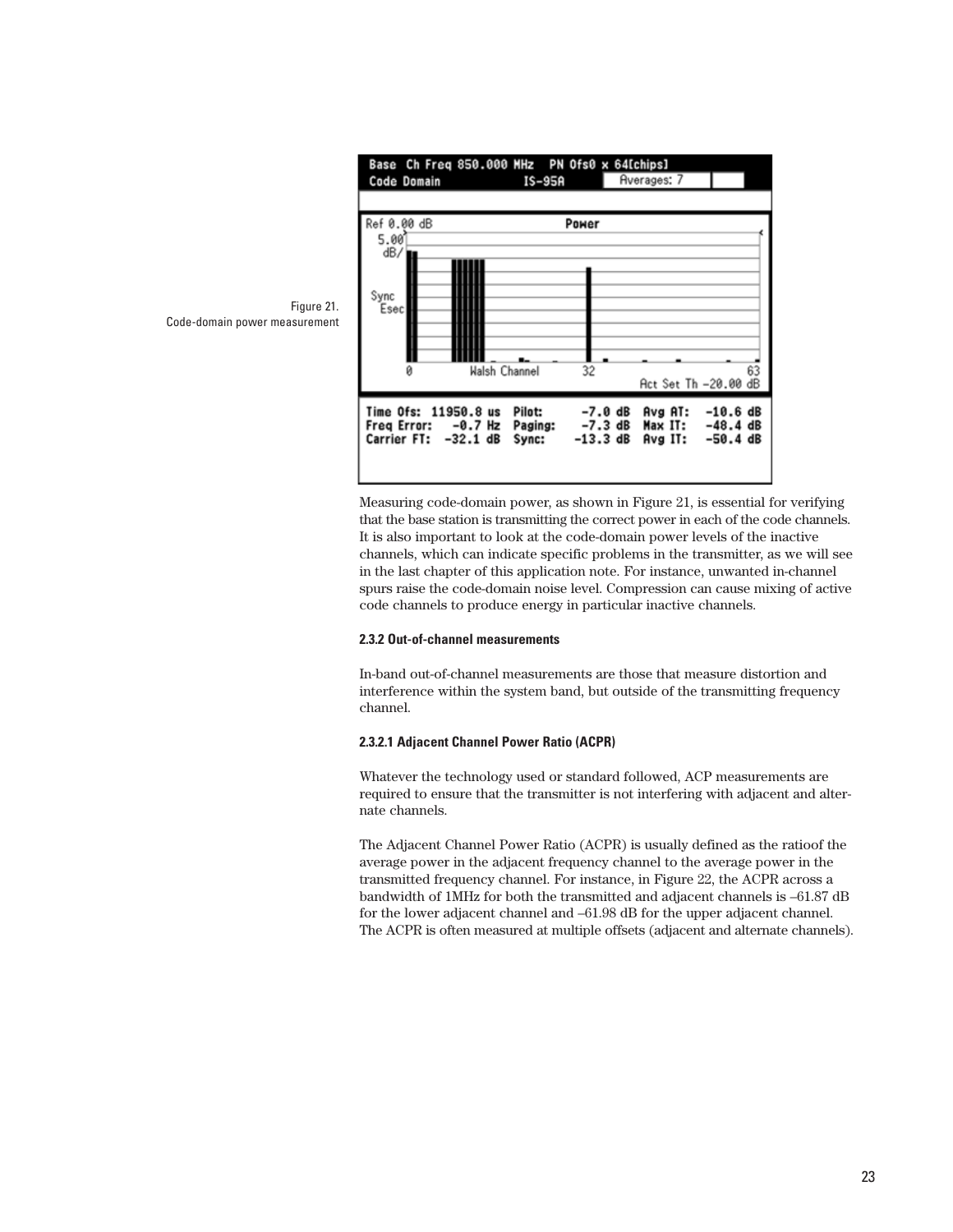

When making ACPR measurements, it is important to take into account the statistics of the signal transmitted. **CCDF** curves can be used for this purpose, as we saw earlier. Different peak-to-average ratio values have a different impact on the non-linear components of the transmitter, such as the RF amplifier, and therefore on the ACPR as well. Higher peak-to-average ratios in the transmitted signal can cause more interference in the adjacent channel. ACPR measurements on the same transmitter can provide different results depending on the statistics of the transmitted signal. When measuring ACPR in CDMA base stations, for example, it is important to consider the channel configuration used.

Different standards have different names and definitions for the ACP measurement. For example, for TDMA systems such as GSM, there are two main contributors to the ACP: the burst-on and -off transitions, and the modulation itself. The GSM standards name the ACP measurement **Output RF Spectrum (ORFS)** and specify two different measurements: **ORFS due to modulation** and **ORFS due to switching [3].**

In the case of NADC-TDMA, the ACP due to the transients and the modulation itself are also measured separately for mobile stations. Additionally, a weighting function that corresponds to the receiver baseband filter response is applied to the measurement for both base and mobile stations **[4].**

**Spectral splatter** is a term often associated with the ACP due to transients. Spectral splatter can be caused by fast burst turn-on and turn-off, clipping (saturation) and Digital Signal Processor (DSP) glitches or other errors due to scaling. High spectral splatter may occasionally be caused by phase transients. Since transients are very short events, time capture can be useful to locate and analyze them. Spectral splatter can also be analyzed using a spectrogram, which displays spectrum versus time, as shown in Figure 74 (section 3.2.11).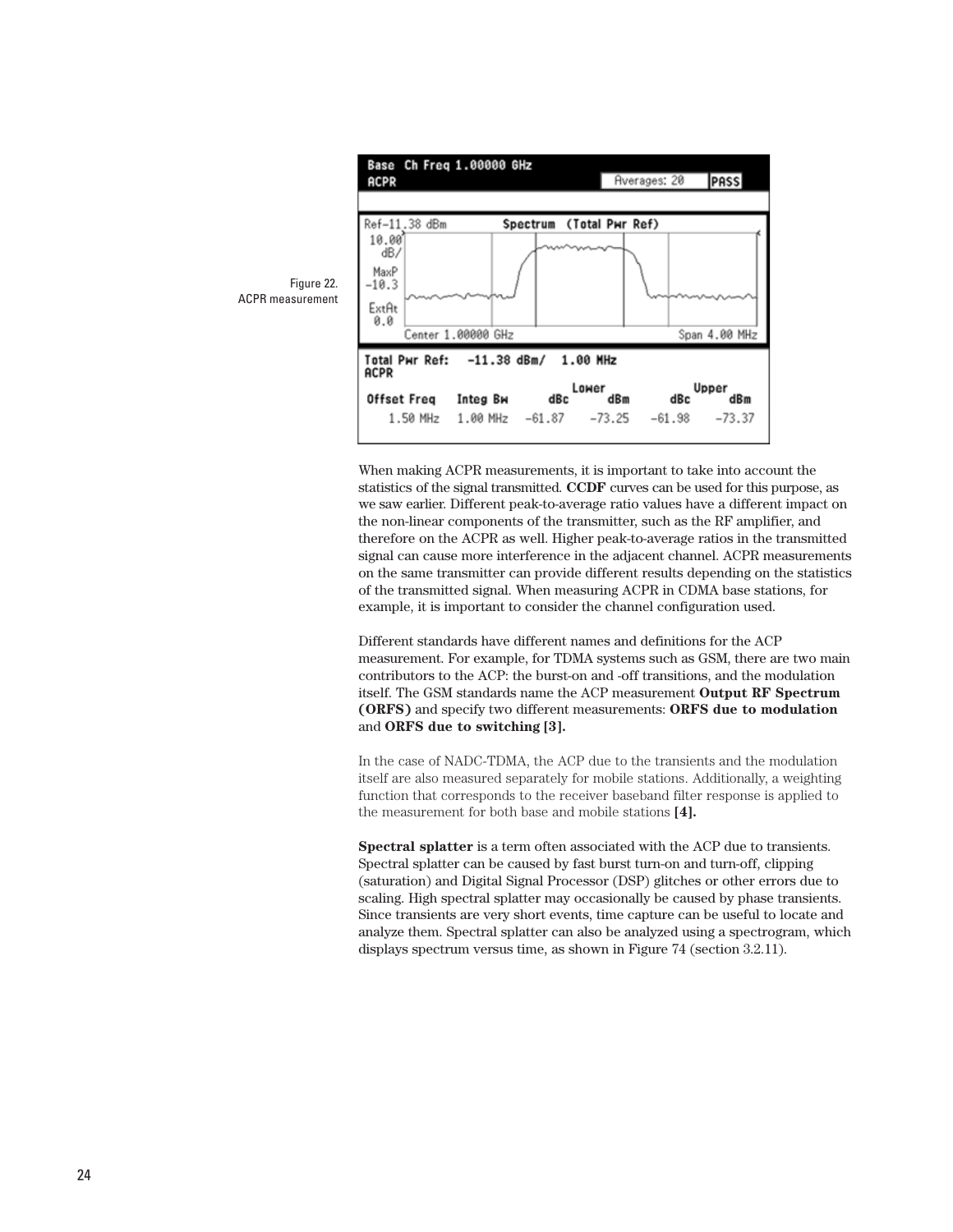For cdmaOne systems, the ACPR is not defined in the standard, but it is often used in practice to test the specified in-band spurious emissions **[2]**.

Spectral regrowth is a measure of how much the power in the adjacent channel grows (how much worse it gets) for a specific increment of the transmitted channel power.

#### **2.3.2.2 Spurious**

Spurious signals can be caused by different combinations of signals in the transmitter. The spurious emissions from the transmitter that fall within the system's band should be below the level specified by the standard to guarantee minimum interference with other frequency channels in the system (see Figure 23) **[2] [3]**.



In-band spurious measurement

## **2.4 Out-of-band measurements**

Out-of-band measurements are those outside the system frequency band.

#### **2.4.1 Spurious and harmonics**

While spurious are caused by different combinations of signals in the transmitter, harmonics are distortion products caused by nonlinear behavior in the transmitter. They are integer multiples of the transmitted signal's carrier frequency.

Out-of-band spurious and harmonics are measured to ensure minimum interference with other communications systems (Figure 24) **[2] [3]**.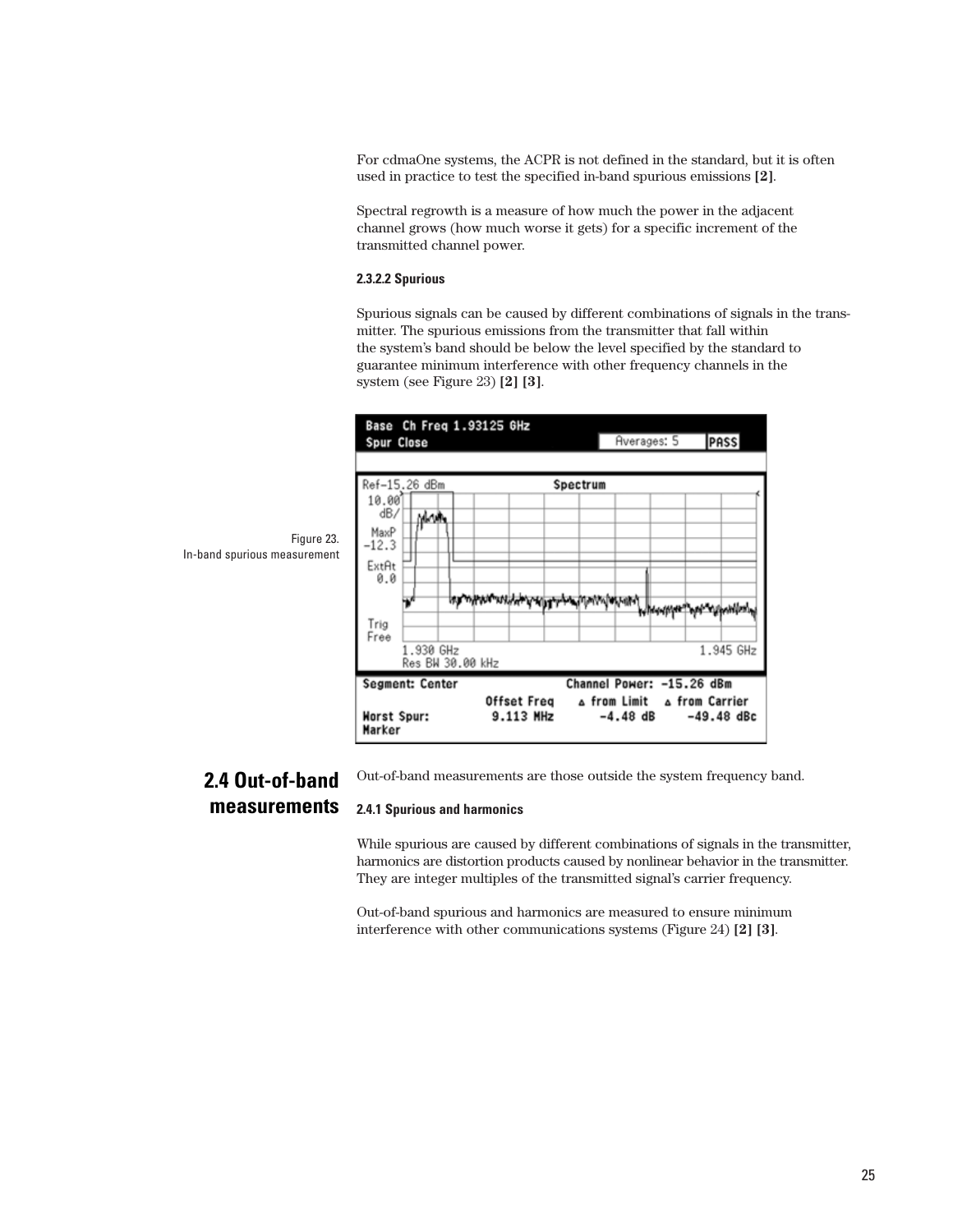

# **2.5 Best practices in conducting transmitter performance tests**

By following certain guidelines in conducting design verification tests, you can greatly increase the probability that the transmitter will operate properly in the real-world environment. The test equipment should be carefully chosen to reduce measurement uncertainties and increase confidence in correct transmitter operation.

When performing absolute power measurements, such as channel power, the accuracy of the measurement is limited by the absolute amplitude accuracy of the instrument. In the case of relative power measurements, such as ACPR, the accuracy is limited by the relative amplitude accuracy and dynamic range of the instrument. As a rule of thumb, the noise floor or distortion of the instrument should be at least 10 dB below the distortion of the signal being measured.

Since the signal is noise-like, averaging the power over several measurements is extremely important for more repeatable power measurements **[8].**

In the case of timing measurements, the accuracy of the measurement is mainly limited by the time accuracy, time resolution, and amplitude linearity of the instrument. Since there are a number of parameters to measure, the use of masks and pass/fail messages makes it simpler to ensure that all the timing parameters meet their specifications.

The accuracy of modulation quality measurements is mainly limited by the accuracy of the test instrument, which is usually given as a percentage. Typically, the test equipment should be ten times more accurate than the specified limit so measurement results can be attributed to the unit-under-test (UUT) and not to the measuring instrument.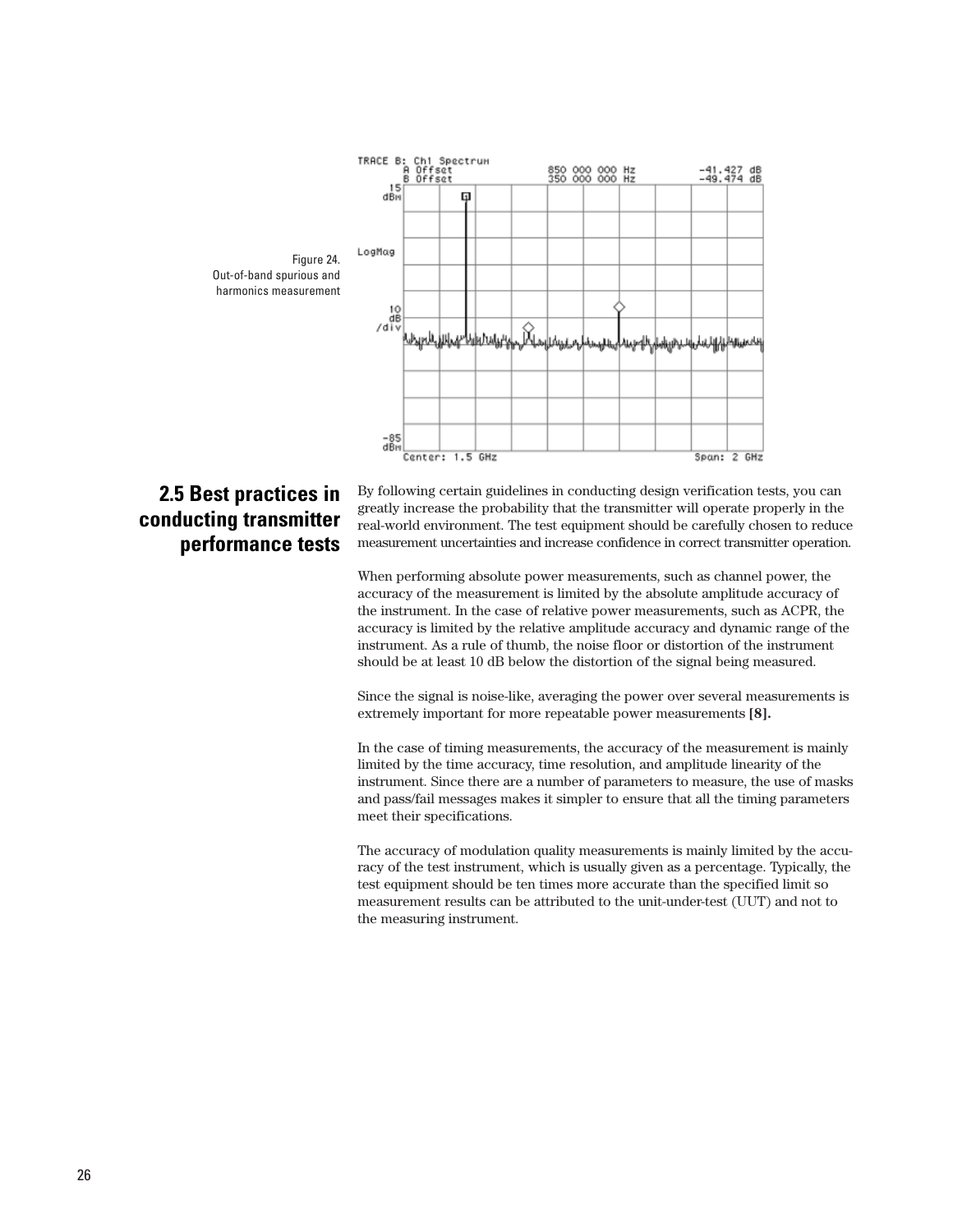# **3. Troubleshooting Transmitter Designs**

Transmitter designs are tested to ensure conformance with a particular standard and are typically performed at the antenna port. However, substandard performance may be caused by various parts of the system, so troubleshooting is usually done at several points in the transmitter. The source of impairments can be difficult to determine. This difficulty is magnified by these practicalities:

- Part of the transmitter is generally implemented digitally.
- Some parts of the transmitter may not be accessible.
- It may be unclear whether a problem is rooted in the analog or digital section of the system.

The ability to look at the signal and deduce the source of a problem is very important to successful design. The ideal troubleshooting instrument has the flexibility and measurement capabilities to help you infer problem causes from measurements at the RF, IF and baseband sections of the transmitter.

The measurements described in this chapter are performed at the antenna port, assuming that other parts of the transmitter are not easily accessed. The objective is to help you recognize and troubleshoot the most common impairments from measurements performed at the antenna port. To assist you in this task, the following information is included in this chapter:

- A general troubleshooting procedure (see Appendix A for a more detailed procedure).
- A table that links measurement problems to their possible causes in the different sections of the transmitter.
- A description of the most common impairments, and an explanation of how to verify each one of them.

## **3.1 Troubleshooting procedure**

The following is a suggested troubleshooting procedure to follow if the transmitter design does not meet the specifications:

- 1. Look at the signal in the frequency domain and verify that its spectrum appears as expected. Ensure that its center frequency and bandwidth are correct.
- 2. Perform in-band and out-of-band power measurements: channel power, ACP (check CCDF curve), spurious and harmonics.
- 3. In the case of bursted signals, perform timing measurements.
- 4. Look at the constellation of the baseband signal.
- 5. Examine error metrics (EVM, I/Q offsets, phase error, frequency error, magnitude error and rho).
- 6. If the phase error is significantly larger than the magnitude error, examine I/Q phase error versus time. Perform phase noise measurements on LOs, if accessible.
- 7. If phase error and magnitude error are comparable, examine magnitude of the error vector versus time and error vector spectrum.
- 8. Turn the equalizer on and verify that it reduces modulation quality errors, and check frequency response and group delay of the transmitter for faulty baseband or IF filtering or other linear distortion problems.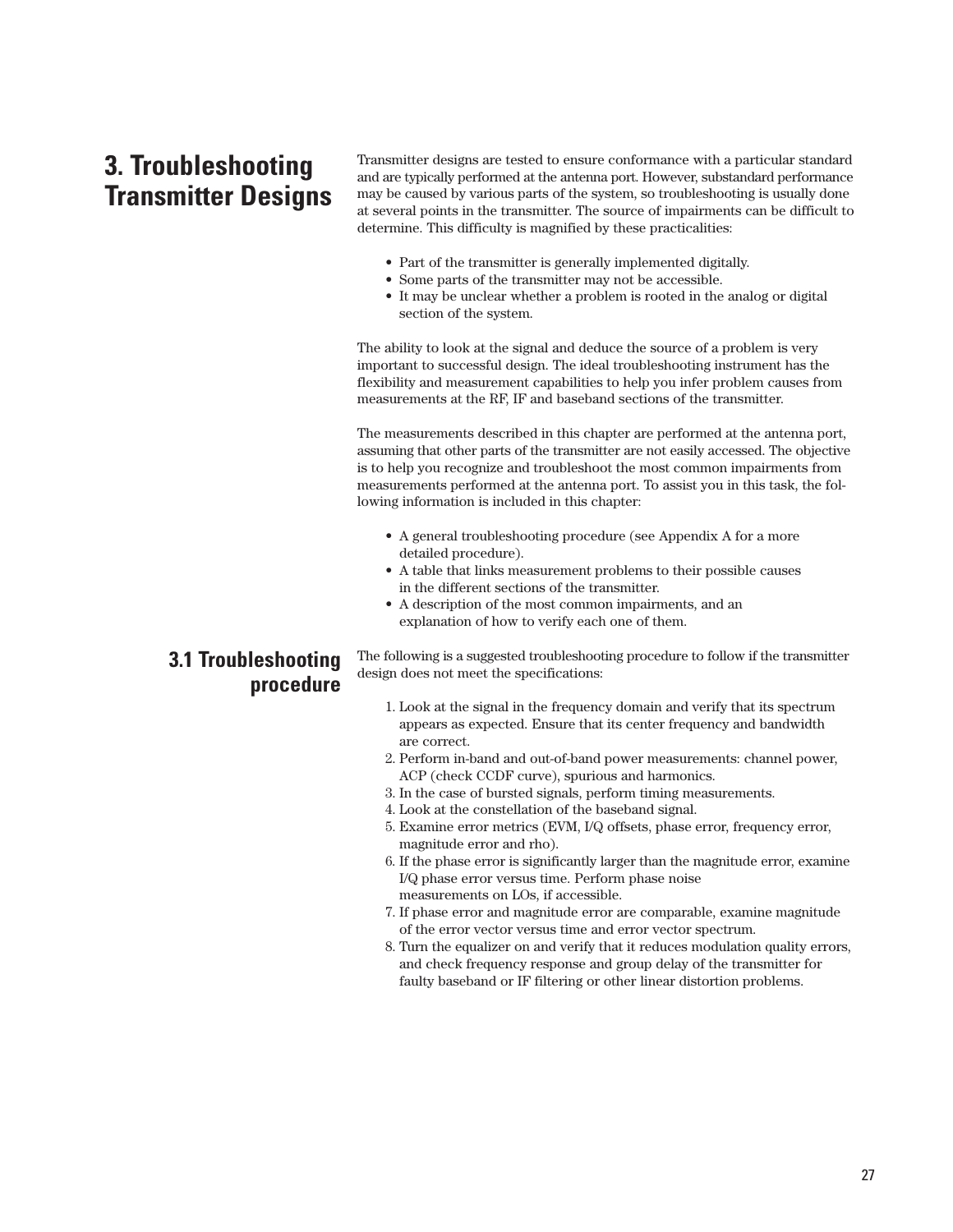In these measurements, variations from the expected results will help you locate faults in different parts of the transmitter. The following sections describe the most common impairments and how to recognize them from their effects on the different measurements.

Refer to Appendix A for a more detailed troubleshooting procedure.

#### Table 1 will help you identify the most common impairments that might be affecting a specific measurement when you are testing your design. **3.2 Impairments**



Table 1. Impairments versus measurements affected

High probability that impairment affects the measurement

 $\bigcirc$  Severe cases of impairment may affect the measurement

For instance, a high level of ACP is probably caused by one of the following impairments:

- Compression at the amplifier
- Wrong filter coefficient or incorrect windowing at the baseband filter.
- Incorrect interpolation.
- LO instability.
- Burst-shaping error.
- DAC/DSP error.
- A severe case of symbol rate error.

You can further analyze and verify if any of these impairments is present by following the directions given in the following sections.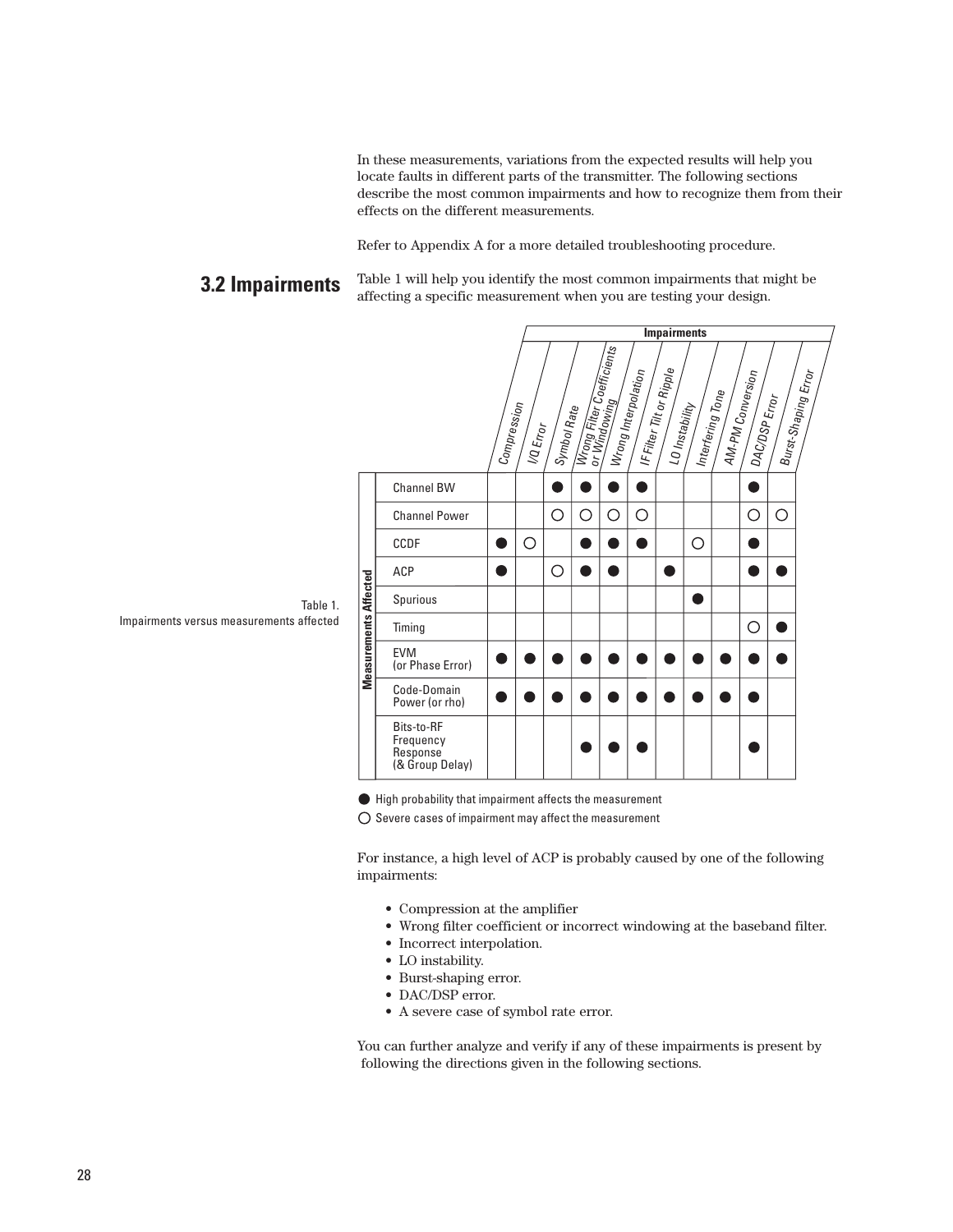#### **3.2.1 Compression**



The power amplifier (PA) is the final stage prior to transmission. Key characteristics of the PA are frequency and amplitude response, –1dB compression point and distortion. The PA selected must be appropriate for the signal type. To avoid compression of the signal, the input levels and output section gains in the amplifier must be tightly controlled.

Compression occurs when the instantaneous power levels are too high, driving the amplifier into saturation. For instance, if the signal peak power is not properly taken into account, signal compression can occur. This issue is particularly relevant to CDMA systems, because the peak-to-average ratio of the multi-code signal changes depending on the channel configuration. Mobile station transmitters that use constant-amplitude modulation schemes (like GSM mobile station transmitters), which only carry information on the phase of the signal, are more efficient when slightly saturated. But in other digitally-modulated systems, compression causes clipping and distortion, which may result in a loss of signal transmission efficiency and cause interference with other channels.

#### **How can you verify compression?**

The best way to verify that the signal is compressed is to make ACPR and CCDF measurements before and after the amplifier and compare the results. If measurements in front of the amplifier are not possible, you can lower the amplitude of the transmitted signal and compare measurement results. In the case of ACPR, if the peak amplitude of the transmitted signal drives the amplifier into compression, distortion occurs, and the distortion in adjacent frequency channels is larger than expected. Therefore, the measured ACPR is smaller.

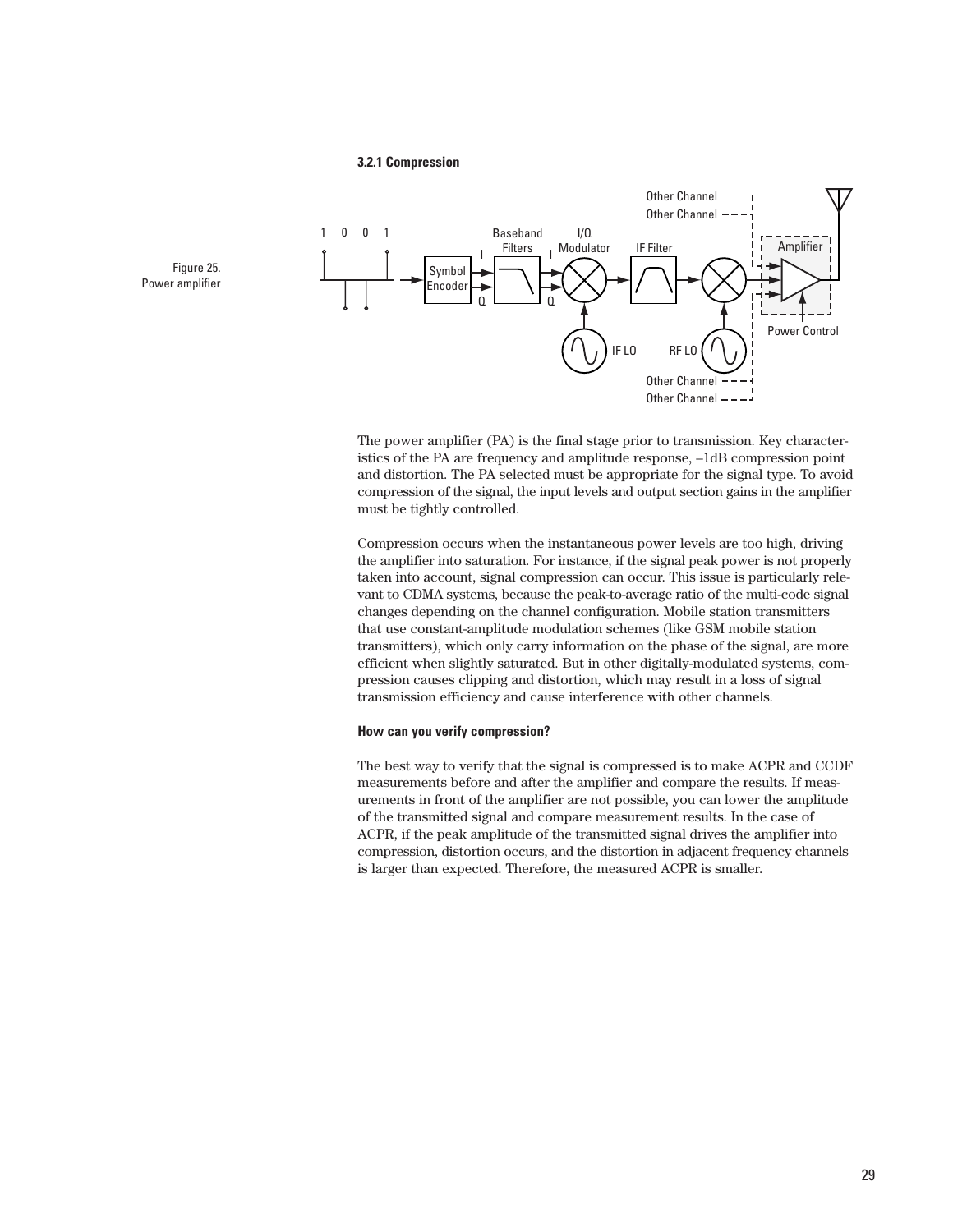

In the case of peak-to-average ratio and CCDF statistics, if compression occurs, the peak levels of the transmitted signal are clipped. Clipping causes a peak-to-average ratio reduction. Therefore, the CCDF curve shows lower probabilities of reaching large peak-to-average ratios—that is, the peak-to-average ratio is smaller for a certain probability, as shown in Figure 27.



CCDF curves for signal

TRACE C: D3 CCDF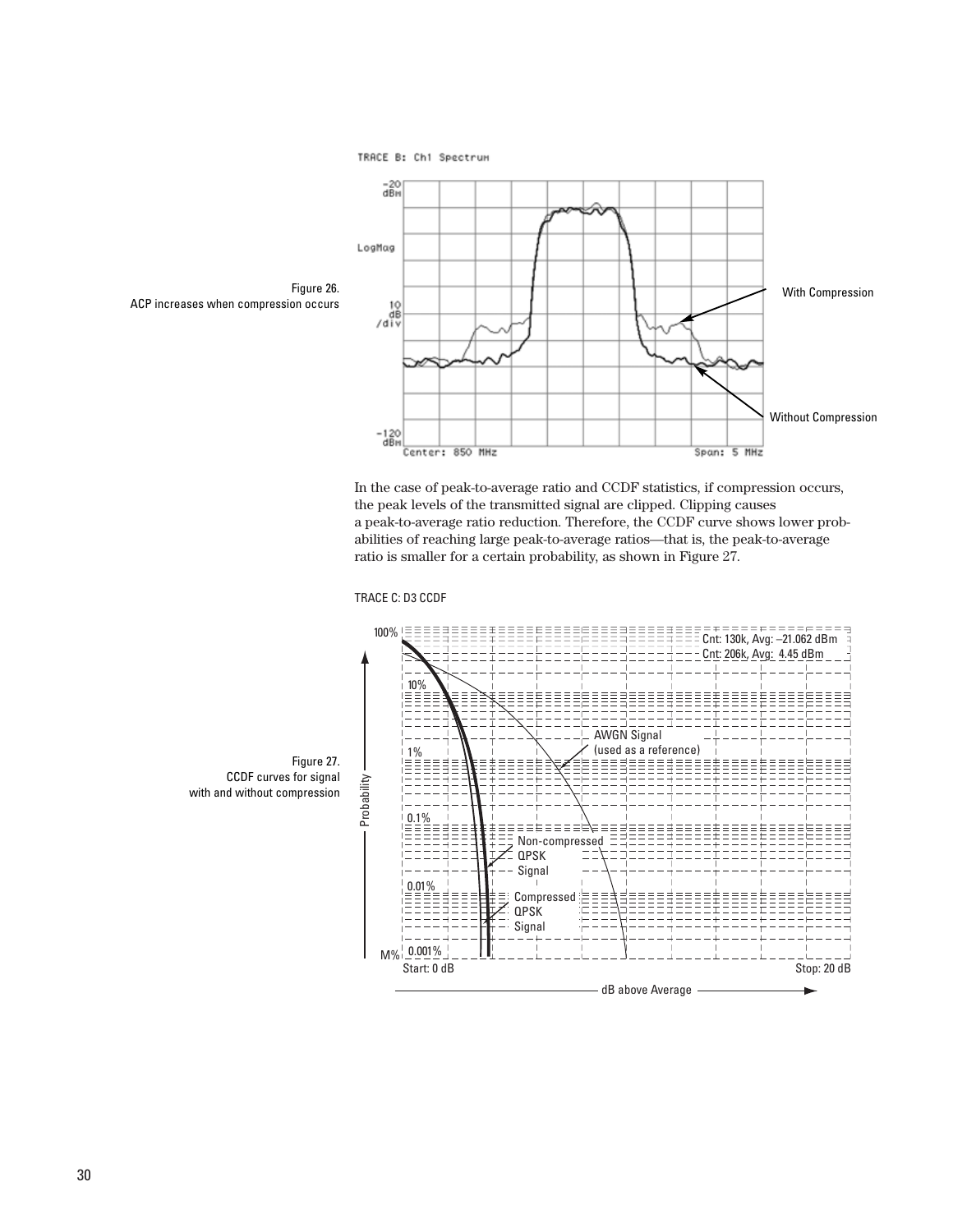Compression may also be detected in other measurements:

**• Polar diagram.** If the high peak levels of the transmitted signal are clipped, the signal has a lower overshoot. This effect can be seen by comparing the trajectory of the compressed signal to the ideal trajectory in the polar diagram, as in Figure 28. Filtering at the receiver causes dispersion in time. In practice, compression often causes an error in the symbol(s) after a peak excursion of the signal. Therefore, EVM may be affected.





**• Code-domain power.** Non-linearity in the amplifier also causes an increase in the code-domain noise level in CDMA systems. Compression causes code-domain mixing. Therefore, energy appears in the non-active channels in deterministic ways. For instance, in Figure 29, for a cdmaOne signal, Walsh code **<sup>1</sup>** 1 mixes with Walsh codes 12 and 32, causing energy to show up on Walsh codes 13 and 33. Also, Walsh code 12 mixes with Walsh code 32 to create power on Walsh code 44.



Compression is not a linear error and cannot be removed by equalization.

Figure 29. Code-domain power for (a) non-compressed signal versus (b) compressed signal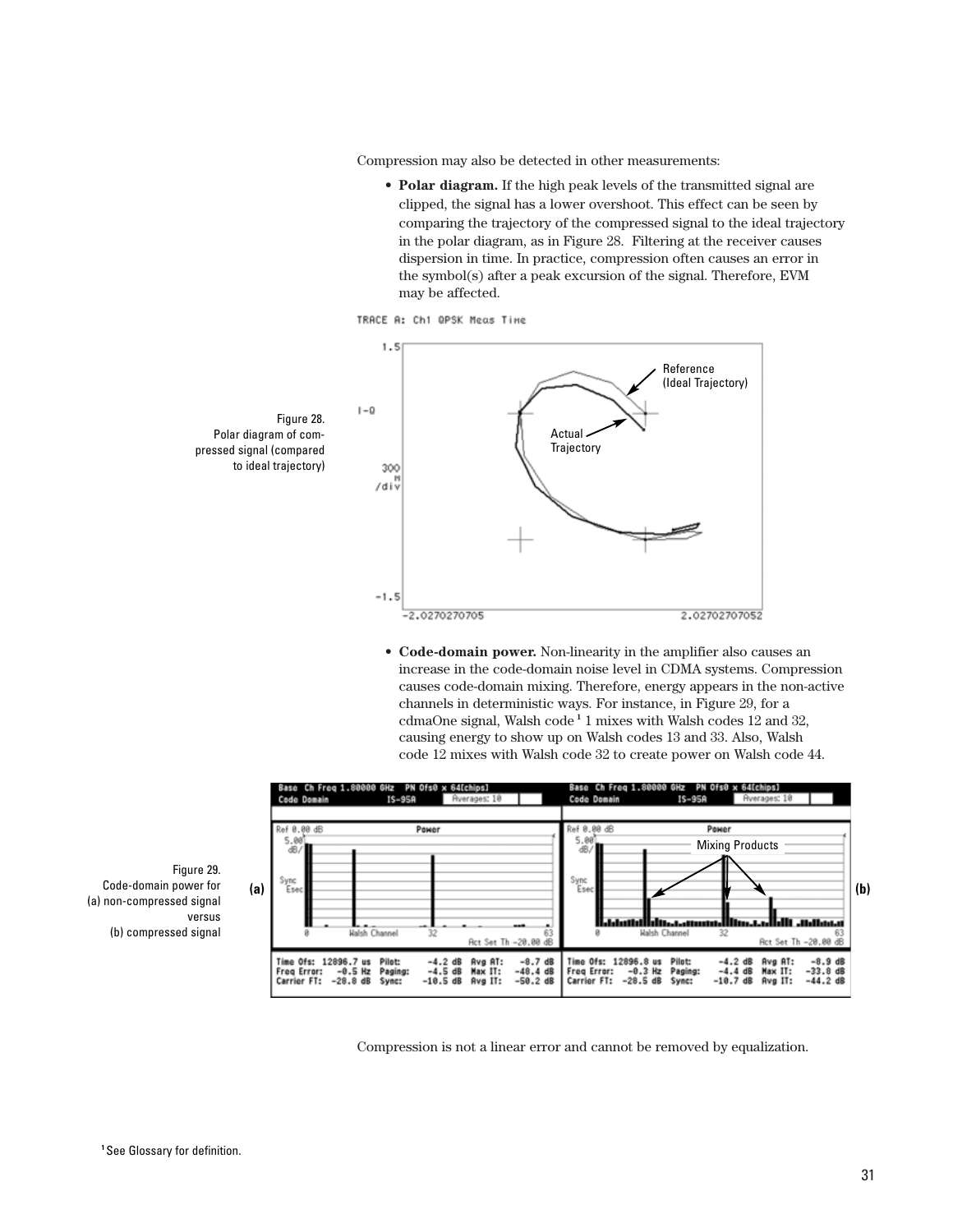## **I/Q Impairments**



**I/Q impairments** can be caused by matching problems due to component differences between the I side and Q side of a network. The most common I/Q impairments are listed below:

1. **I/Q gain imbalance.** Since I and Q are two separate signals, each one is created and amplified independently. Inequality of this gain between the I and Q paths results in incorrect positioning of each symbol in the constellation, causing errors in recovering the data (see Figure 31). This problem is rare in systems where the IF is implemented digitally.



2. **Quadrature errors.** If the phase shift between the IF (or RF) LO signals that mix with the I and Q baseband signal at the modulator is not 90 degrees, a quadrature error occurs. The constellation of the signal is distorted (see Figure 32), which may cause error in the interpretation of the recovered symbols.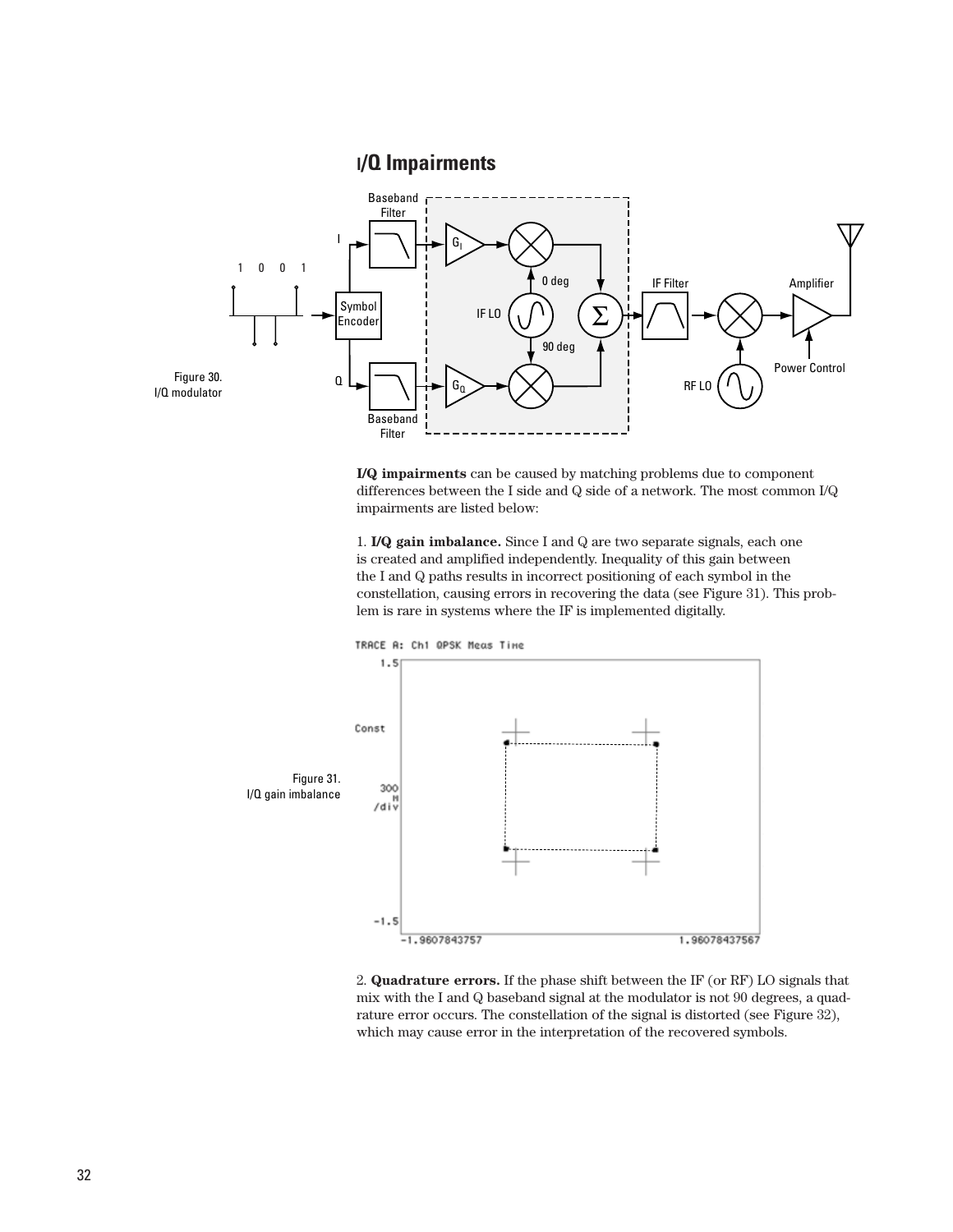

3. **I/Q offsets.** DC offsets may be introduced in the I and Q paths. They may be added in the amplifiers in the I and Q paths. For digital IF implementations, offsets may also occur from rounding errors in the DSP. See Figure 33.



4. **Delays in the I or Q paths.** When the serial bit stream is encoded into symbols and the bits are split into parallel paths for creation of the I and Q signals, it is important that these signals are properly aligned. Problems in this process can cause unwanted delays between the I and Q signals. Delays can be caused by the modulator or by the previous components in the I or Q paths (for example, the baseband filter or the DAC). For instance, if the baseband filters are analog, variations in group delay between the filters cause different delays in the I and Q paths. Different electrical lengths in the I and Q paths may also cause significant delay differences between the two paths, especially for signals with wide bandwidths (high symbol rates). Refer to Figure 34.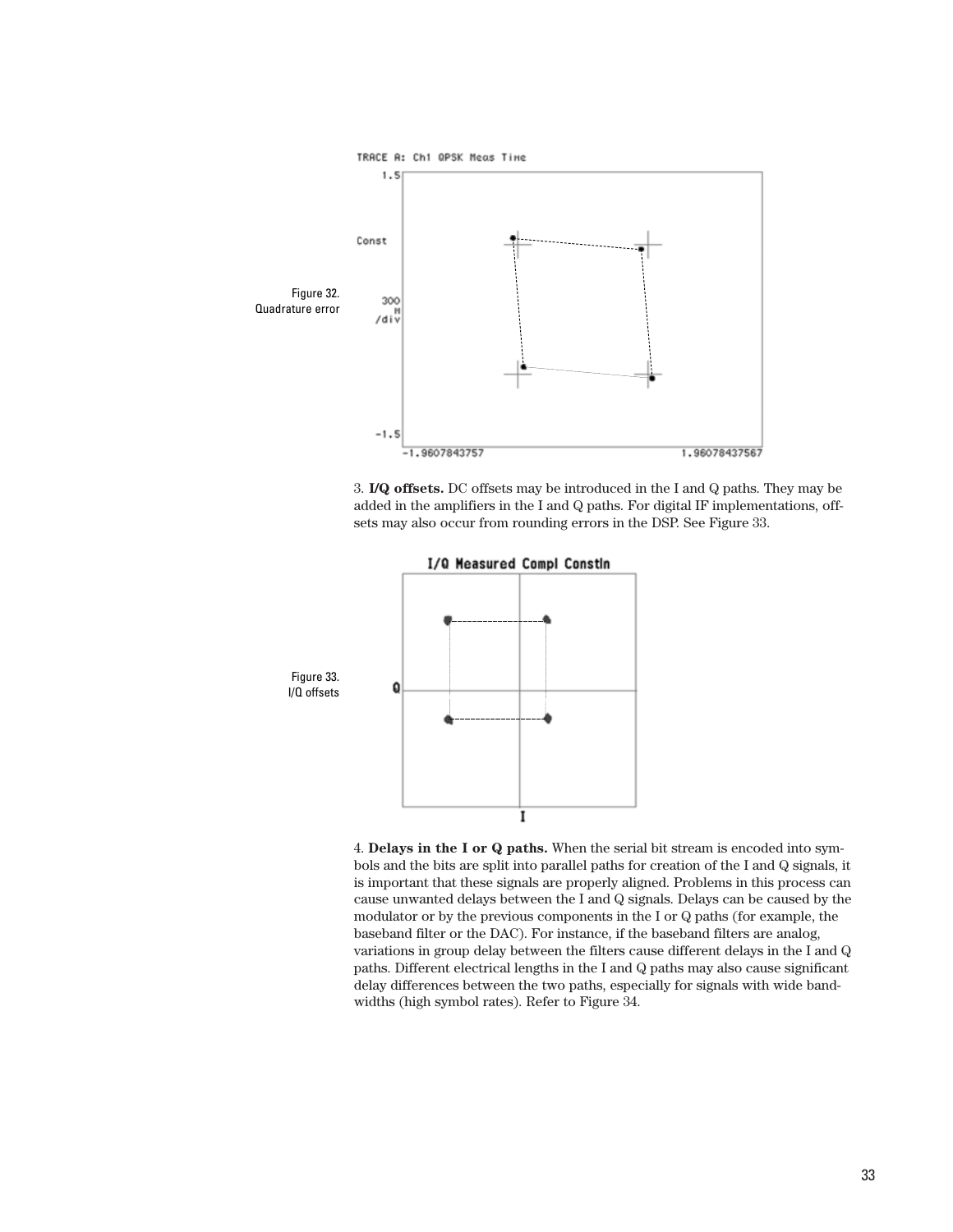

5. **I/Q swapped.** Swapping the I and Q signals reverses the phase trajectory and inverts the spectrum around the carrier. Therefore, swapping the I and Q or changing the sign of the shift (+90 or –90 degrees) makes a difference in the signal transmitted: cos(wLOt)–jsin(wLOt) versus cos(wLOt)+jsin(wLOt). The mapping of the IF I and Q signals is reversed, which causes symbol errors, as seen in Figure 35.



Q delayed relative to I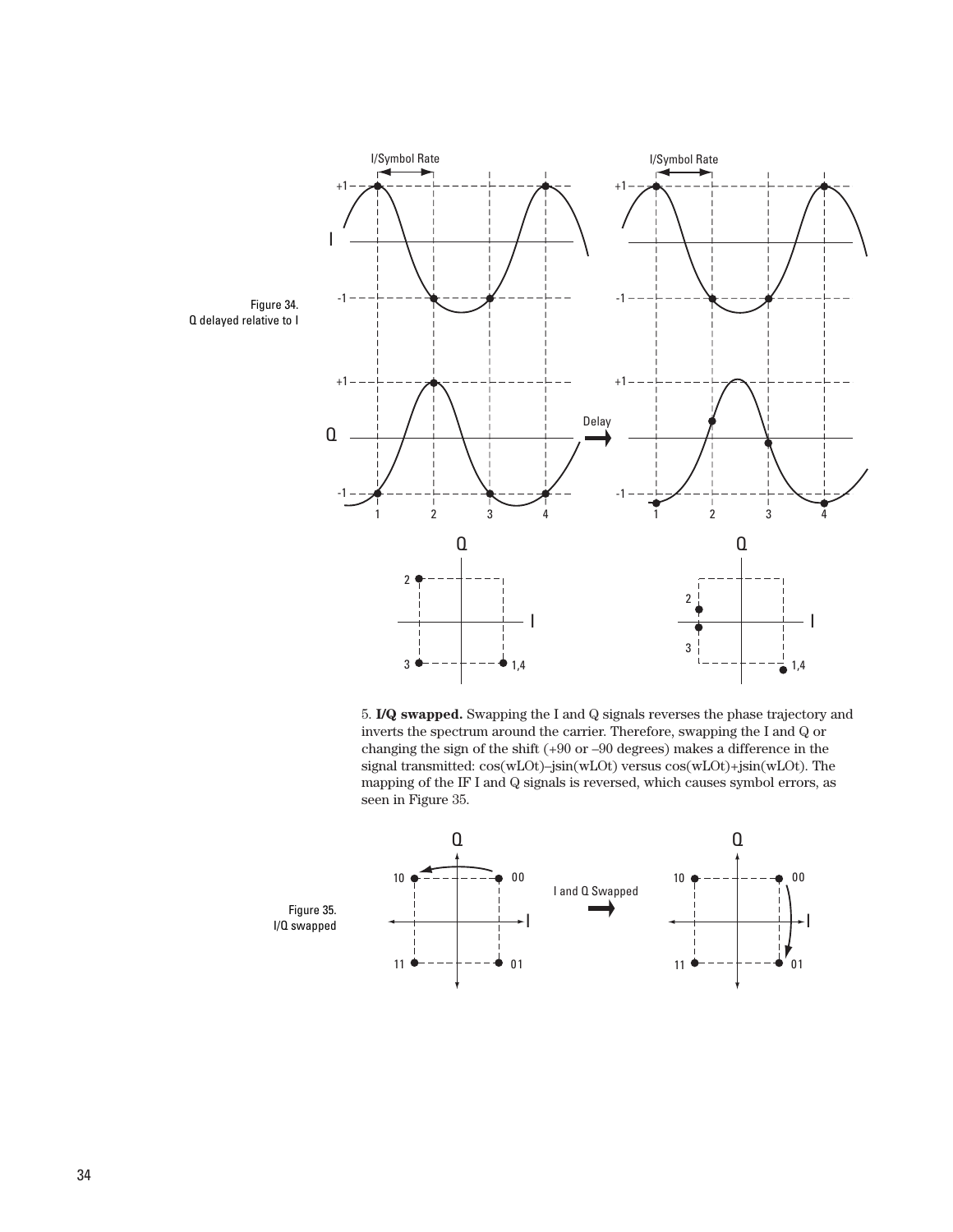**How can you verify the different I/Q impairments?** The best way to verify most I/Q impairments is to look at the **constellation** and **EVM metrics.** 

**I/Q gain imbalance** results in an asymmetric constellation, as seen in Figure 31. **Quadrature errors** result in a "tipped" or skewed constellation, as seen in Figure 32. For both errors the constellation may tumble randomly on the screen. This effect is caused by the fact that the measuring instrument decides the phases for I and Q periodically, based on the data measured, and arbitrarily assigns the phases to I or Q. Using an appropriate sync word as a trigger reference makes the constellation stable on the screen, permitting the correct orientation of the symbol states to be determined. Therefore, the relative gains of I and Q can be found for gain imbalance impairments, and the phase shift sign between I and Q can be determined for quadrature errors.

**I/Q offset errors** may be compensated by the measuring instrument when calculating the reference. In this case, they appear as an I/Q offset metric. Otherwise, I/Q offset errors result in a constellation whose center is offset from the reference center, as seen in Figure 33. The constellation may tumble randomly on the screen unless a sync word is used as a trigger, for the same reason indicated above.

**Delays in the I or Q paths** also distort the measured constellation. However, if the delay is an integer number of samples, the final encoded symbols transmitted appear positioned correctly but are incorrect. The error cannot be detected unless a known sequence is measured. Mathematical functions in the measuring instrument can help compensate for delays between I and Q, by allowing you to introduce delays in the I or Q paths. In this way, you can confirm and measure the delay.

For any of these errors, magnifying the scale of the constellation can help detect subtle imbalances visually. Since the constellation is affected, these errors deteriorate EVM.

**I/Q swapped** results in an inverted spectrum. However, because of the noiselike shape of digitally-modulated signals, the inversion is usually undetectable in the frequency domain. In the modulation domain, the data mapping is inverted, as seen in Figure 35, but the error cannot be detected, unless a known sequence is measured. In CDMA signals, I/Q swapping errors can be detected by looking at the code-domain power display. Since these errors result in an incorrect transmitted symbol sequence, the measuring instrument can no longer find correlation to the codes. This causes an unlock condition, in which the correlated power is randomly distributed among all code-channels, as shown in Figure 36. Some vector signal analyzers have an inverted frequency mode that accounts for this error and allows you verify it.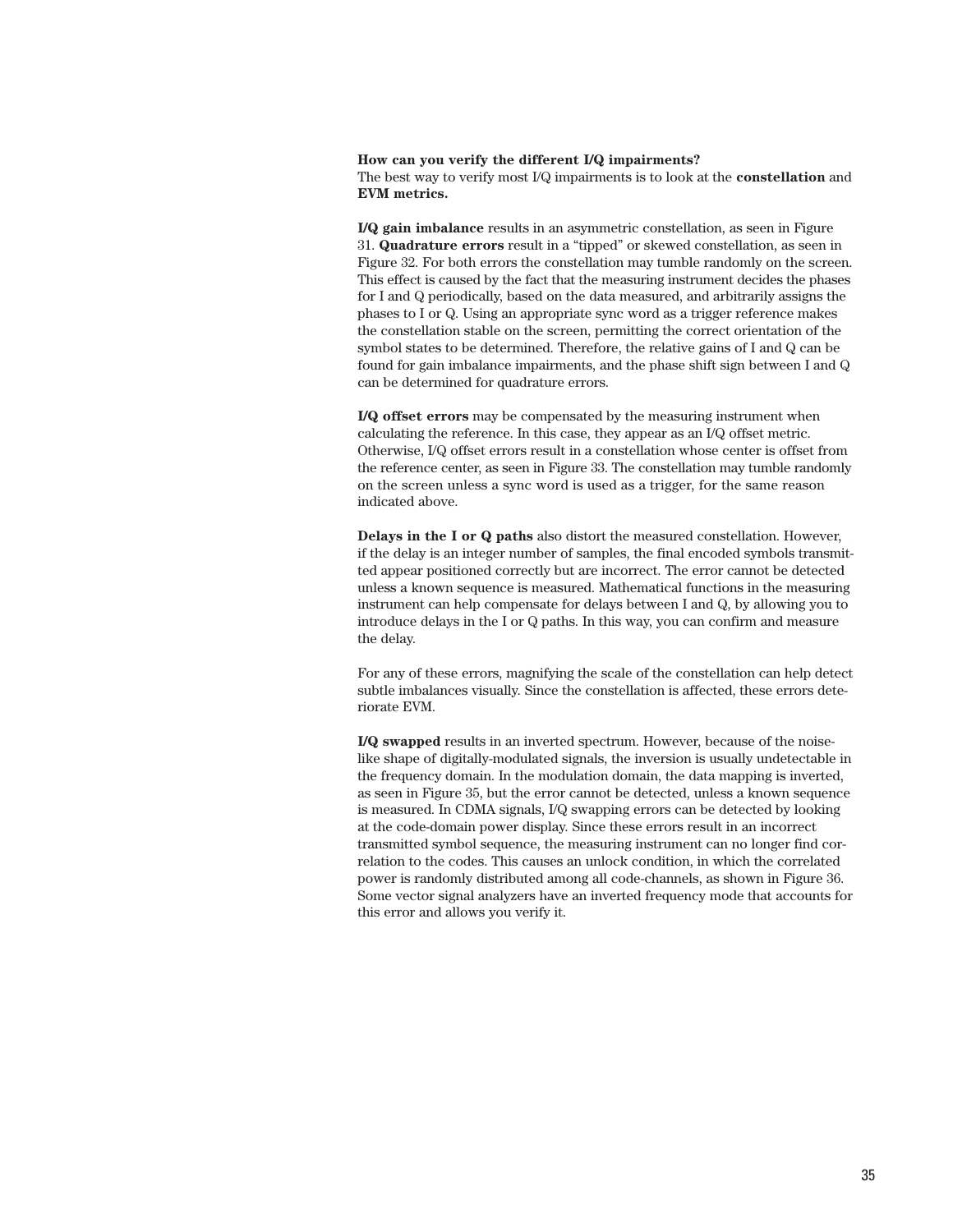Figure 36. (a) Normal versus (b) unlock condition for code-domain power (power randomly distributed among all code-channels)



**Code-domain power** is affected by any I/Q impairment. Basically, any impairment that degrades EVM will cause an increase in the code-domain-power noise floor—that is, an increase in the level of non-active channels. Figure 37 shows an increase in the code-domain-power noise floor for a cdmaOne system with an I/Q gain imbalance of 3 dB.



I/Q impairments are not linear errors and therefore cannot be removed by applying equalization.

Figure 37. Increase in code-domain-power noise floor (right versus left)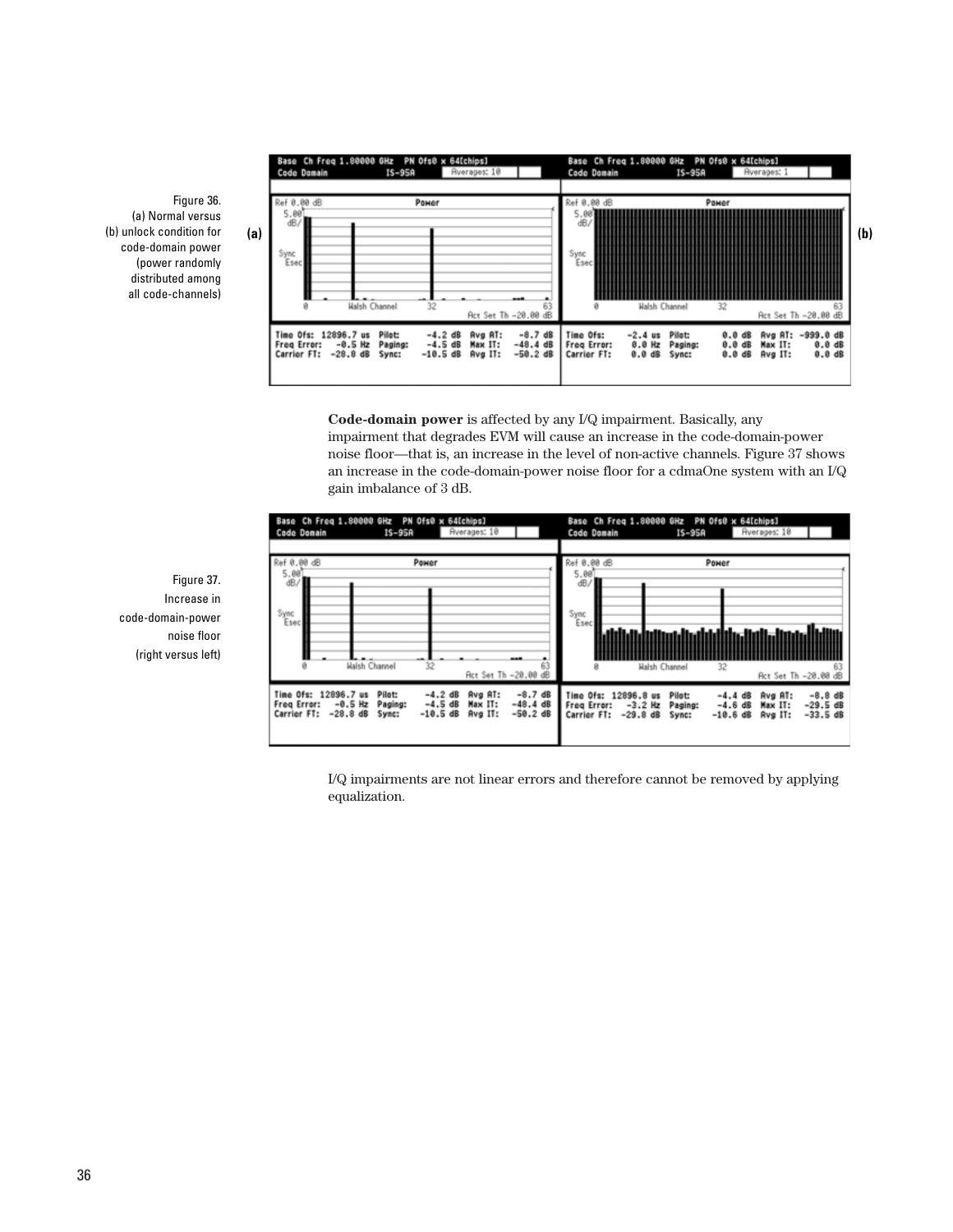#### **3.2.3 Incorrect symbol rate**



The symbol clock of a digital receiver system dictates the sampling rate of the baseband I and Q waveforms. To accurately interpret the symbols and recover the digital data at the receiver, it is imperative that the transmitter and the receiver have the same symbol rate.

The symbol clock in the transmitter must be set correctly. Symbol rate errors often occur from using the wrong crystal frequency (for example, if two numbers are swapped in the frequency specification). Slight errors in the clock frequency impair the signal slightly, but as the frequency error increases the signal can become unusable. Therefore, it is important to be able to verify errors in the symbol timing.

#### **How can you verify errors in the symbol rate?**

The effect of symbol rate errors on the different measurements depends on the magnitude of the error. If the error is large enough, the instrument cannot demodulate the signal correctly and modulation quality measurements are meaningless. For instance, for a QPSK system with a specified symbol rate of 1 MHz, an error of 10 kHz (actual symbol rate of 1.010 MHz) can cause an unlock condition when looking at the constellation and measuring EVM. For a W-CDMA system with a specified symbol rate of 4.096MHz, an error of 200Hz (actual symbol rate of 4.0962) causes an unlock condition in the code-domain power measurement.

Therefore, the methods to verify small symbol errors (those that do not cause an unlock condition) and large symbol errors (those that create an unlock condition) are different.

#### **Small errors**

The best way to verify small errors in the symbol rate is by looking at the **magnitude of the error vector versus time** display. If the symbol rate is slightly off, this display shows a characteristic 'V' shape, as in Figure 39b.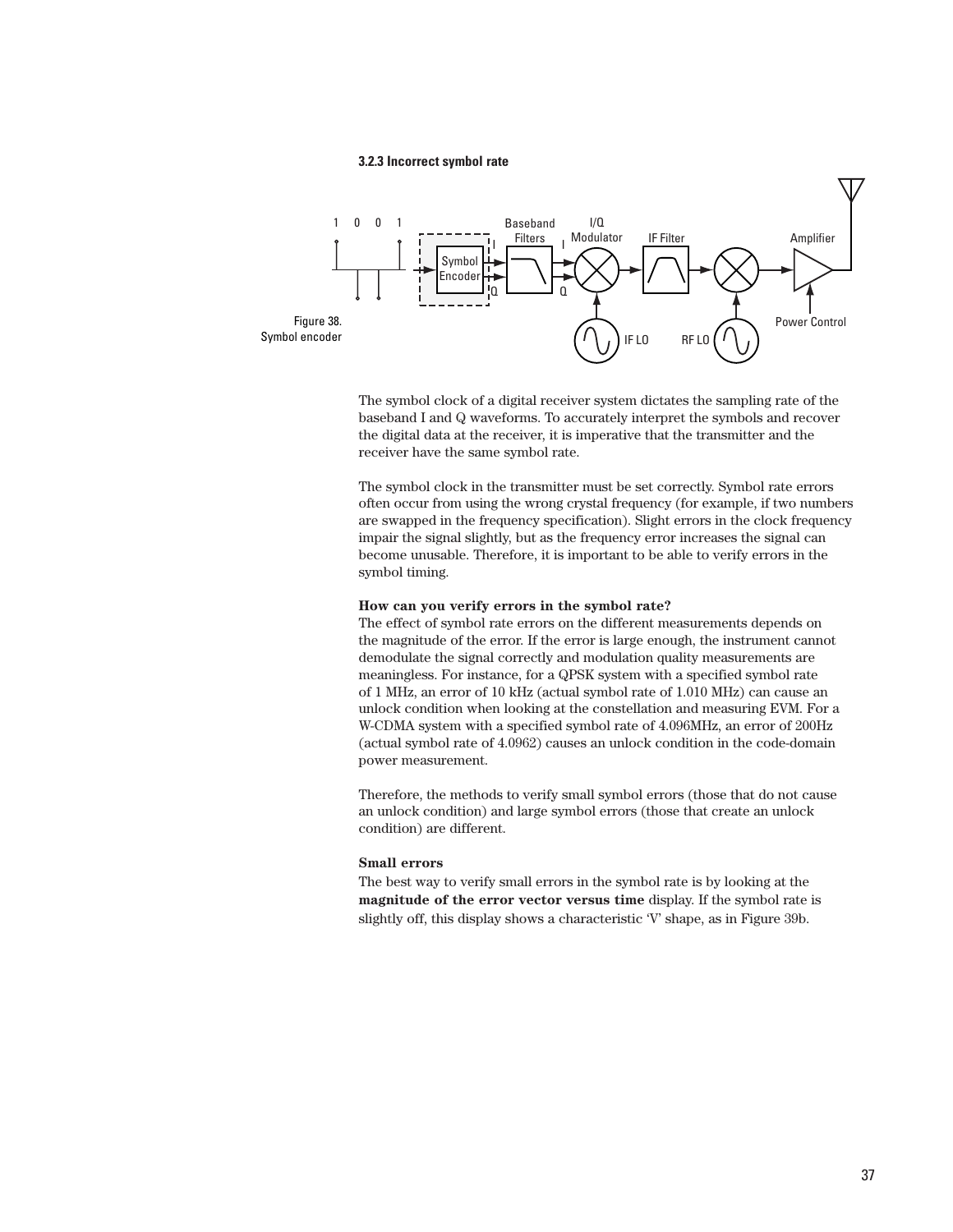

Figure 39. (a) Constellation and (b) magnitude of the error vector versus time with 'V' shape caused by incorrect symbol rate

This effect can be understood by studying Figure 40. For simplicity, a sinewave is used instead of a digitally-modulated signal, and its frequency (symbol rate) is slightly higher than the specified sample frequency (symbol rate chosen in the measuring instrument). At one arbitrary reference sample (called 0) the signal will be sampled correctly. Since the symbol rate is slightly off, any other sample in the positive or negative direction will be slightly off in time. Therefore, the signal will deviate by some amount from the perfect reference signal. This deviation or error vector grows linearly (on average) in both the positive and negative directions. Therefore, the magnitude of the error vector versus time shows a characteristic 'V' shape.



The smaller the symbol rate error, the more symbols are required to detect the error (that is, to form the 'V' shape). For instance, in Figure 39b, for a QPSK system with a symbol rate specified at 1MHz, 100 symbols are measured to form a "V" shape in the magnitude of the error vector versus time display for an actual symbol rate of 1.0025 MHz. In the same case, about 500 symbols are required to form a similar 'V' shape for an actual symbol rate of 1.00025 MHz.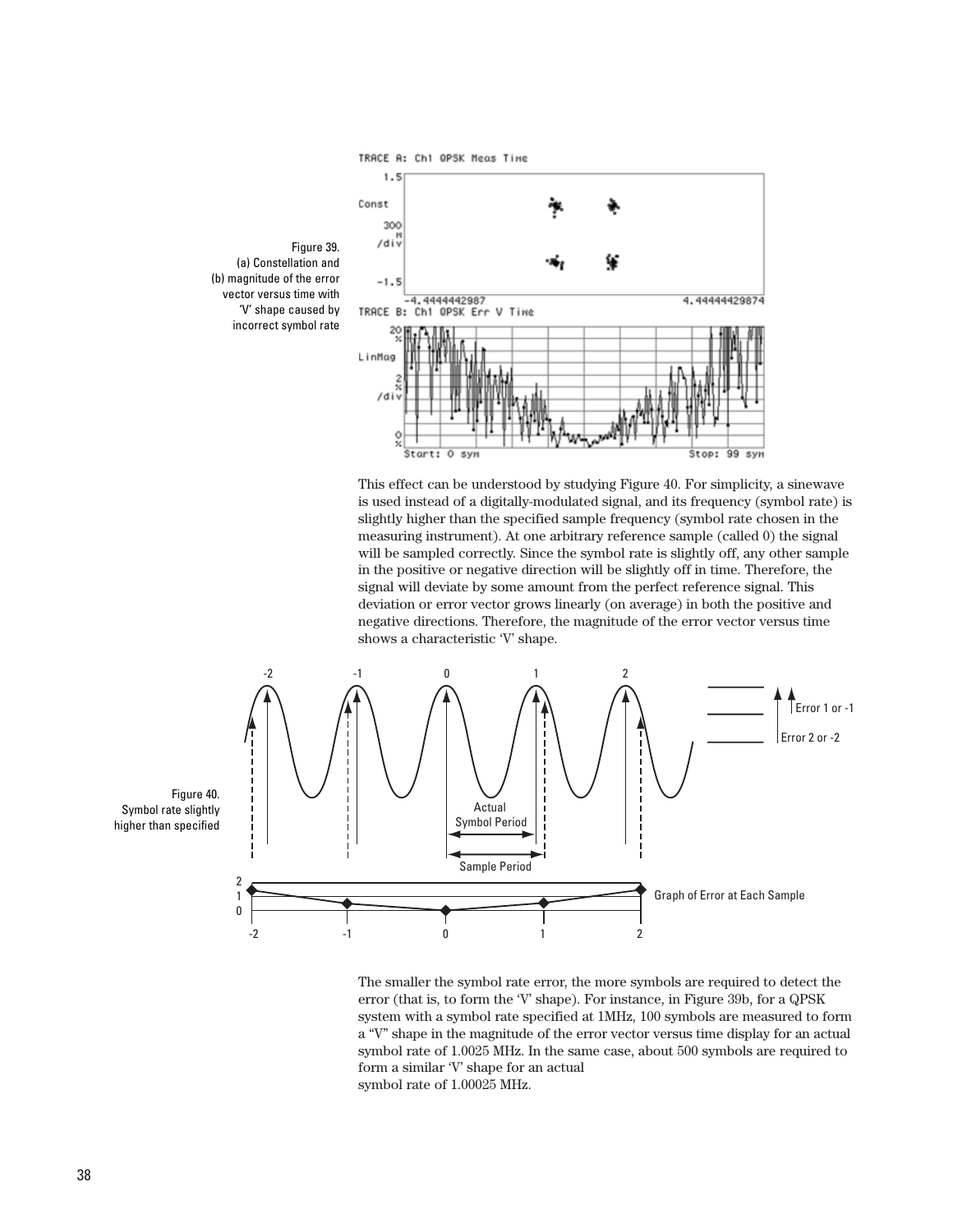The actual transmitted symbol rate can be found by adjusting the symbol rate in the measuring instrument by trial and error until magnitude of the error vector versus time looks flat.

Small symbol errors also affect the **code-domain power** measurement. The code-domain power noise floor increases proportionally to the magnitude of the error.

#### **Large errors**

The best way to verify large symbol rate errors that produce unlock conditions in the measurements is by measuring the signal's **channel bandwidth** to roughly approximate the symbol rate, as explained in section 2.3.1.1.

Errors in the symbol rate are not linear and cannot be minimized by applying equalization.

#### **3.2.4 Wrong filter coefficients and incorrect windowing**



Baseband filtering must be correctly implemented to provide the right baseband frequency response and avoid intersymbol interference and overshoot of the baseband signal. In systems using Nyquist filters, the roll-off parameter, alpha, defines the sharpness of the filter in the frequency domain. As shown in Figure 42, the lower the alpha, the sharper the filter in the frequency domain and the higher the overshoot in the time domain. It is important to verify that the transmitter has the appropriate baseband frequency response for the alpha specified.



(b) frequency response of raised cosine filters with different alphas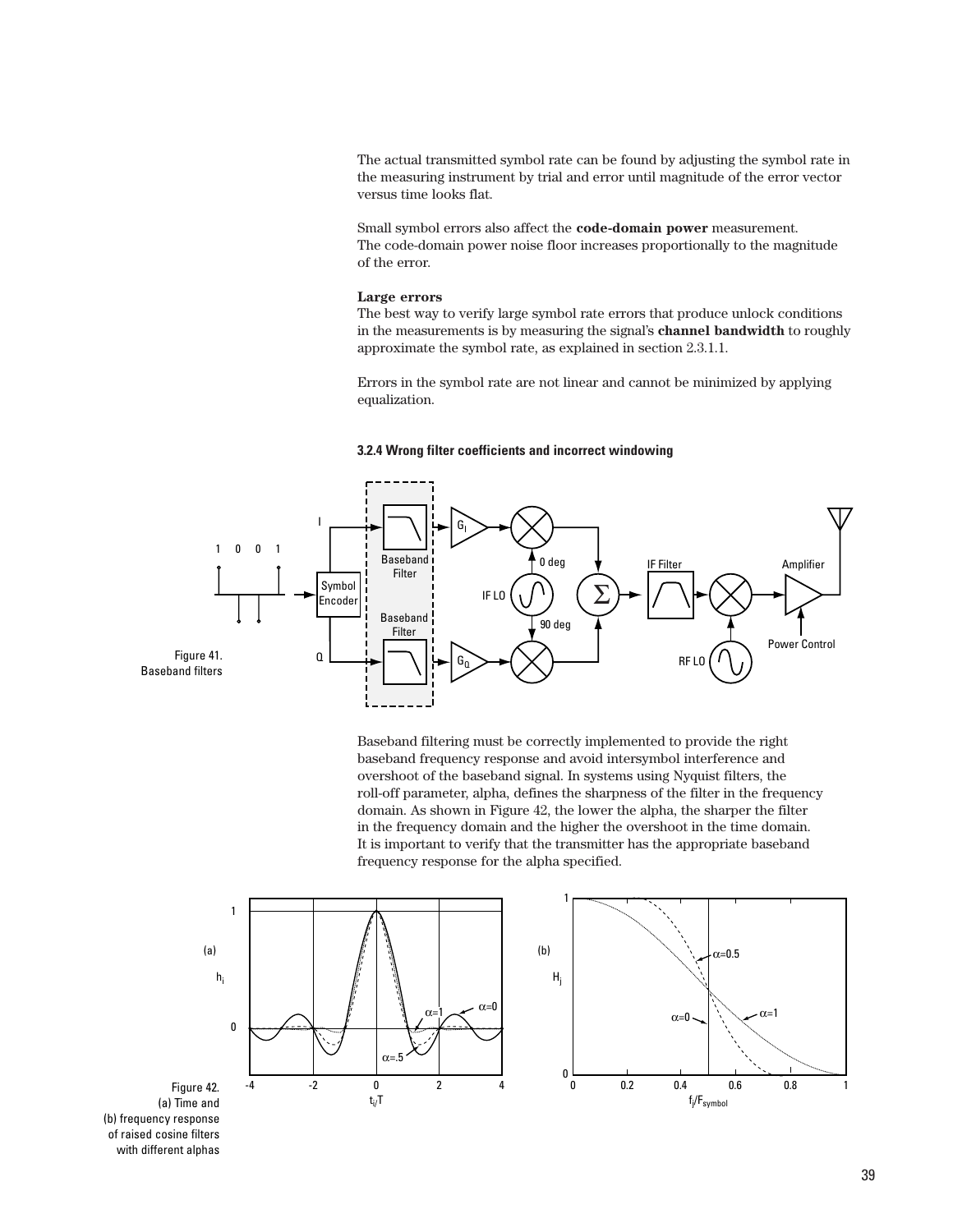In many communications systems using Nyquist baseband filtering, the filter response is shared between the transmitter and the receiver. The filters must be compatible and correctly implemented in each. The type of filter and the roll-off factor (alpha) are the key parameters that must be considered.

The main causes of error in baseband filtering are the following:

1. **Wrong filter coefficients.** For Nyquist filters, an error in the implementation of alpha may result in undesirable amplitude overshoot in the signal or interference in the adjacent frequency channel. It may also degrade intersymbol interference (ISI) caused by fading.

2. **Incorrect windowing of the transmitter filter.** Since the ideal frequency response of the Nyquist filter is finite, the ideal time response (impulse response) is infinite. However, the baseband filter is usually implemented as a digital FIR filter, which has a finite impulse response; that is, the actual time response is a truncated version of the ideal (infinite) response. The filter must be designed so that it does not truncate the ideal response too abruptly. Also, the filter must include enough of the ideal impulse response to prevent excessive distortion of the frequency response.

For example, Figure 43a shows the ideal time response and frequency response of a root-raised cosine filter for an alpha of 0.2. Figure 43b shows the actual time response after a flat time window has been applied. Since samples of significant value have been truncated, the actual time response is significantly different from the ideal, and the frequency response is distorted. The time window applied by the actual filter must be appropriate for the specified alpha to avoid too much distortion of the frequency response. In this case (Figure 43), the window applied is too short (in time), which increases ACP in the frequency domain.

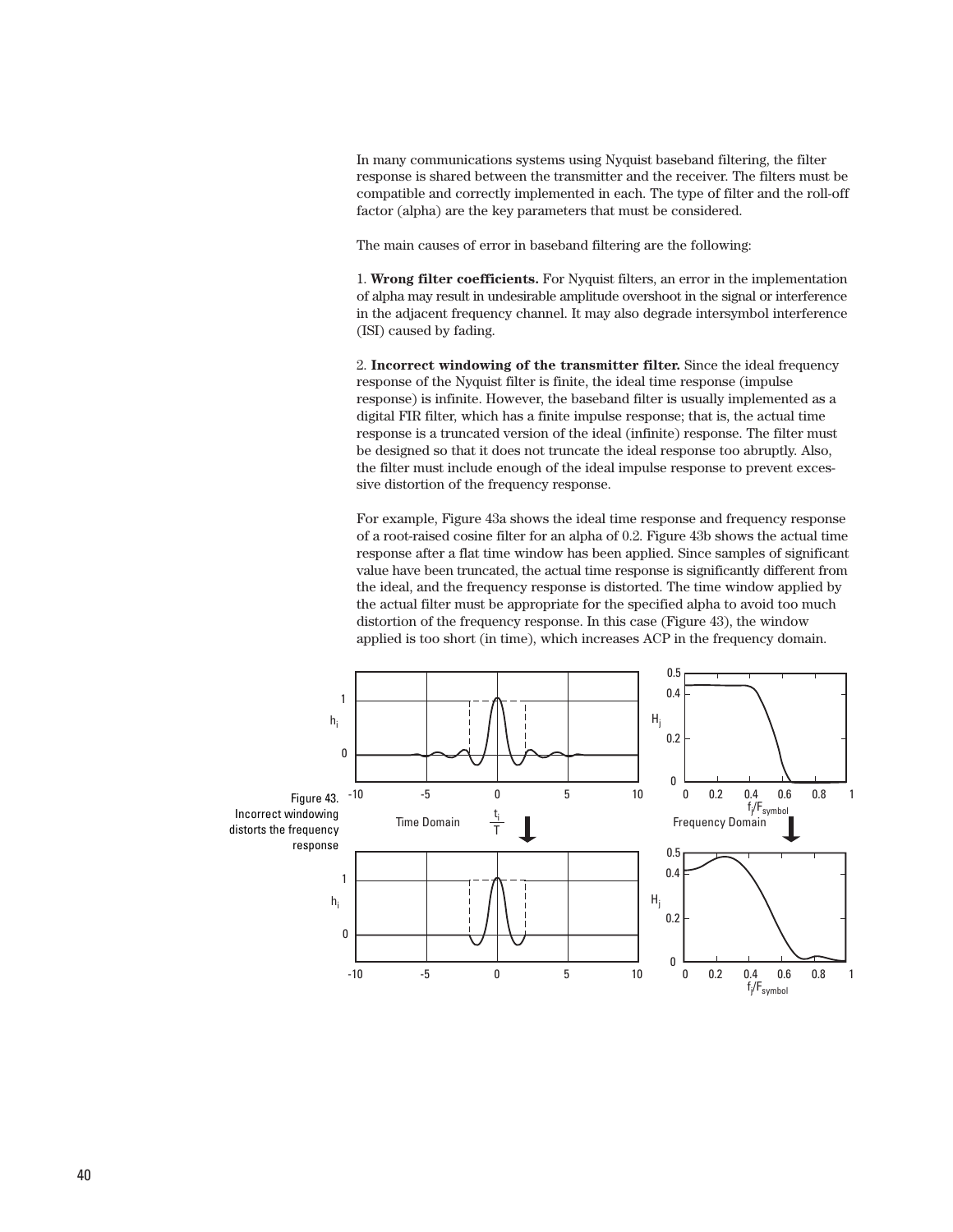#### **How can you verify errors in the alpha coefficient and the windowing?**

The main indicator of a wrong alpha coefficient and incorrect windowing is the display of **magnitude of the error vector versus time.** In systems that use Nyquist filtering, an incorrect alpha (or a mismatch in alpha between transmitter and receiver) causes incorrect transitions while the symbol points themselves remain mostly at the correct locations. Therefore, the EVM is large between the symbols, while it remains small at the symbol points. Figure 44 shows that effect for a mismatch between the transmitter filter (alpha  $= 0.25$ ) and the receiver filter in the measuring instrument (alpha = 0.35, as specified for a particular system). Incorrect windowing has the same effect, since the actual baseband response of the transmitter and the baseband response applied in the measuring instrument no longer match. The amplitude overshoot of the baseband signal depending on the alpha can be observed in the polar diagram.





(b) magnitude of the error vector versus time for incorrect alpha. The error vector is large between symbol points and small at the symbol points

(a) Polar diagram and

Figure 44.

Baseband filtering errors may also appear in the following measurements:

- **Channel bandwidth.** The 3dB bandwidth of a root-raised cosine filter is independent of the filter coefficient alpha. However, incorrect windowing may cause a dramatic change of the spectrum that may affect the 3dB bandwidth.
- **CCDF curves.** The roll-off factor, alpha, affects the amount of overshoot. Therefore, a filter with the wrong parameter may affect the statistics of the signal.
- **ACP.** Incorrect filtering may affect the degree of interference in the adjacent channel. The windowing applied in time also affects the ACP. The shorter the time window, for a particular alpha, the worse the ACPR. More abrupt time windows also cause a larger ACPR.
- **Code-domain power.** Distortion caused by mismatched filters can result in an increase in the code-domain noise floor.
- **Frequency response.** The frequency response of the baseband filter affects the total frequency response of the transmitter. Therefore, the effect of wrong filter coefficients or incorrect windowing can be analyzed by applying equalization and examining the transmitter's bits-to-RF frequency response, as seen in Figure 45a.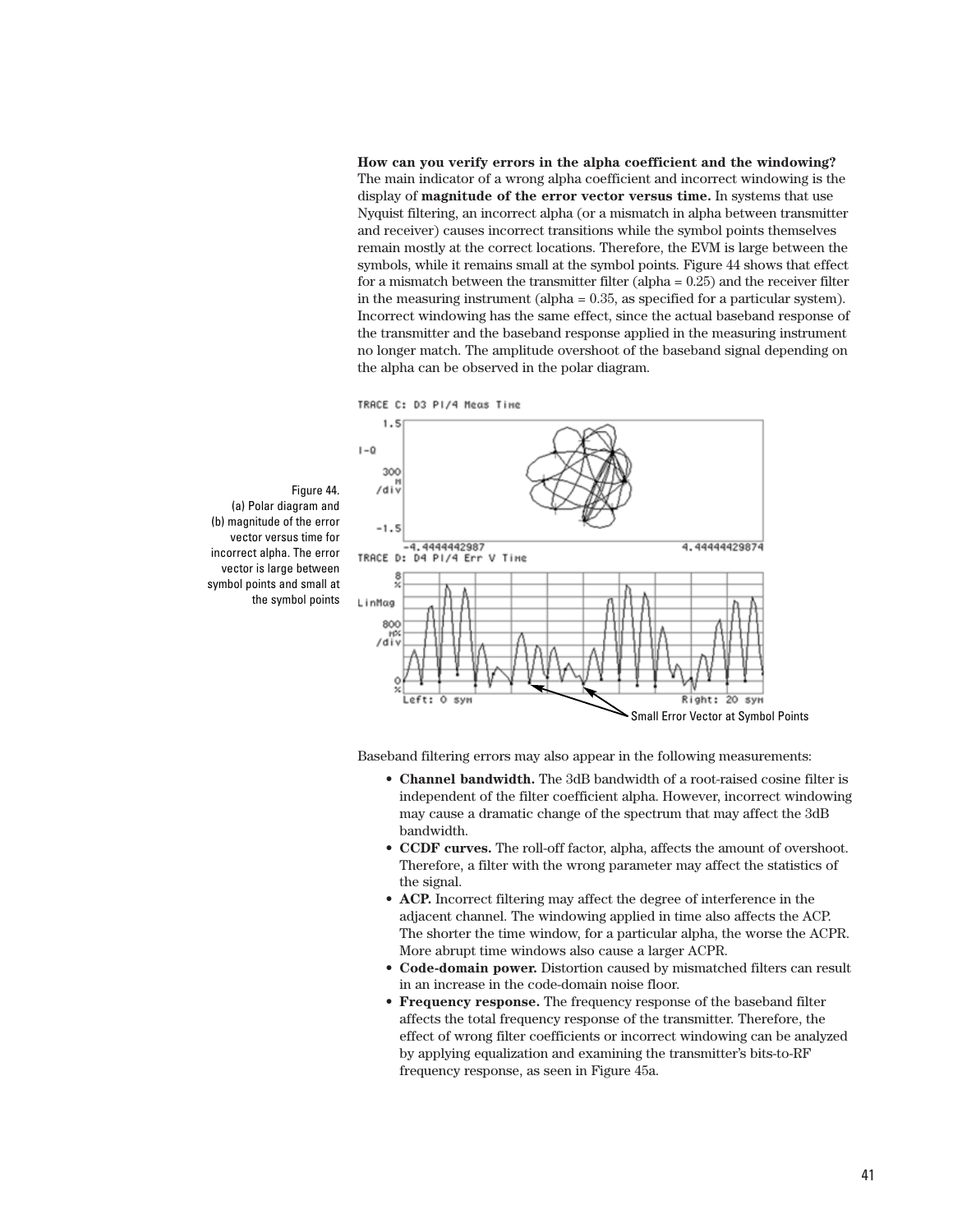Equalization minimizes the errors caused by baseband filtering impairments. Figure 45b shows how equalization improves magnitude of the error vector versus time (compare to Figure 44b).



**3.2.5 Incorrect interpolation**



As we saw earlier, baseband filters in the transmitters are usually implemented as digital filters. Digital techniques ensure that we can reproduce filters as many times as desired with exactly the same characteristics.

Since the RF signal is analog, the digital signal has to be converted to analog at some point in the transmitter. After the DAC used for that purpose, an analog reconstruction filter smooths the recovered analog signal by filtering out the unwanted frequency components. As per the Nyquist criteria, the sampling frequency should be at least twice the highest frequency component of the signal being sampled. In the case of a digitally-modulated signal, sampling at the symbol rate does not meet the Nyquist criterion. When recovering the analog signal, filtering could be an issue, and significant aliasing can occur, as shown in Figure 47.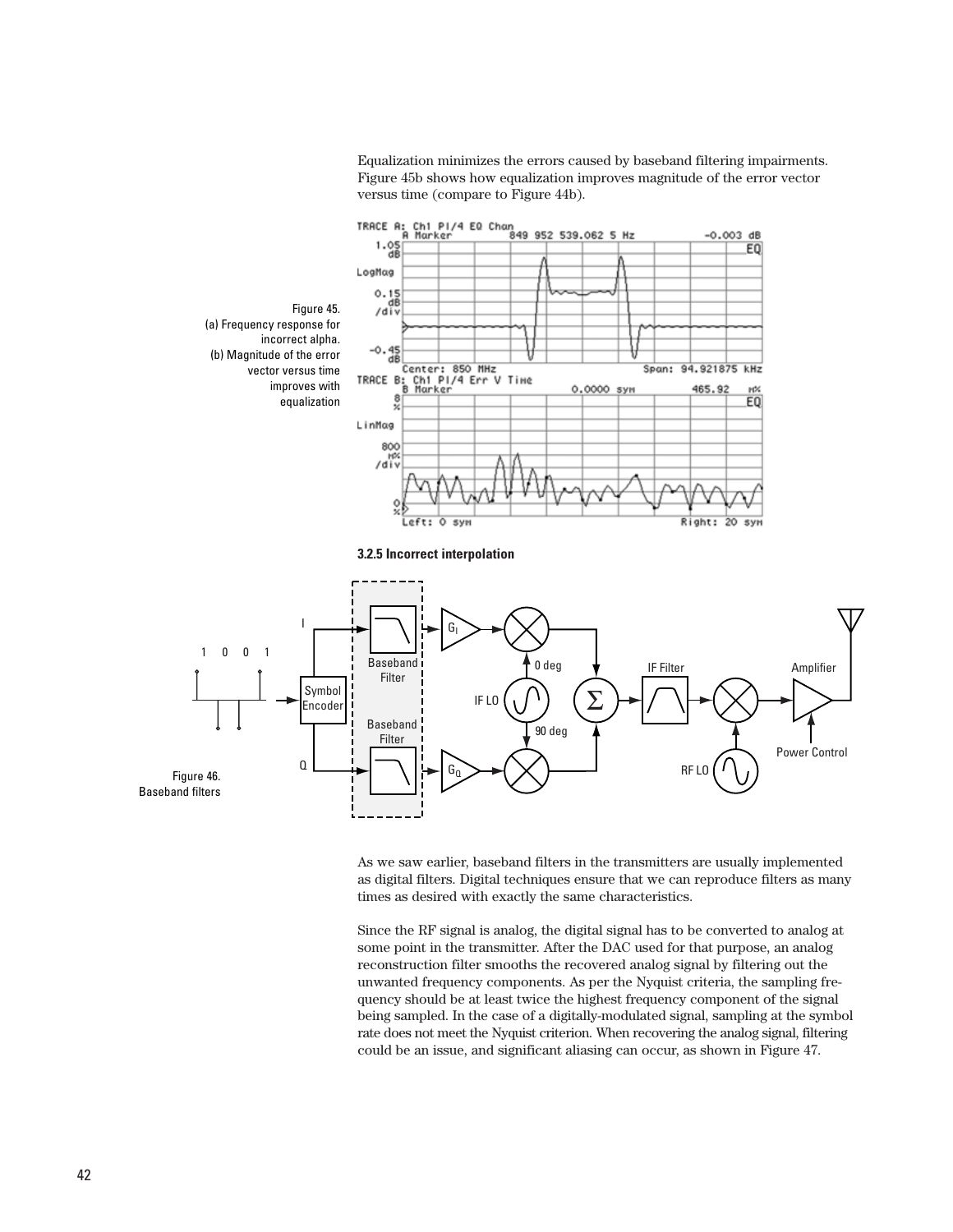

Therefore, it is recommended to use a sample rate at least twice as high as the symbol rate. This is accomplished by interpolating. The technique generally used consists of adding zeros between the samples before applying baseband filtering, as shown in Figure 48. Since the samples added are zeros, the time response of the filter is not affected. The only effect is to provide extra data points between the symbols. This better describes the transitions between waveforms. In the frequency domain, the images are now shifted much higher in frequency, thereby reducing the requirements of thereconstruction filter to a reasonable level.



Figure 48. Interpolation: sample rate = 4 x symbol rate. Effect in the (a) time domain and (b) frequency domain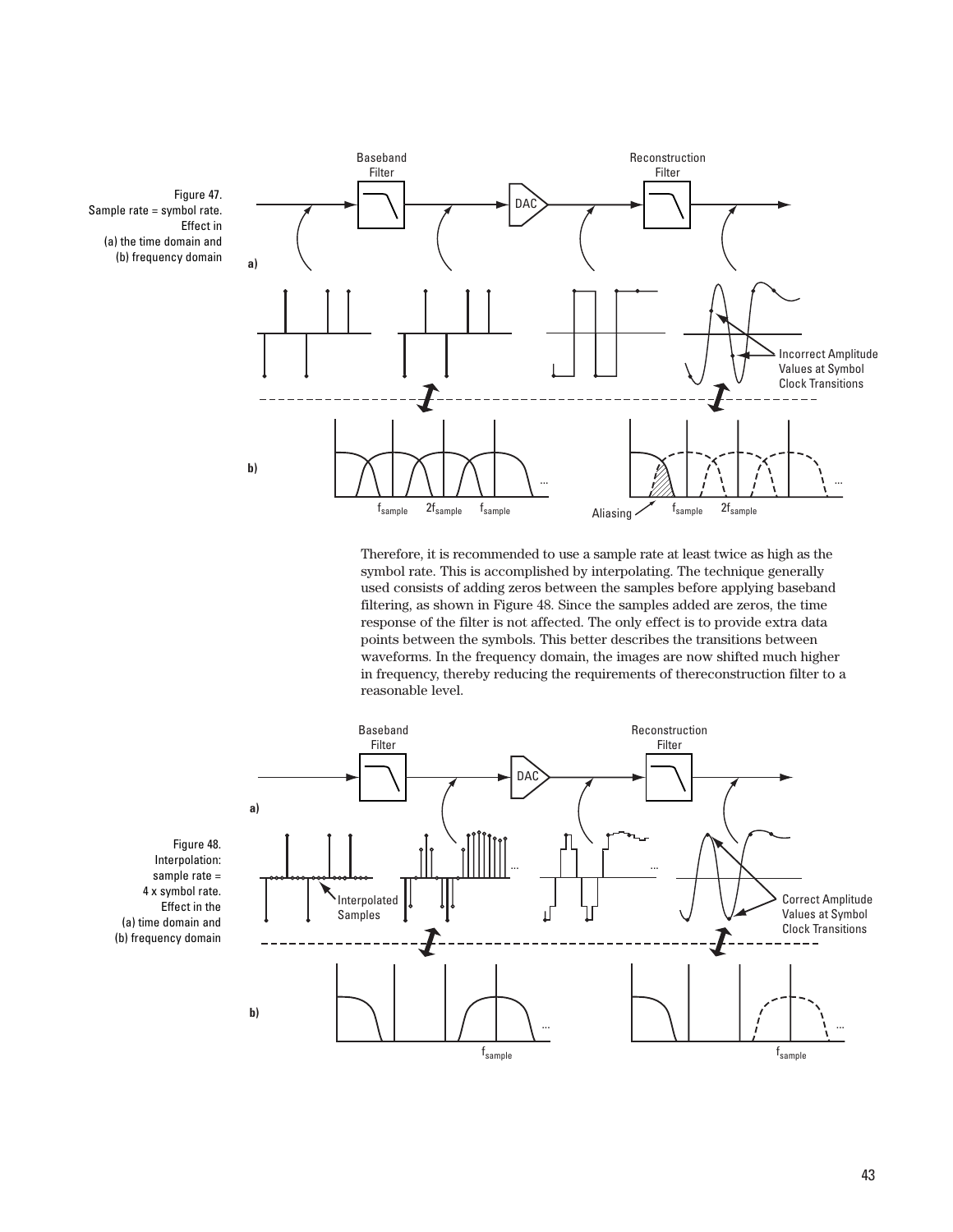It is a common mistake to interpolate the I and Q signals as if they were pulses, instead of impulses. In other words, instead of adding zeros, it is a common mistake to add samples that have the same value as the original samples. The response of the filter is then affected, as shown in Figure 49. The frequency response of an impulse is a constant amplitude. When multiplied by the frequency response of the baseband filter, the correct spectrum is obtained. The frequency response of a pulse in the time domain is a  $sin(x)/x$  function, where  $x=$ pft and t is the width of the pulse. When the pulse signal is filtered, its frequency response gets multiplied with the filter's response. The result, for a transmitter with analog I/Q modulation, is an incorrect spectrum that has a rounded top instead of a flat one. In the case of a transmitter with digital IF, this error could cause different effects.



If different sections of the transmitter are designed with different sampling rates, an interpolation problem may also occur. For instance, if the FIR filter (or the digital IF section) and the DAC work at different rates, some kind of interpolation between these sections is required. In this case, either adding zeros or samples equal to the original ones to the signal between the two sections may distort the signal.

#### **How can you verify interpolation errors?**

Since incorrect interpolation modifies the overall baseband filter frequency response, intersymbol interference occurs. Therefore, the **polar**  or **constellation diagram** and **EVM** are degraded. The best way to verify interpolation errors is by applying equalization to remove the effects of those errors in the polar or constellation diagram and EVM (see Figure 50), and checking the **bits-to-RF frequency response.** Assuming there are no other linear errors, the frequency response should look similar to the  $sin(x)/x$ function that the equalizer is compensating for, as shown in Figure 51.

**Incorrect interpolation can also affect the following measurements:**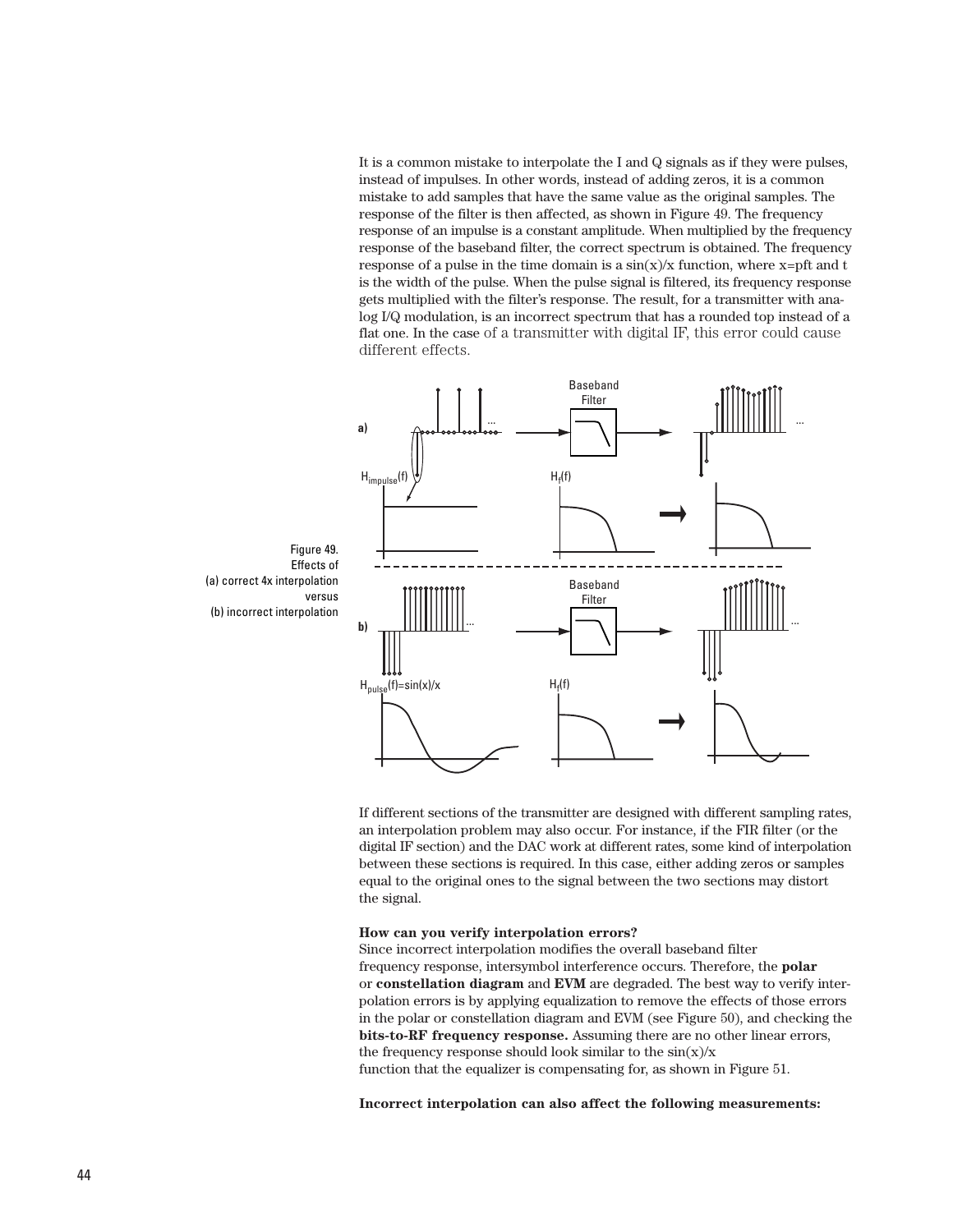



 $\frac{-4}{18}$ Center: 1.8 GHz Span: 3.90625 MHz

Figure 51. Bits-to-RF frequency response of transmitter with incorrect interpolation

**• Channel bandwidth.** Incorrect interpolation has an impact on the spectrum shape. For instance, for a transmitter with analog I/Q, the spectrum of a signal with incorrect interpolation has a rounded top instead of a flat one. Therefore, the channel bandwidth measurement may be affected. For example, Figure 52 shows a 3 dB bandwidth of 665 kHz for a signal with a symbol rate of 1 MHz.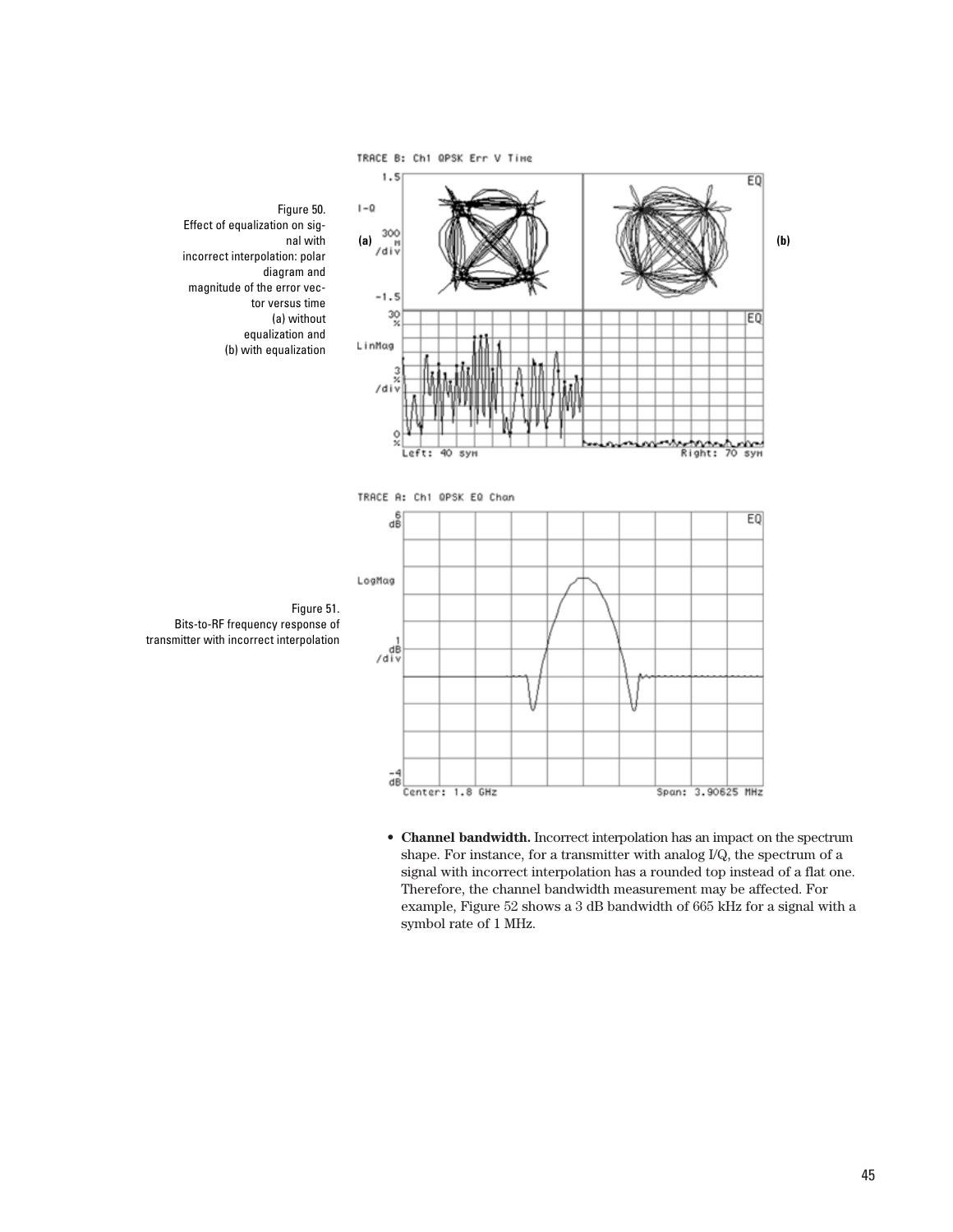

The IF filter eliminates out-of-channel interference created during the I/Q modulation. Error characteristics in the design of this filter can affect the resulting signal. Ideally, the filter should be flat across the frequency band of interest and its group delay should be constant across the same frequency band. Common IF filter impairments include filter tilt or ripple in the frequency response and variations of group delay. For instance, SAW (Surface Acoustic Wave) filters may have internal reflections that cause long delays, which produce fine-grain ripple in the frequency response. Filter tilt or ripple in the frequency response causes linear distortion in the signal.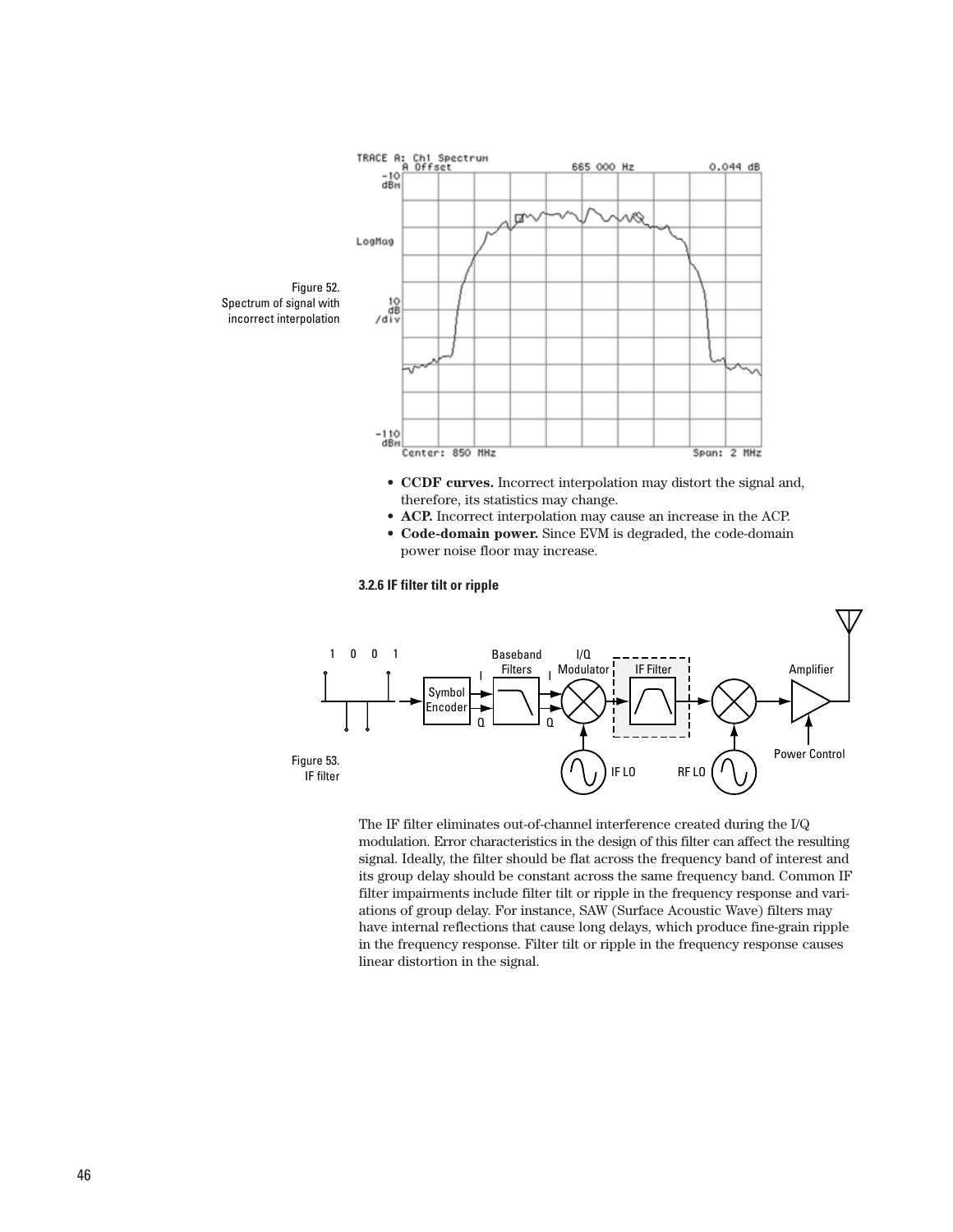An effect equivalent to filter tilt or ripple is often caused by improper matching of any component from the IF filter to the antenna. For example, mismatch between the RF amplifier and the antenna or between any components in the IF or RF section of the transmitter may cause reflections that result in distortion of the overall transmitter's frequency response. The distortion is either tilt or ripple, depending on the distance between the mismatched components and the bandwidth of the signal. As you can see in Figure 54, for narrow bandwidths relative to the inverse of the distance between the components, the frequency shape appears tilted. For wide bandwidths it appears rippled. The effect of mismatch between components is usually negligible for the bandwidths used in wireless RF applications (BW  $\lt\lt 1$ /di), while it becomes more important in applications using wider bandwidths, such as LMDS (Local Multipoint Distribution System) or satellite applications.



#### **How can you verify filter tilt or ripple?**

Filter tilt or ripple causes distortion of the demodulated baseband signal. Therefore, the **constellation** and **EVM** are degraded. The best way to verify IF filter errors or equivalent effects is by applying equalization to the signal and checking the **bits-to-RF frequency response.** Equalization removes linear distortion. Therefore, both the constellation and magnitude of the error vector versus time should improve noticeably. Assuming that there are no other linear errors in the transmitter, the bits-to-RF frequency response shows the ripple or the tilt, as seen in Figure 55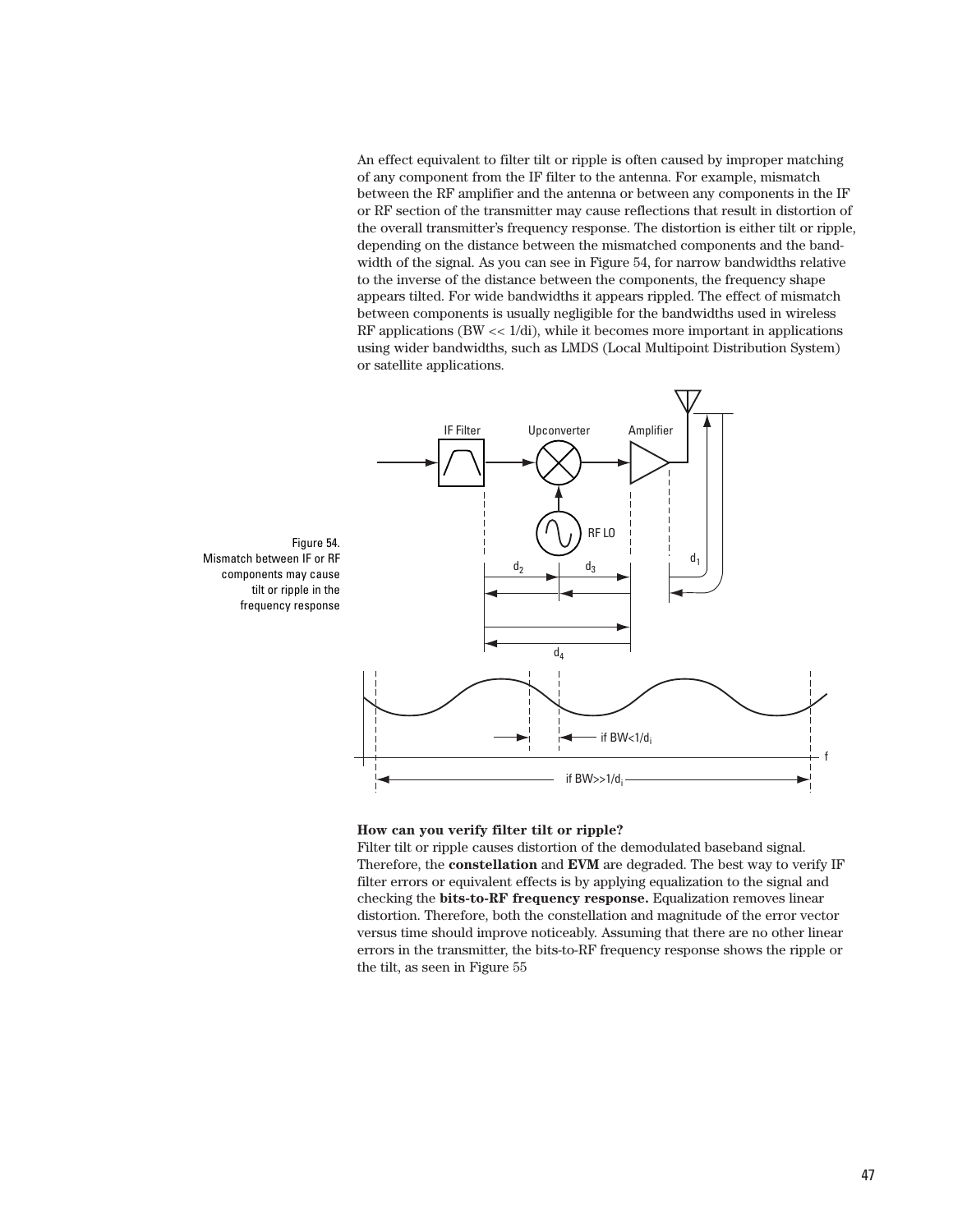

In the case of SAW filters, the time delays in the filter impulse response can be further analyzed by increasing the equalizer filter length and observing the equalizer impulse response.

Filter tilt or ripple may also appear in the following measurements:

- **Channel bandwidth.** Tilt and ripple may show subtly in the frequency domain if averaging is applied.
- **CCDF curves.** Tilt or ripple affect the statistics of the signal, and therefore the CCDF curves.
- **Code-domain power.** Filter tilt or ripple can also raise the code-domain power noise floor.



#### **3.2.7 LO instability**

The RF LO characteristics are passed on to the final RF signal. If the frequency is unstable, the channel occupation restrictions may be violated and interference with adjacent channels may occur. LO instability may be caused by hum or other signals that run close to the LO. For instance, data lines (typically CMOS1) carry signals with steep edges that can couple RF energy to an LO. Phase noise in any LO in the transmitter can also cause noise in the phase of the recovered I/Q signal. Phase noise at far offsets in the RF LO may be fed through and cause energy to be spilled into the adjacent channel.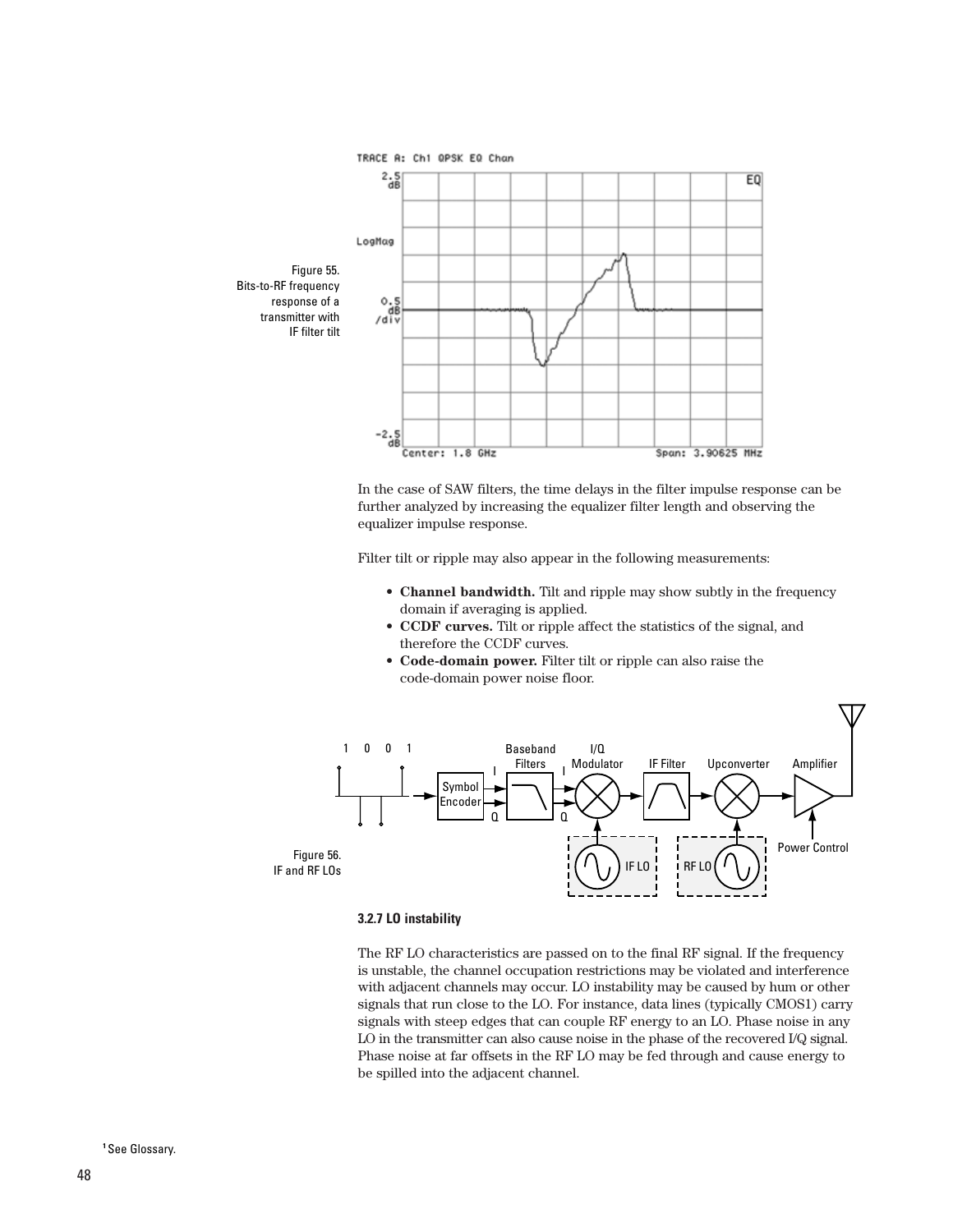#### **How can you verify LO instability?**

A large phase error relative to the magnitude error gives the best indication of instability in an LO. The error can be further analyzed by examining the **phase error versus time** display. This display shows the modulating waveform of any residual or interfering PM signal. Random phase errors indicate phase noise, while sinewave shapes or periodic waveforms indicate interfering PM tones. For example, Figure 57 shows the phase error versus time for a signal with a symbol rate of 50 kHz. Since the phase error versus time shows two cycles over 2000 symbols, the frequency of the interfering PM signal is  $2x(50x103)/2000 = 50$  Hz.



If the LOs in the transmitter are accessible, the problem can be tracked down to a specific LO by making analog PM measurements on the different LOs of the transmitter.

Bad cases of LO interference cause a **constellation** display like that shown in Figure 58. The measured symbols preserve the right amplitude but vary in phase around the ideal symbol reference point.

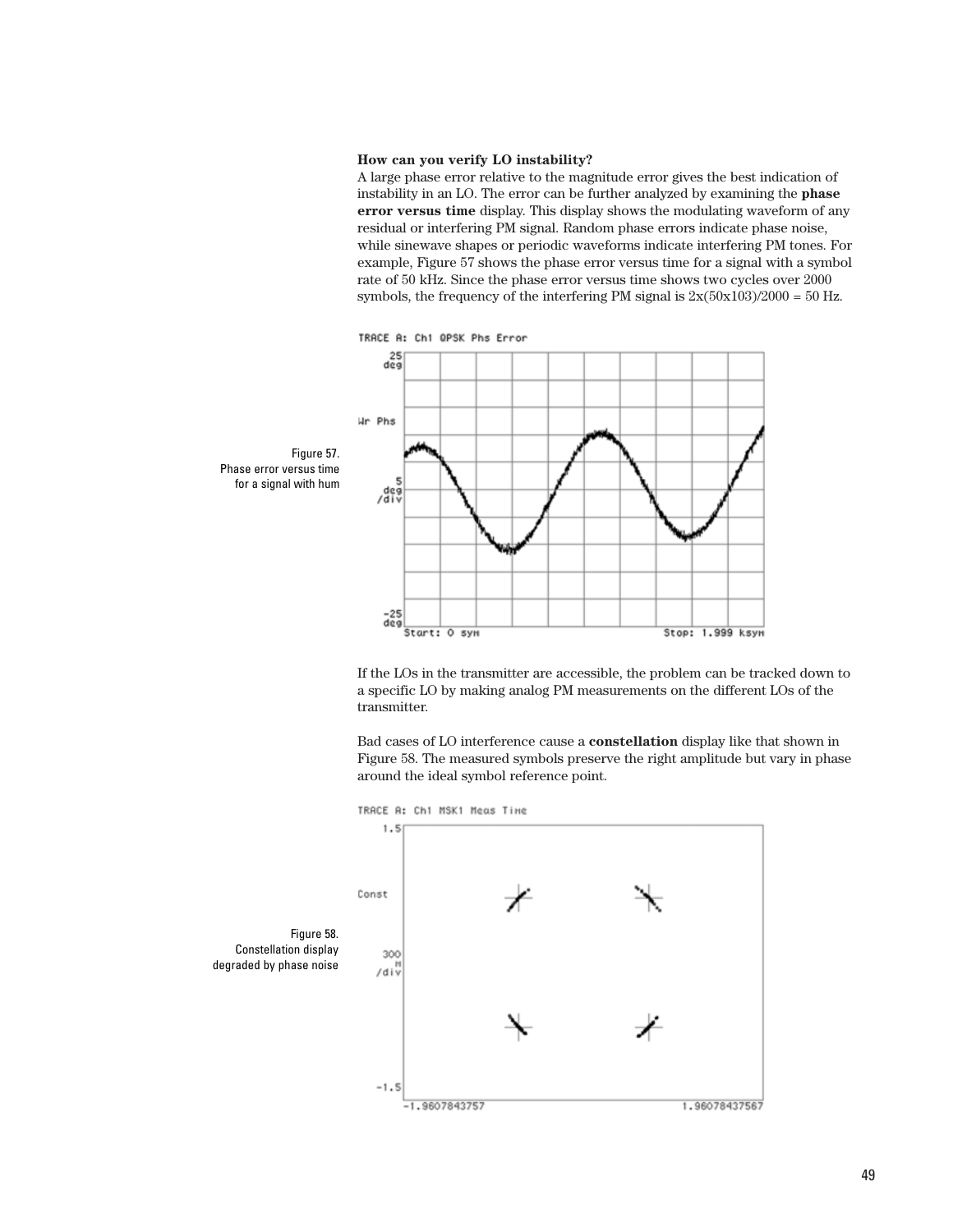#### **LO instability also impacts the following measurements:**



**• Adjacent Channel Power.** As indicated earlier, residual PM or phase noise at far offsets in the RF LO can degrade the ACP (see Figure 59).

**• Code-domain power**. LO instability appears in the code-domain power display as an increase in the noise level in certain non-active code channels. The code channels affected depend on the orthogonal coding scheme of the particular system and on the code-channel configuration of the signal. Figure 60 shows the code-domain power display for a signal with phase noise.



LO instability is not a linear error and cannot be removed by equalization.

Figure 60. Code-domain power for signal (a) without phase noise and (b) with phase noise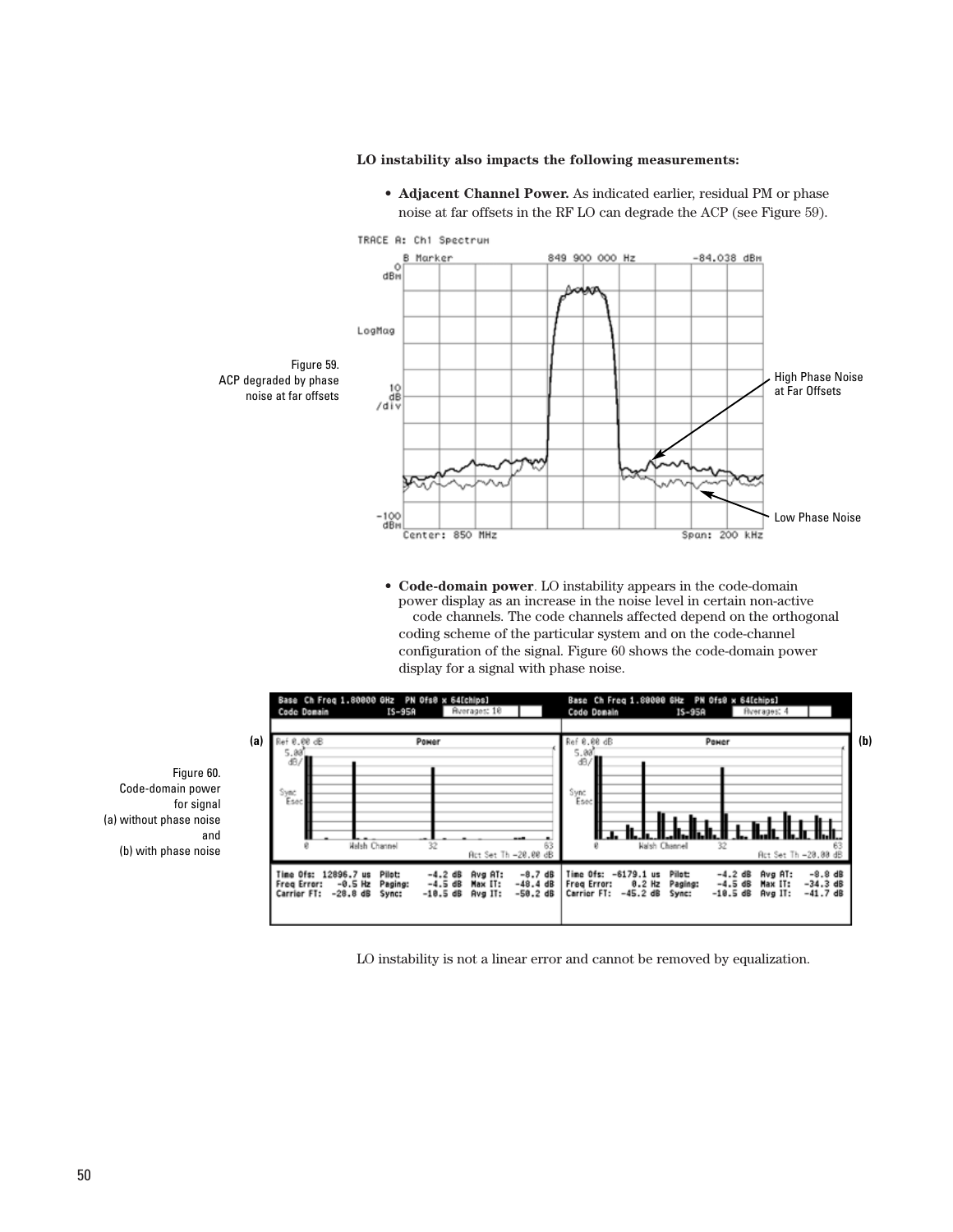#### **3.2.8 Interfering tone**



A tone or spur generated anywhere in the transmitter can interfere with the transmitted signal if it falls in the signal's bandwidth. In-channel interfering tones are usually masked by the signal in the frequency domain.

If the interfering tone is outside of the signal's bandwidth, it can cause interference with other channels or systems.

Interfering tones are typically caused by interactions of internal signals in active devices (such as mixers and amplifiers).

#### **How can you verify the presence of interfering tones? Out-of-channel** or **out-of-band spurious** are easily detected by spurious/

harmonics measurements if the test instrument has sufficient dynamic range (see Figure 62).

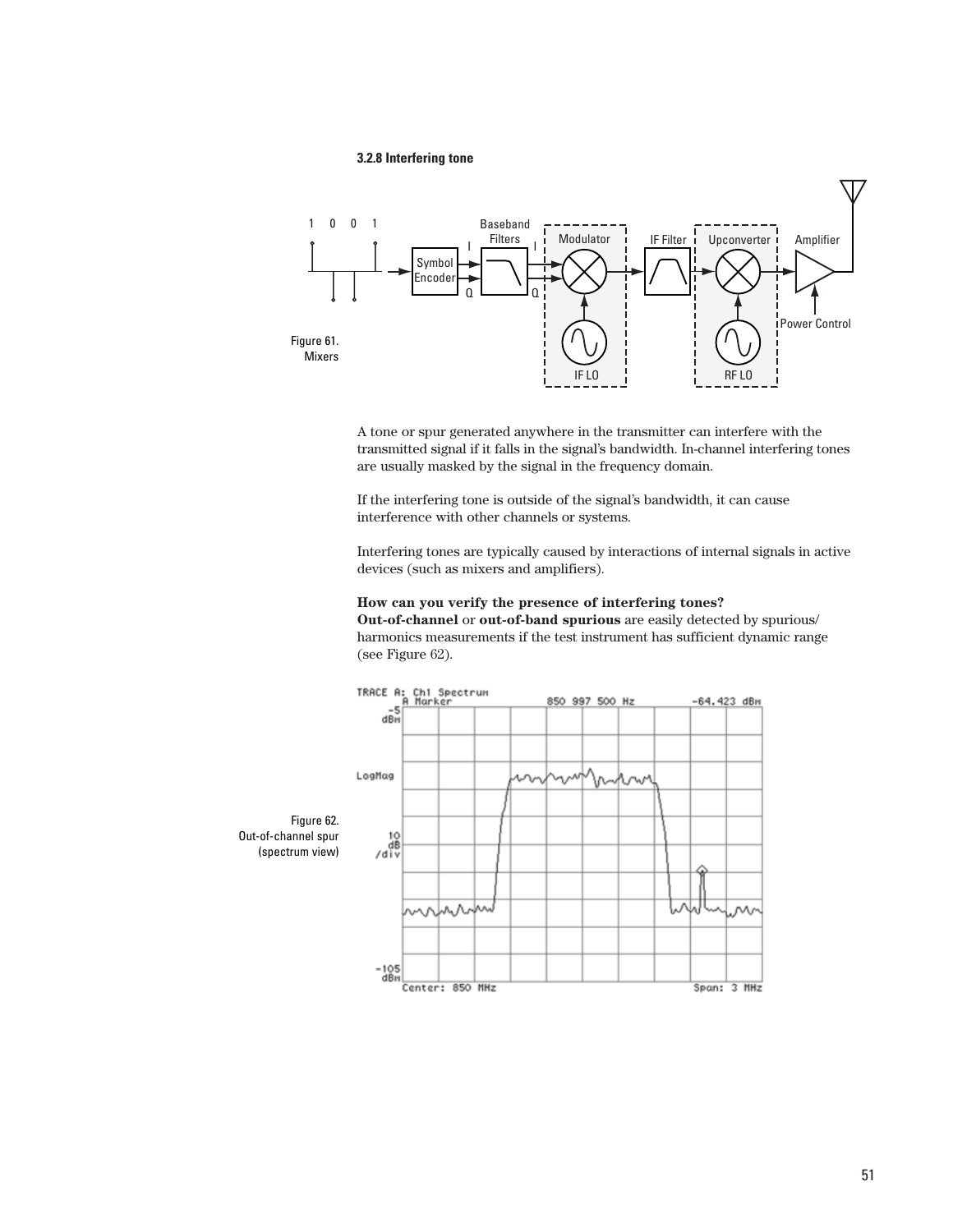**In-channel spurious** cause interference in the modulation. A single spur combines with the modulated signal, and the result depends on their phase relationship. The spur is rarely high enough to be detected in the frequency domain, but it may be identified in the **constellation** because it forms circles around the reference points. The radius of the circle corresponds to the magnitude relationship between the interfering tone and the desired I/Q signal. There may be some randomness caused by noise and, if the spur is very small, the circle might not be clear, even when zooming onto a single constellation point, as in Figure 63b. The best way to determine if an in-channel spur is present is by looking at the **error vector spectrum.** The magnitude and frequency offset of the spur from the unmodulated carrier can be measured from this display. For instance, the error vector spectrum in Figure 63c shows a spur at 850.053710 MHz (53.710 kHz away from the unmodulated carrier frequency).



An interfering tone within the frequency bandwidth of the modulated signal also results in uncorrelated energy that raises the **code-domain power** noise floor.

Interfering tones are not linear impairments and cannot be removed by applying equalization, although the signal quality may improve somewhat, since the equalizer helps minimize EVM.

#### **3.2.9 AM-PM conversion**



Figure 63. In-channel interfering tone not visible in (a) the frequency domain, but detectable in (b) the constellation and (c) error vector spectrum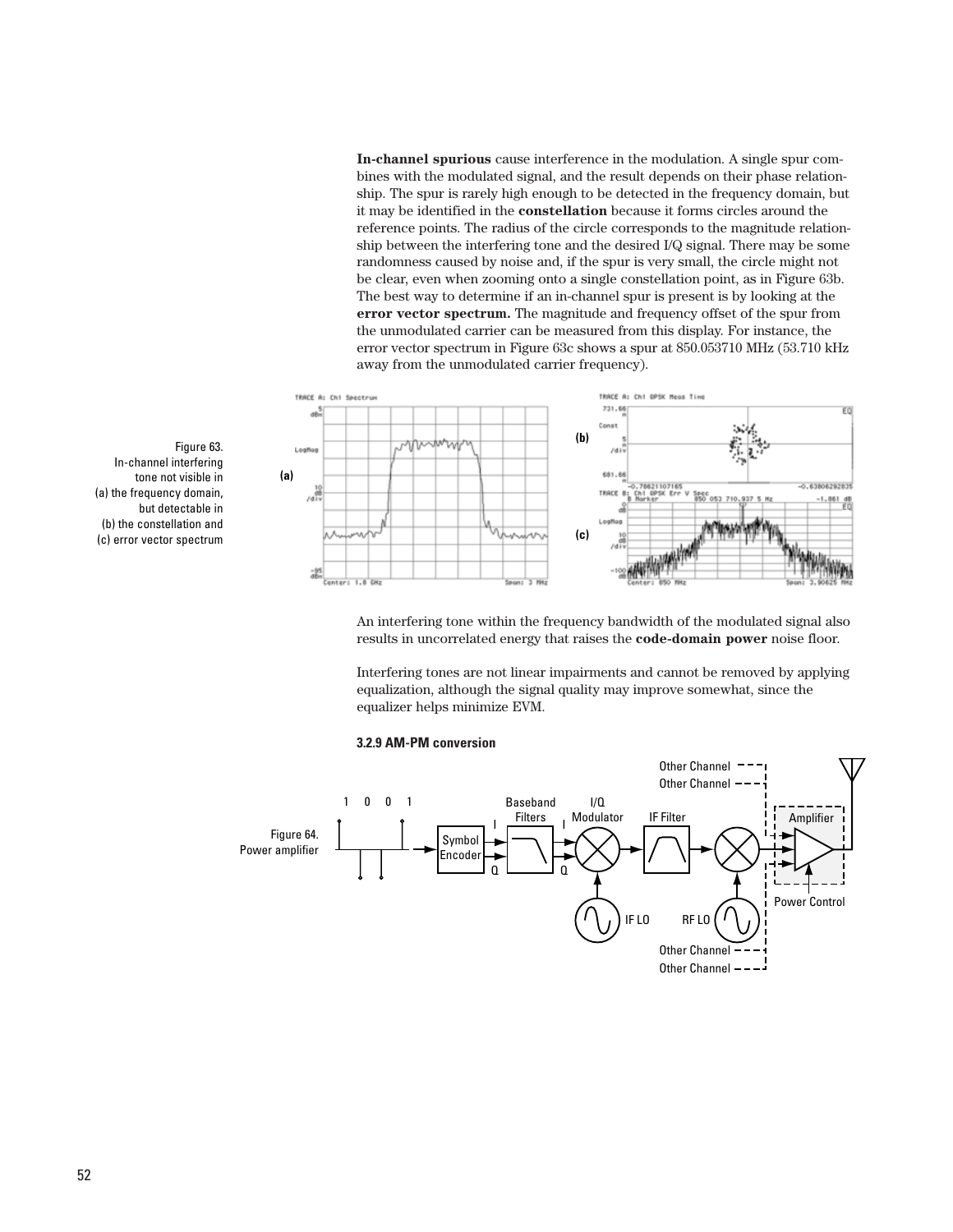As mentioned earlier, the frequency and amplitude responses are important characteristics of power amplifiers. Apart from compression (AM-AM conversion), power amplifiers may cause phase distortion for high levels of signal amplitude. This effect is known as AM-PM conversion, illustrated in Figure 65.



AM-PM conversion typically occurs at the linear range of the amplifier; that is, for amplitude levels below compression. It is particularly relevant for signals with high peak-to-average power ratios, where different amplitude levels suffer different phase shifts.

#### **How can you verify AM-PM conversion?**

The best way to verify AM-PM is by isolating the amplifier and measuring its AM-PM characteristics (using a network analyzer, or a signal analyzer with PM demodulation capability).

If the amplifier cannot be isolated, the best way to verify AM-PM conversion is by looking at the **polar diagram.** Comparing the actual trajectory of the signal with its ideal trajectory for a few symbols shows higher errors for higher amplitude levels, as seen in Figure 66. Because small errors at lower amplitudes may cause relatively large phase errors, the correlation between higher amplitudes and large phase errors may not be obvious. Filtering at the receiver causes dispersion in time. Therefore, AM-PM conversion may cause an error in the symbol(s) after a peak excursion of the signal.





Figure 65. AM-PM conversion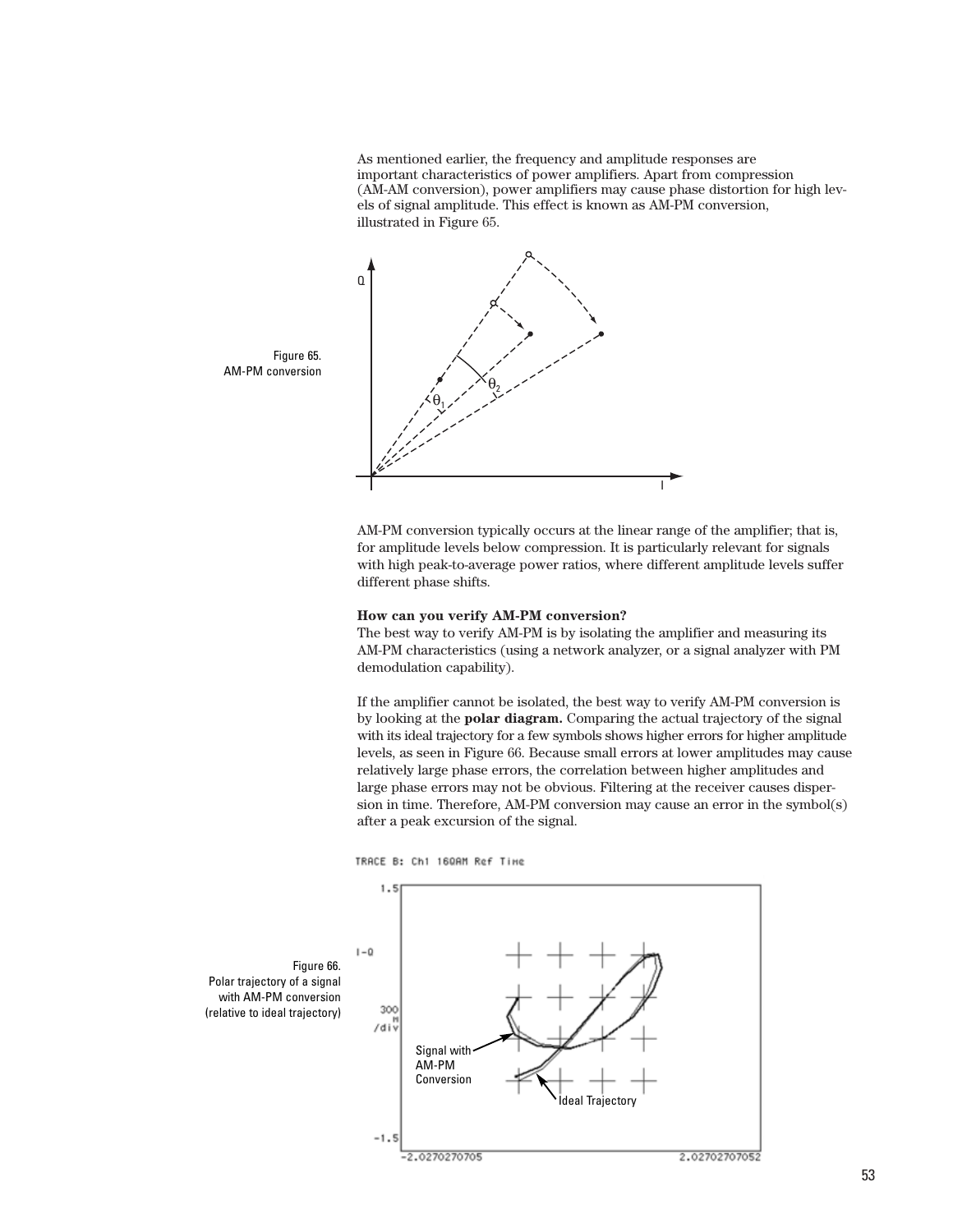The **code-domain power** measurement may also be affected by AM-PM conversion. Since the error is highly correlated with the signal, the code-domain energy may appear in the non-active channels in deterministic ways.

AM-PM conversion is not a linear error and cannot be removed by equalization.

#### **3.2.10 DSP and DAC impairments**





Although it is possible to implement digital modulation using all analog hardware, it is becoming more and more common to digitize the input signal immediately and stay with digital processing right through to the IF. The IF is then converted to analog prior to upconverting to the final frequency for transmission. The DACs can be placed at various points depending on the actual implementation, as shown in Figure 67. Digital processing and conversion may be subject to problems. The most common impairments are **non-compensated sin(x)/x and internal overflow.**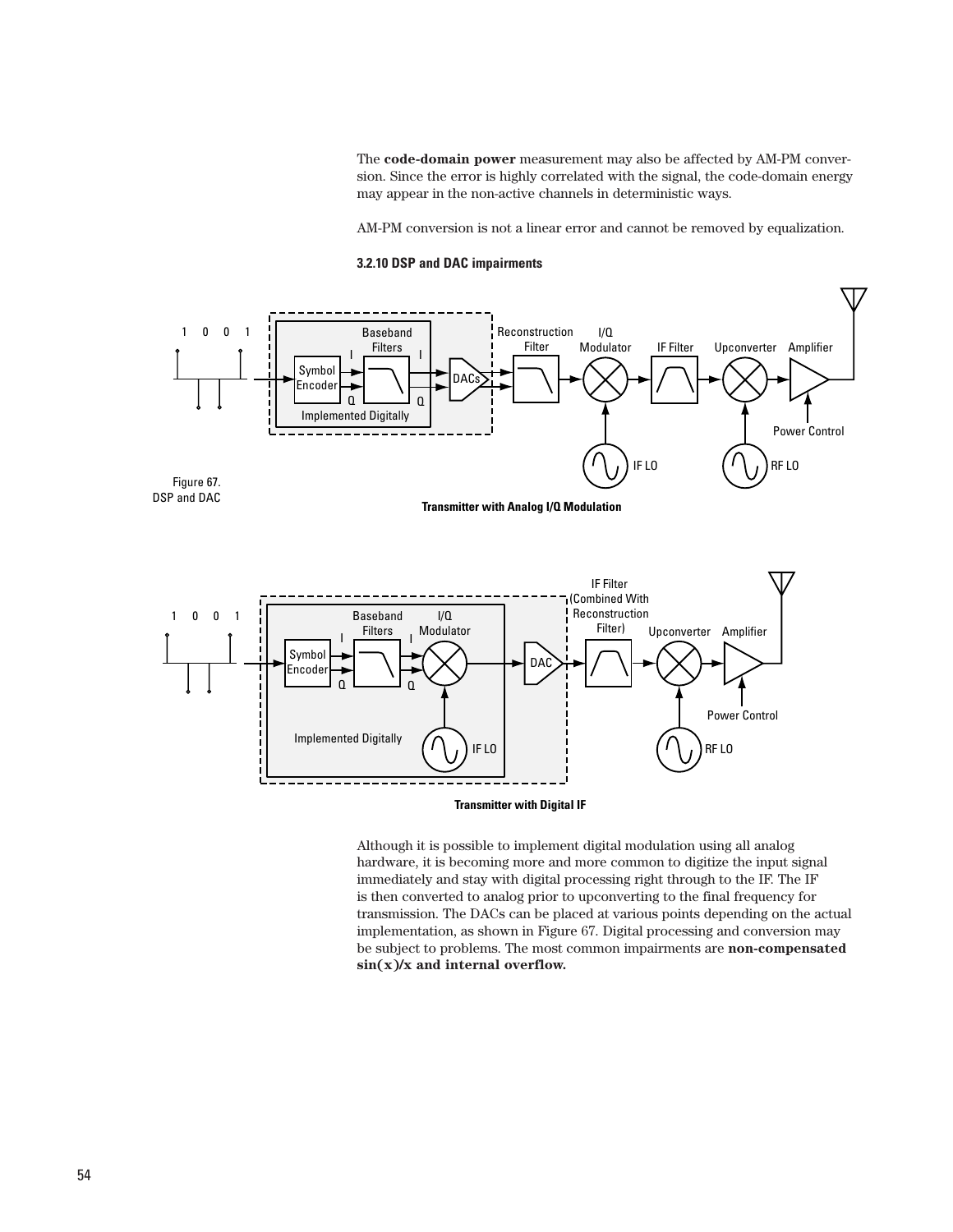**Non-compensated**  $\sin(x)/x$ . Although the ideal output of the DAC is a series of delta impulses that represent the different amplitude levels, in practice the 'impulses' have a certain width  $(t)$  prior to the reconstruction filter that smoothes the signal. A pulse in the time domain translates into a  $\sin(x)/x$  function in the frequency domain, as shown in Figure 68. There must be compensation for the  $sin(x)/x$  shape somewhere in the transmitter design.



Figure 68. The DAC impulse response is a pulse, which corresponds to a sin(x)/x function in the frequency domain

> The compensation can be implemented digitally somewhere before the DAC, or in combination with the analog reconstruction filter (see Figure 69) or the IF filter (Figure 70).

> It is a common error not to compensate for this  $sin(x)/x$  shape. Figure 69 illustrates the importance of the compensation for a transmitter with analog I/Q modulation. Non-compensation causes distortion in the spectrum of the transmitted signal. If the symbol period (T) is comparable to the pulse width (t), not compensating for the  $sin(x)/x$  function can cause an effect as dramatic as incorrect interpolation.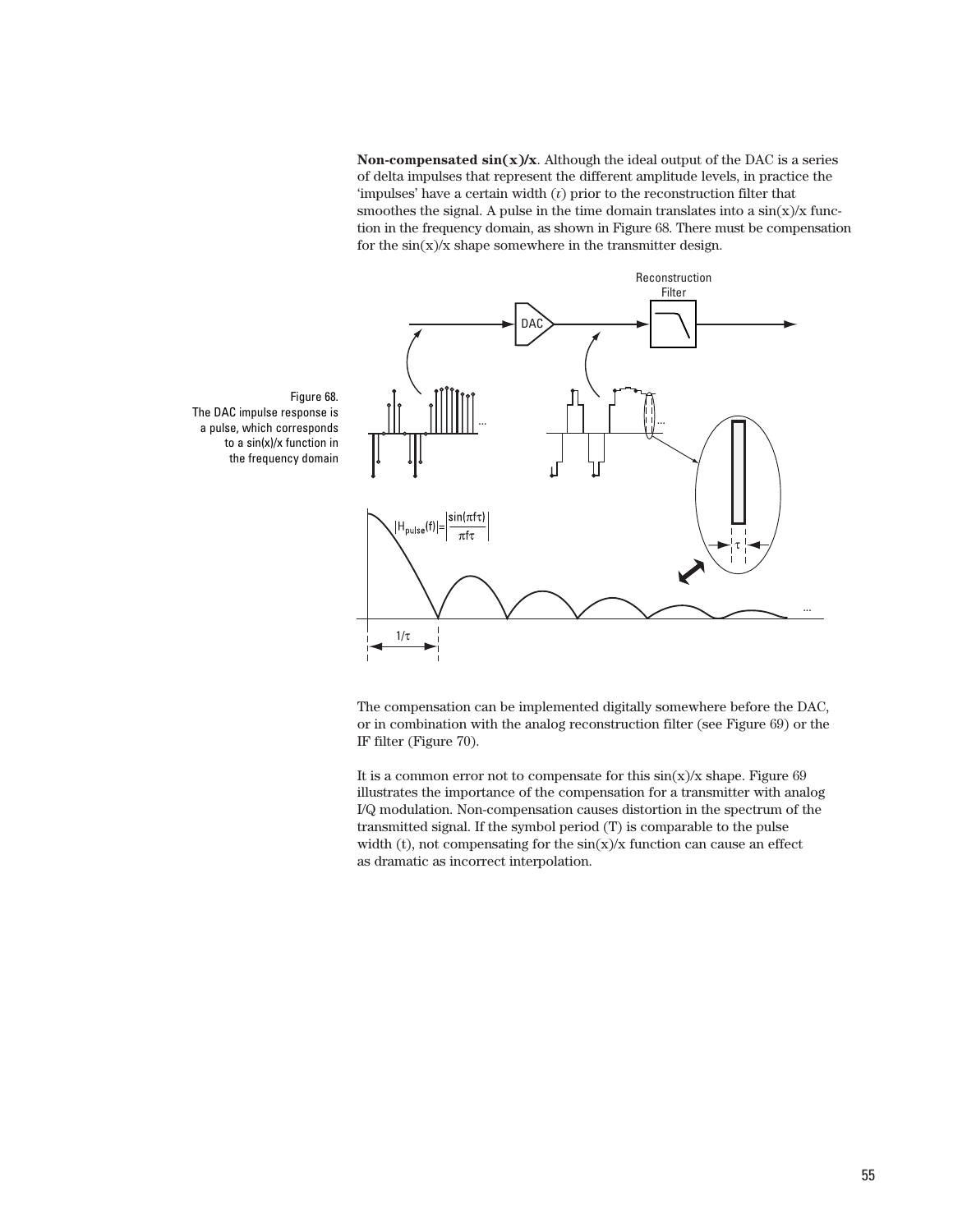

Figure 70 illustrates the effect of compensation for a transmitter with a digital IF. If there were no compensation, the spectrum of the transmitted signal would be tilted.



#### **How can you verify non-compensated sin(x)/x?**

As with incorrect interpolation, not compensating for the  $sin(x)/x$  function degrades the modulation quality. Since it is a linear error, it can be removed by equalization. Therefore, this kind of error can be easily detected by applying equalization and examining the transmitter's **bits-to-RF frequency response.** In the case of a transmitter with an analog I/Q modulator, the frequency response shows a  $\sin(x)/x$  shape, similar to the frequency response for incorrect interpolation (Figure 51). In the case of a transmitter with a digital IF, the frequency response shows a tilt, similar to the frequency response for IF filter tilt (Figure 55).

With equalization, the **constellation** and **EVM** improve as for incorrect interpolation (see Figure 50).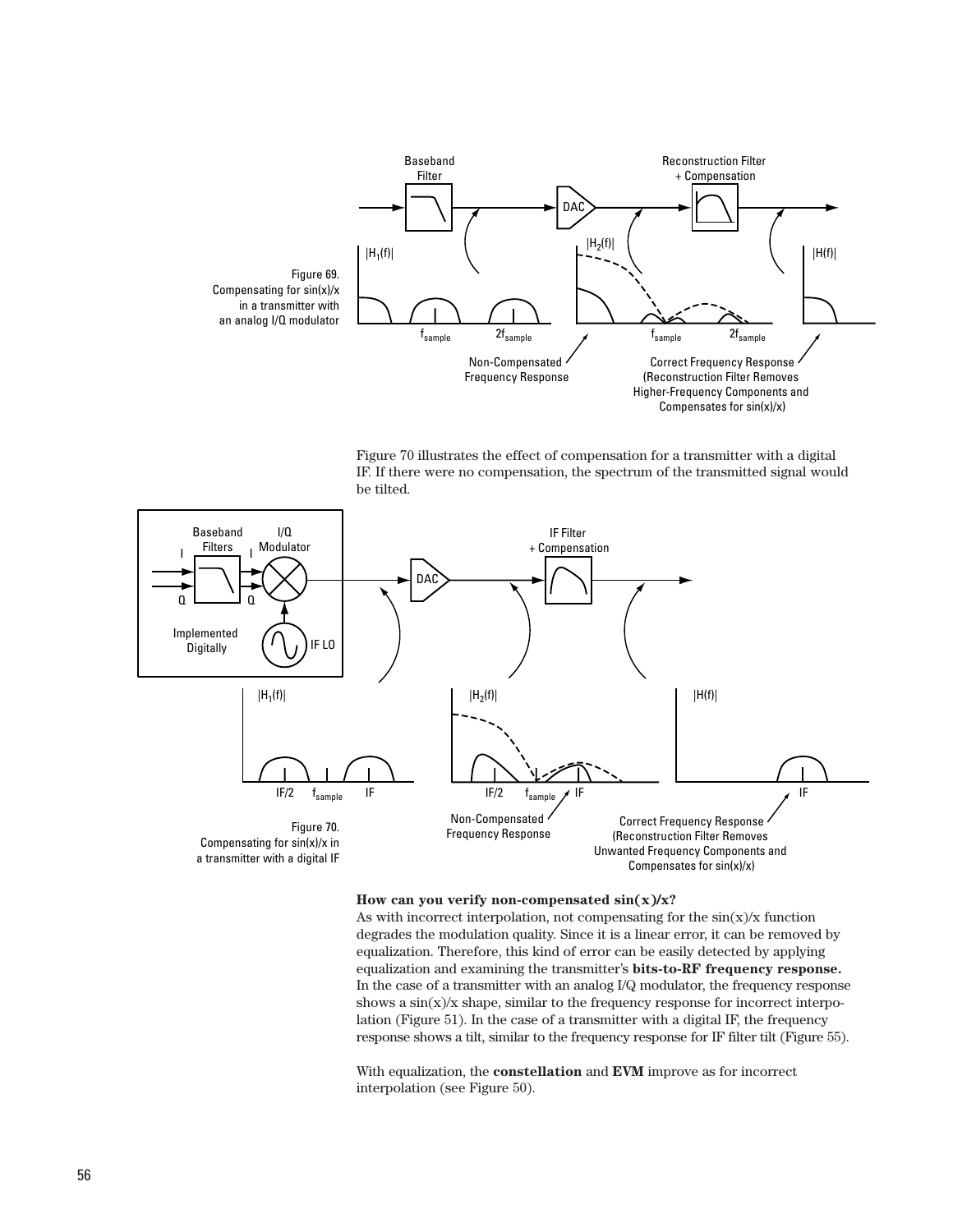As in the case of incorrect interpolation, non-compensated  $\sin(x)/x$  may also cause an impact on **channel bandwidth, CCDF curves, ACP and code-domain power.**

**Internal overflow.** There are several scaling errors associated with digital hardware. For instance, in a DSP, when a mathematical function produces an output that is greater than the largest possible value, the result is incorrect. For example, if we add 0101 to 1101, the result should be 10010, but in a 4-bit processor the MSB (Most Significant Bit) would be lost and the result would be 0010. To avoid this error, DSPs can operate in a special mode called saturation. In that case the DSP saturates to all ones if the result is greater than the largest possible value, and to all zeros if the result is less than the smallest acceptable value.

#### **How can you verify errors caused by internal overflow?**

If the DSP's algorithms yield values greater than its design allows, artifacts can occur in the modulation. For example, as we saw above, the DSP can roll over signal values that are higher than its design allows to voltage levels that are very low. This error is usually confined to a single output, which causes spikes in the **magnitude of the error vector versus time** display, as shown in Figure 71b.



Figure 71. Effects of internal overflow on (a) the constellation and (b) the magnitude of the error vector versus time display

Internal overflow may also affect the following measurements:

- **ACP.** Internal overflow may cause glitches in the signal, which cause spectral splatter and therefore an increase in ACP. Time capture and a spectrogram function are useful tools for analyzing transients and spectrum splatter.
- **Code-domain power.** Since EVM is affected, internal overflow errors may also increase the code-domain power noise floor.

Equalization does not remove errors caused by internal overflow, since these are not linear.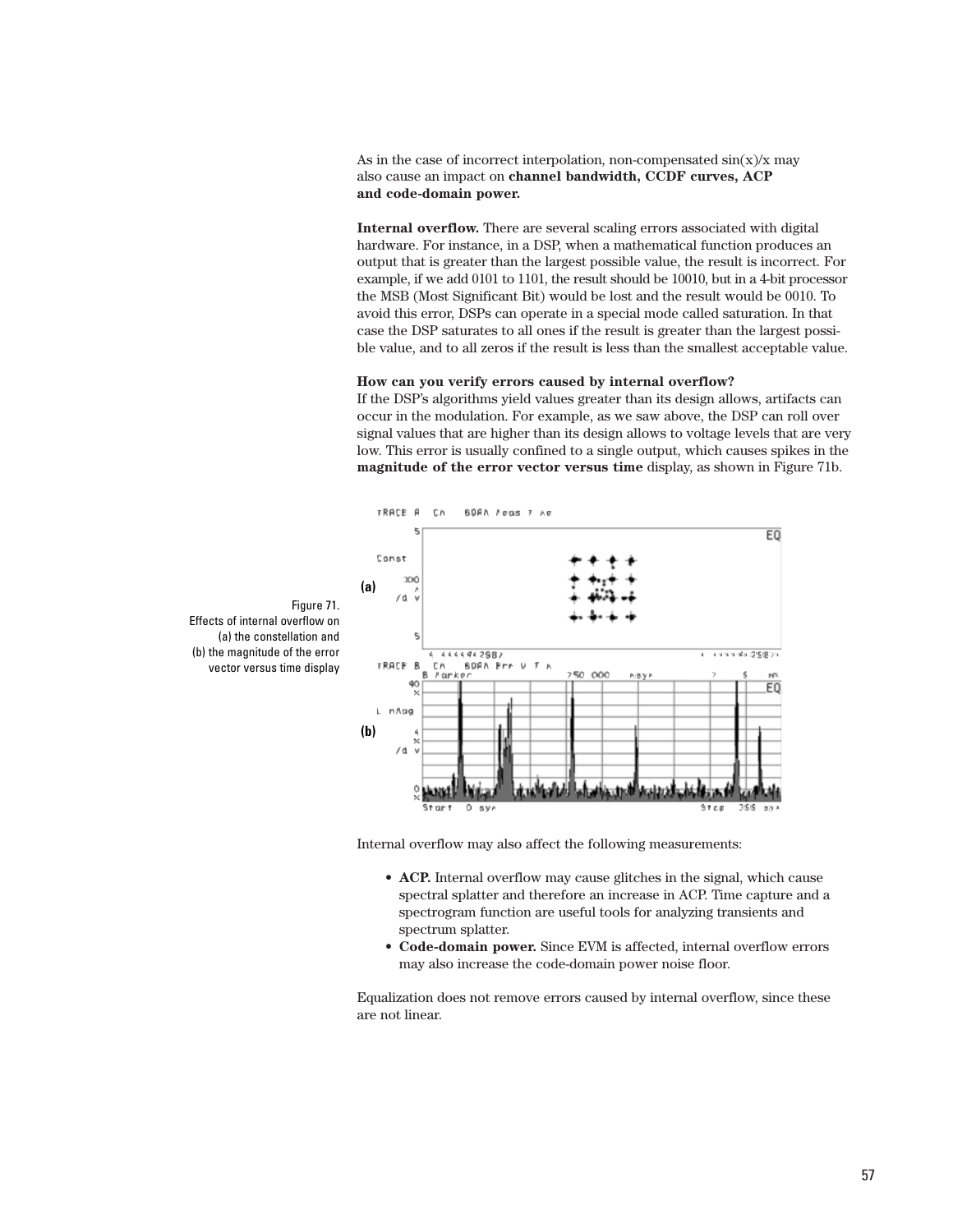#### **3.2.11 Burst-shaping impairments**



In TDMA systems, the RF power is bursted on and off in well-defined time slots such that the frequency channel can be shared with other users. It must be ensured that the burst parameters are accurate. These parameters include the **rise and fall times** as well as the **burst width.** The power must be on long enough to transmit the timeslot data. During the off time the power must be low enough to be considered off. Other potential problems include **overshoot on power-up, frequency drift** and **amplitude droop.** 

In TDMA systems, the transmitter output is turned on and off many times per second. Instability in frequency and power as the burst is turned on can seriously impair the operation of the system. Overshoot on power-up can also result in compression at the amplifier, which raises the interference in the adjacent frequency channels. Frequency drift also causes higher interference levels in the adjacent frequency channels.

Temperature changes in the components of the burst modulator (Figure 72) may cause changes in the amplitude of the signal when the burst is on. This artifact is known as amplitude droop and affects the modulation quality of the signal.

Rise and fall times that are too long affect adjacent timeslots. The rise and fall times of the waveform are directly related to the spectrum splatter during the turn-on and turn-off of the burst. This splatter affects the ACP. The faster the rise and fall edges of the burst, the more spectrum required, and therefore the higher the interference in the adjacent frequency channel.

TDMA and frequency-agile systems have much in common. When the carrier hops from frequency to frequency, the transmitter is still turning on and off many times per second. The same burst issues apply. Adjacent channel interference is still a concern. It is therefore important to characterize the burst shape parameters and associate them with the measurement results to isolate the cause of the problem.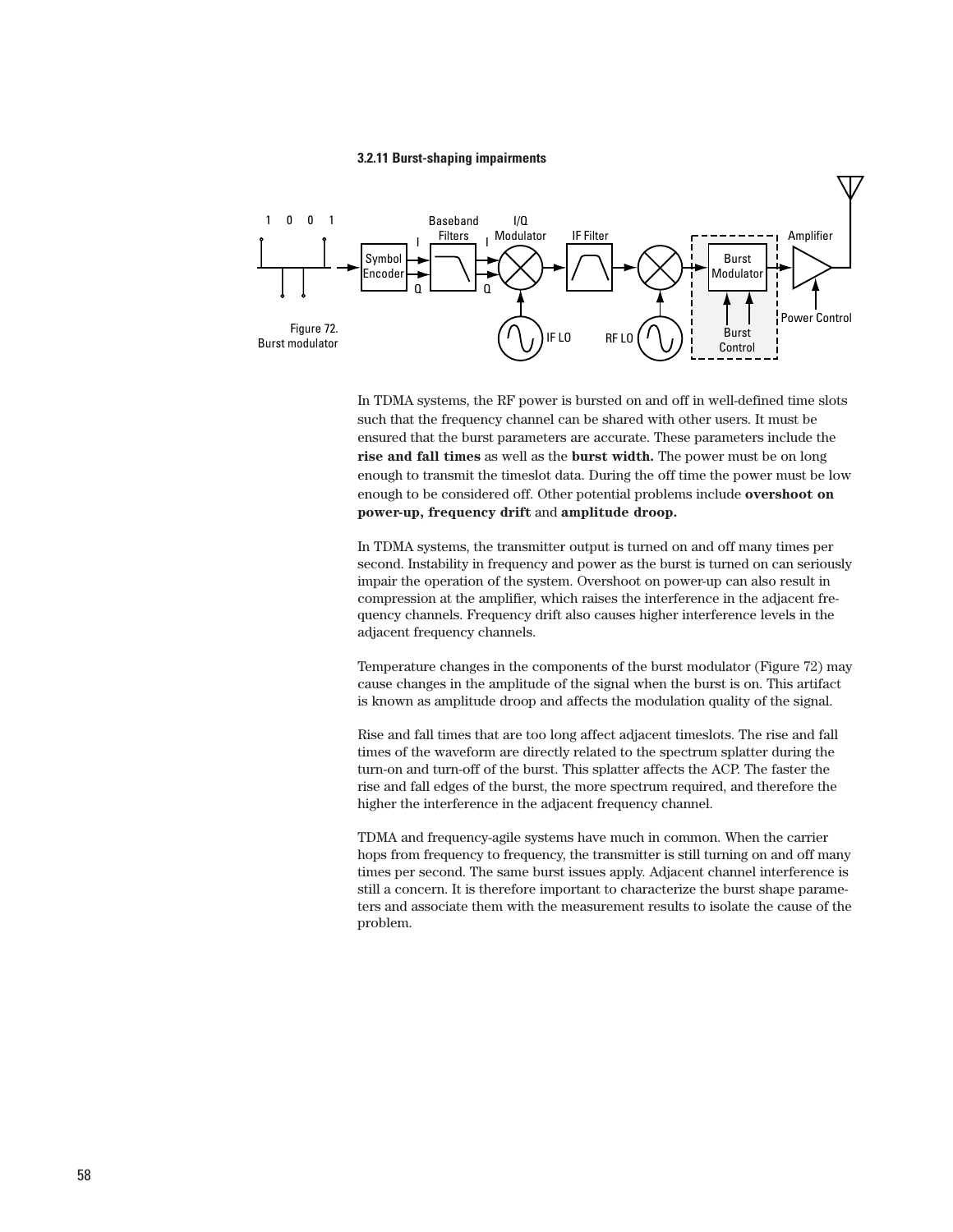#### **How can you verify burst-shaping impairments?**

The best way to detect most burst-shaping errors is by performing the appropriate **timing measurements**. Figure 73 shows an example in which the rise and fall times are too long.



The best way to troubleshoot burst-shaping impairments that affect **ACP,** such as short rise and fall times and frequency drift, is by combining the time and the frequency domain. Time capture and a spectrogram function that shows how the apparent frequency spectrum varies with time are the ideal tools for that. The spectrogram can be used to view a three-dimensional picture of what is happening. Frequency drifts and high adjacent channel interference due to sharp edges can be easily detected, as seen in Figure 74.



Figure 73. Burst rise and fall times too long

Figure 74. Spectrogram showing high ACP caused by short rise time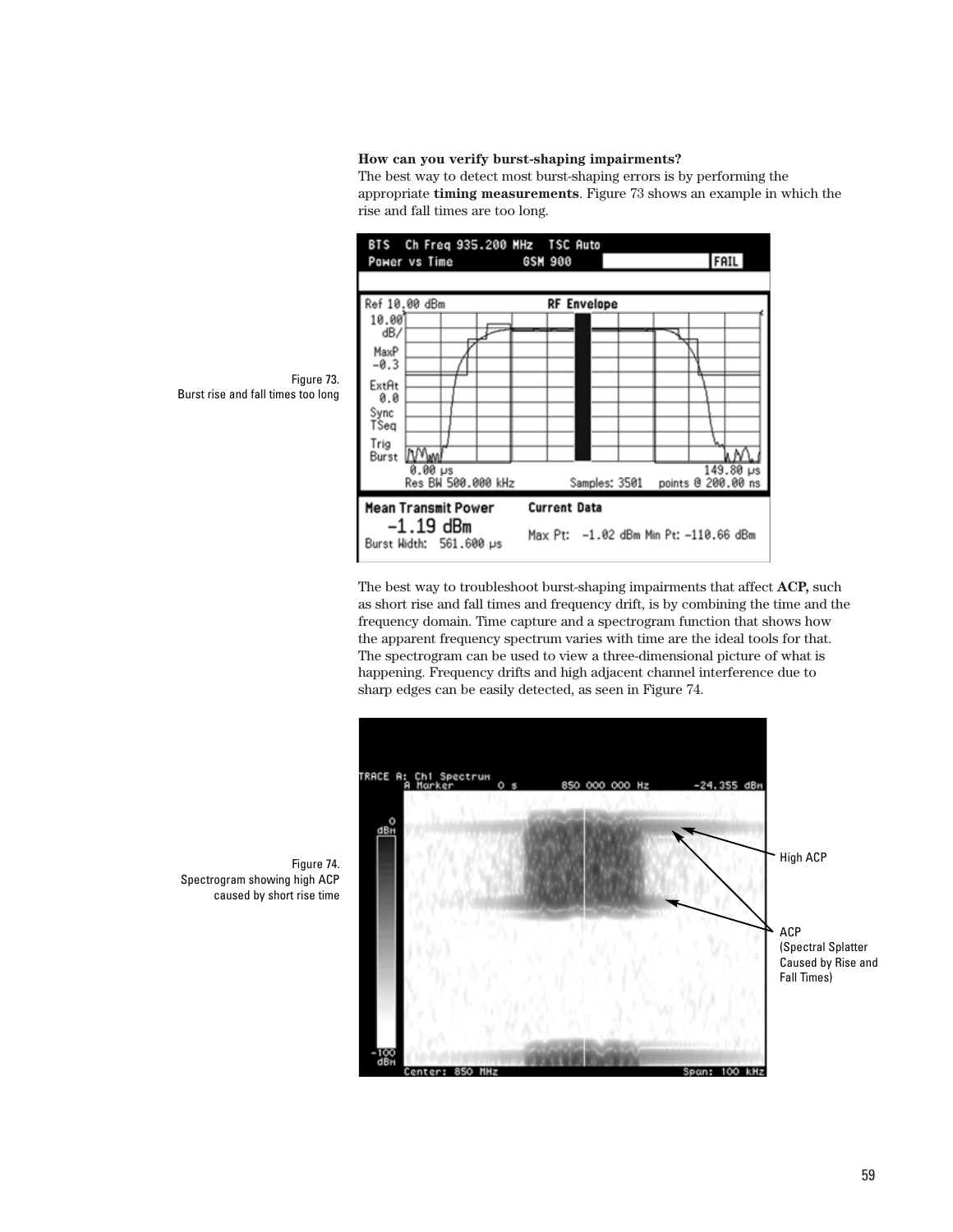The modulation quality of the signal may be affected by most burst-shaping errors, such as amplitude droop, overshoot on power-up, frequency drift and too short a burst width. Those errors have an impact on EVM and the related displays. Amplitude droop, for instance, may be easily detected by looking at the **magnitude error versus time** display, as shown in Figure 75. The measurement algorithm may compensate for amplitude droop. In that case the error is given in a separate metric.



equalization.

Burst-shaping errors are not linear and cannot be removed by applying

# **4. Summary**

Conformance measurements are performed to verify that a digital transmitter design meets system requirements. If the transmitter does not comply with the specifications, the problem must be tracked down to the impaired device or section.

This application note has presented the most common transmitter measurements and a general methodology for troubleshooting transmitter problems. A link between the different transmitter measurements and the most common impairments has also been established. With these tools and adequate measurement equipment, you will be able to quickly recognize and verify problems in your design.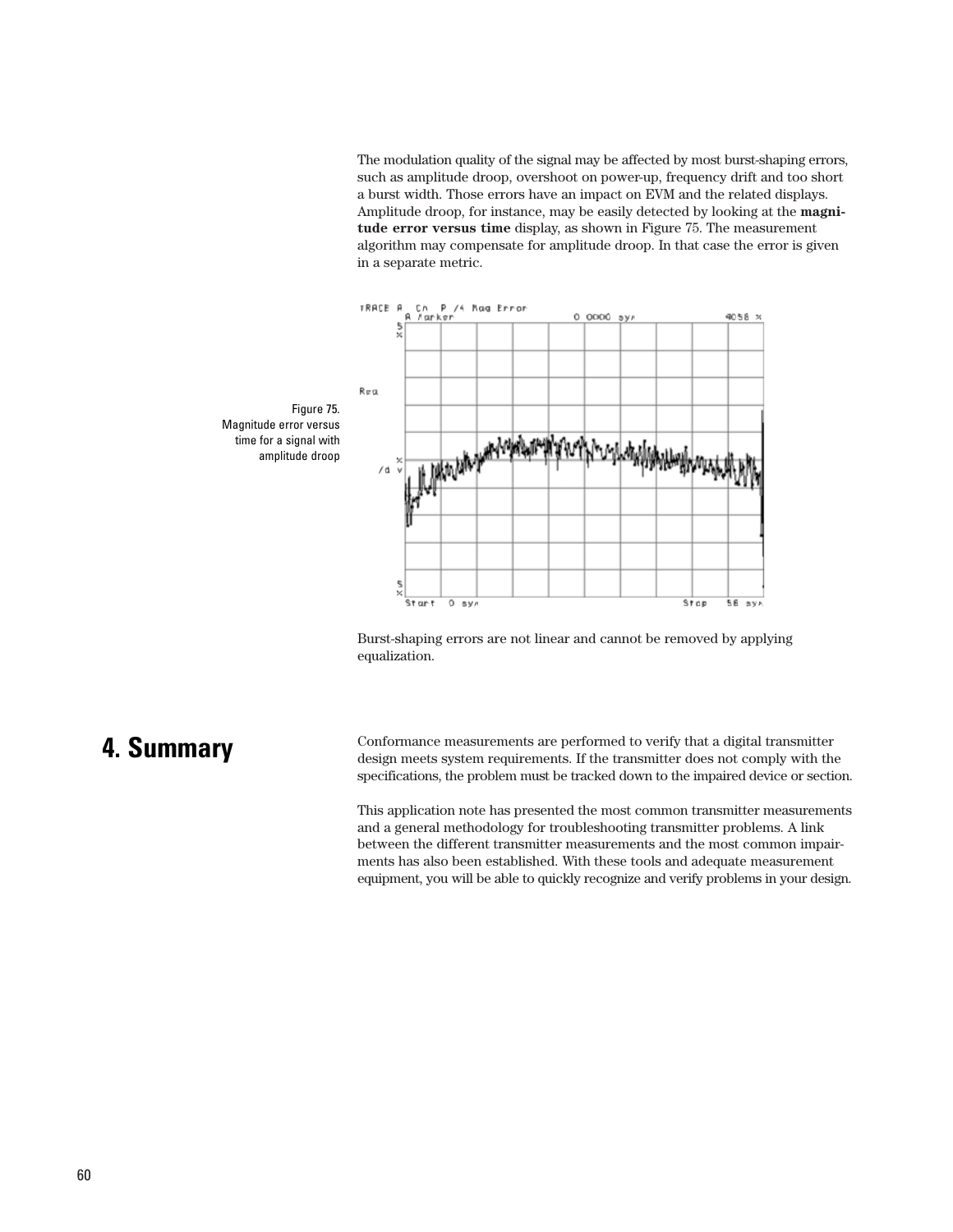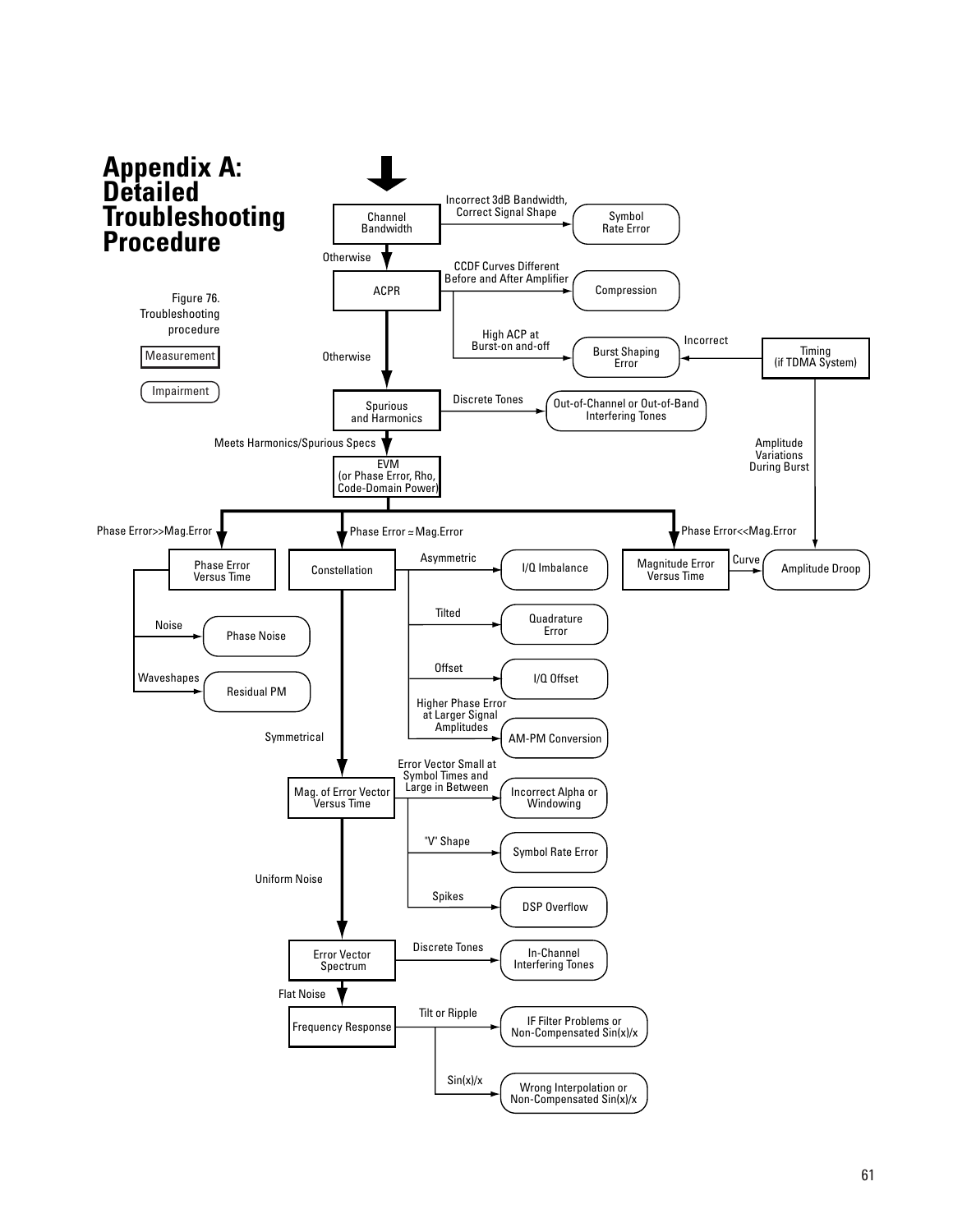# **Appendix B: Instrument Capabilities**

**This table shows the current capabilities of Agilent Technologies signal analyzers for testing and troubleshooting digital communications transmitter designs.** 

|                                                                         |                                     | Agilent signal analyzers                                                             |                                                  |                                                                |                               |                                                                              |  |
|-------------------------------------------------------------------------|-------------------------------------|--------------------------------------------------------------------------------------|--------------------------------------------------|----------------------------------------------------------------|-------------------------------|------------------------------------------------------------------------------|--|
| <b>Measurement and</b><br><b>Troubleshooting</b><br><b>Capabilities</b> | 89600<br>series<br>vector<br>signal | 89400<br>series<br>vector<br>signal<br>analyzers <sup>1</sup> analyzers <sup>2</sup> | E4406A VSA<br>transmitter<br>tester <sup>3</sup> | <b>E4440A PSA</b><br>series spectrum<br>analyzers <sup>3</sup> | 8560 E-<br>series<br>spectrum | ESA-E<br>series<br>spectrum<br>analyzers <sup>4</sup> analyzers <sup>5</sup> |  |
| Carrier frequency                                                       |                                     |                                                                                      |                                                  |                                                                |                               |                                                                              |  |
| <b>Channel bandwidth</b>                                                |                                     |                                                                                      |                                                  |                                                                |                               |                                                                              |  |
| Channel power                                                           |                                     |                                                                                      |                                                  |                                                                |                               |                                                                              |  |
| Occupied bandwidth                                                      |                                     |                                                                                      |                                                  |                                                                |                               |                                                                              |  |
| <b>CCDF</b>                                                             |                                     |                                                                                      |                                                  |                                                                |                               |                                                                              |  |
| ACPR (or equivalent)                                                    |                                     |                                                                                      |                                                  |                                                                |                               |                                                                              |  |
| In-band spurious                                                        |                                     |                                                                                      |                                                  |                                                                |                               |                                                                              |  |
| Out-of-band<br>spurious/harmonics                                       | Up to<br>2.7 GHz                    | Up to<br>2.65 GHz                                                                    | Up to<br>4 GHz <sup>6</sup>                      |                                                                |                               |                                                                              |  |
| Timing                                                                  |                                     |                                                                                      |                                                  |                                                                |                               |                                                                              |  |
| EVM or phase error (% rms)                                              |                                     |                                                                                      |                                                  |                                                                |                               |                                                                              |  |
| Magnitude of error vector<br>or phase error (versus time)               |                                     |                                                                                      |                                                  |                                                                |                               |                                                                              |  |
| Error vector spectrum                                                   |                                     |                                                                                      |                                                  |                                                                |                               |                                                                              |  |
| Rho                                                                     |                                     |                                                                                      |                                                  |                                                                |                               |                                                                              |  |
| Code-domain power                                                       |                                     | $^{\prime}$                                                                          |                                                  |                                                                |                               | 9                                                                            |  |
| Equalizer (bits-to-RF<br>frequency & group delay)                       |                                     |                                                                                      |                                                  |                                                                |                               |                                                                              |  |
| Polar and constellation                                                 |                                     |                                                                                      |                                                  |                                                                |                               |                                                                              |  |
| Eye or Trellis diagram                                                  |                                     |                                                                                      |                                                  |                                                                |                               |                                                                              |  |
| Symbol table                                                            |                                     |                                                                                      | $\bullet^8$                                      | $\sqrt{8}$                                                     |                               |                                                                              |  |
| Sync. word as trigger                                                   |                                     |                                                                                      |                                                  |                                                                |                               | 10                                                                           |  |
| Inverted (mirror)<br>frequency mode                                     |                                     |                                                                                      | 11                                               | 11                                                             |                               | 9                                                                            |  |
| Baseband I and Q inputs                                                 |                                     |                                                                                      |                                                  |                                                                |                               |                                                                              |  |
| <b>Mathematical functions</b>                                           |                                     |                                                                                      |                                                  |                                                                |                               |                                                                              |  |
| Time capture                                                            |                                     |                                                                                      |                                                  |                                                                |                               |                                                                              |  |
| Spectrogram                                                             |                                     |                                                                                      |                                                  |                                                                |                               |                                                                              |  |
| Analog PM or FM<br>demodulation                                         |                                     |                                                                                      |                                                  |                                                                |                               |                                                                              |  |

1. Parameters for power measurements must be set up manually. Most modulation quality measurements, such as EVM, are available as both flexible tests or as measurements pre-configured for GSM/EDGE, NADC, cdmaOne, cdma2000, PDC, W-CDMA, Bluetooth, W-LAN, digital video, and other systems.

2. Parameters for power measurements must be set up manually. Most modulation quality measurements, such as EVM, are available as both flexible tests or as measurements pre-configured for GSM/EDGE, NADC, cdmaOne, PDC, W-CDMA, Bluetooth, digital video, and other systems.

3. Measurements pre-configured for cdmaOne, GSM/EDGE, NADC, PDC, W-CDMA, cdma2000, 1xEV-DO, and iDEN. Non-preconfigured power measurements (such as flexible channel power and ACP measurements) are also available.

- 4. Most measurements are not pre-configured for a particular standard.
- 5. Measurements pre-configured for cdmaOne and GSM. Power measurements are pre-configured for cdmaOne, GSM/EDGE, NADC, PDC, W-CDMA, and Bluetooth. Flexible power measurements and modulation quality measurements are also available.
- 6. Manual search required. No input signal image protection.
- 7. Only available for W-CDMA.
- 8. Only available for GSM/EDGE, W-CDMA and cdma2000.
- 9. Only available for cdmaOne.
- 10. Only available for cdmaOne and GSM.
- 11. Only available for cdmaOne, cdma2000, 1xEV-DO, and W-CDMA.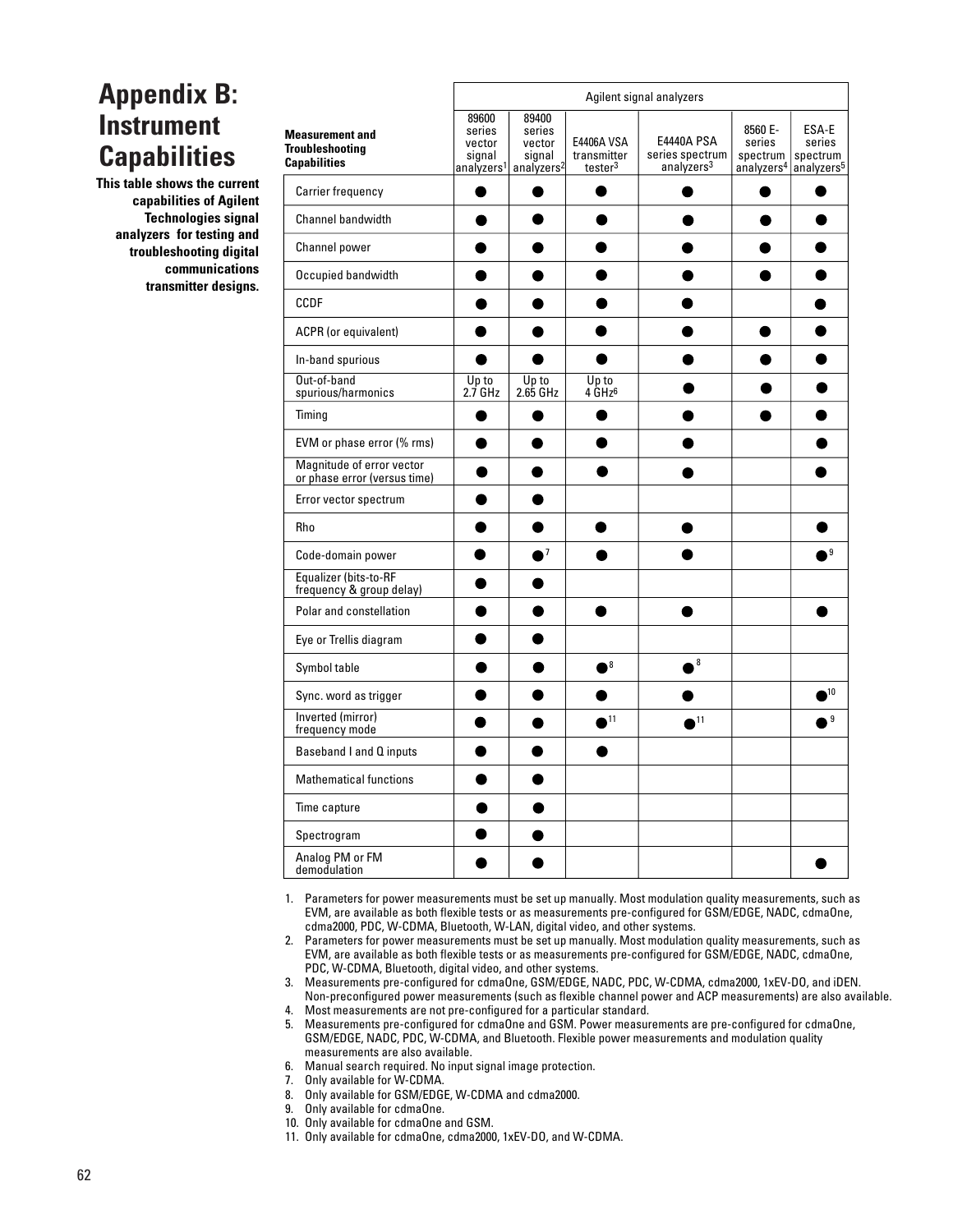# **5. Glossary**

| bits-to-RF frequency response  Frequency response from baseband        |
|------------------------------------------------------------------------|
| to RF, using bits as the stimulus signal                               |
|                                                                        |
|                                                                        |
|                                                                        |
|                                                                        |
|                                                                        |
|                                                                        |
|                                                                        |
|                                                                        |
|                                                                        |
|                                                                        |
|                                                                        |
|                                                                        |
|                                                                        |
|                                                                        |
|                                                                        |
| divided among multiple users (see timeslot)                            |
|                                                                        |
|                                                                        |
|                                                                        |
|                                                                        |
|                                                                        |
|                                                                        |
|                                                                        |
|                                                                        |
|                                                                        |
|                                                                        |
|                                                                        |
|                                                                        |
|                                                                        |
|                                                                        |
|                                                                        |
|                                                                        |
|                                                                        |
|                                                                        |
|                                                                        |
|                                                                        |
|                                                                        |
| each mobile has to transmit information (see frame)                    |
|                                                                        |
| Walsh code  Orthogonal code used in cdmaOne systems for channelization |
| in the forward link and as orthogonal modulation in the reverse link   |
|                                                                        |
|                                                                        |